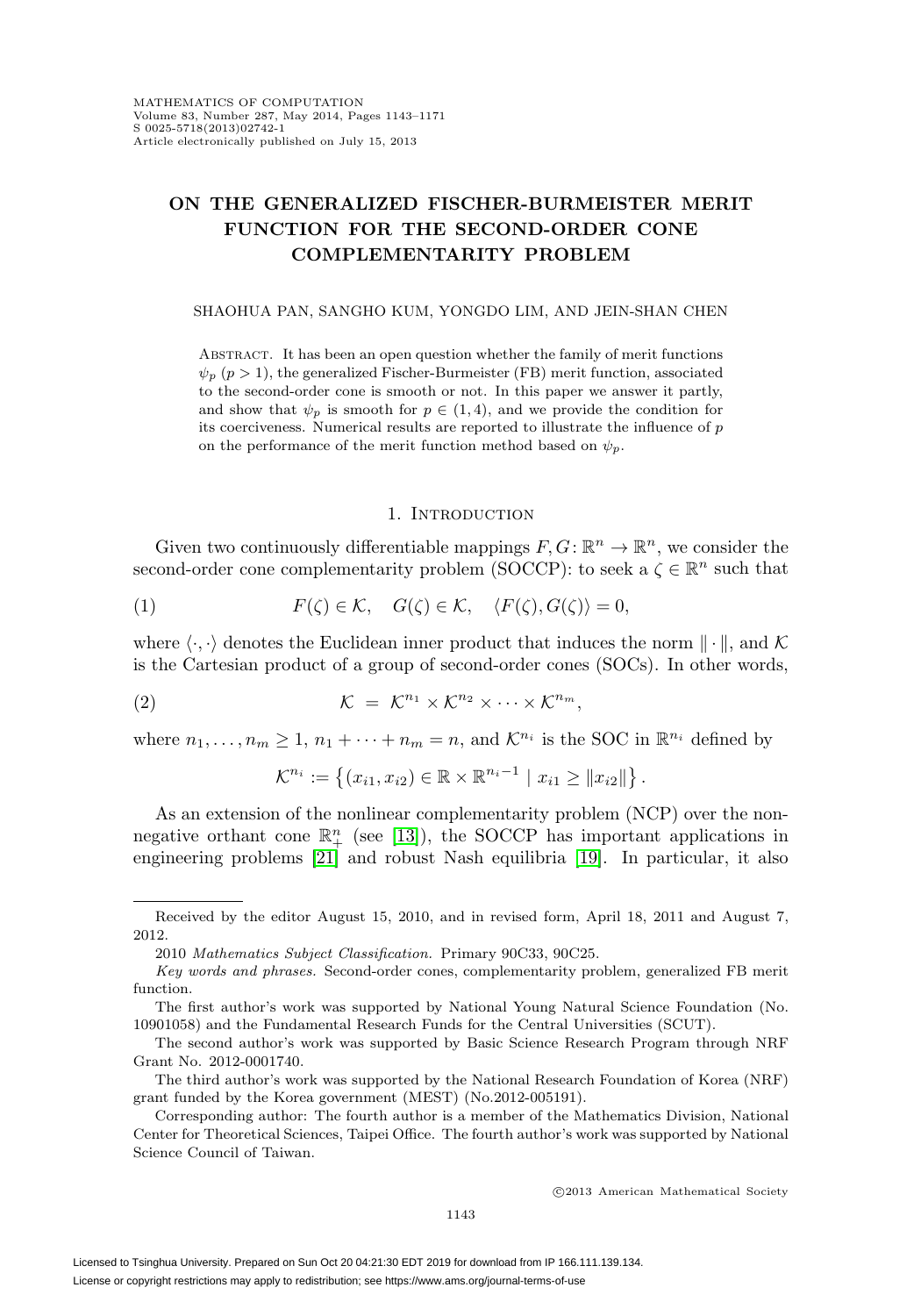arises from the suitable reformulation for the Karush-Kuhn-Tucker (KKT) optimality conditions of the nonlinear second-order cone programming (SOCP):

<span id="page-1-3"></span>(3) minimize 
$$
f(x)
$$
  
subject to  $Ax = b, x \in K$ ,

where  $f: \mathbb{R}^n \to \mathbb{R}$  is a twice continuously differentiable function, A is an  $m \times n$ real matrix with full row rank, and  $b \in \mathbb{R}^m$ . It is well known that the SOCP has very wide applications in engineering design, control, management science, and so on; see [\[1,](#page-26-0) [25\]](#page-27-3) and the references therein.

In the past several years, there have various methods proposed for SOCPs and SOCCPs. They include the interior-point methods [\[2,](#page-26-1) [26,](#page-27-4) [28,](#page-27-5) [31,](#page-27-6) [33\]](#page-28-0), the smoothing Newton methods [\[11,](#page-26-2) [15,](#page-27-7) [18\]](#page-27-8), the semismooth Newton methods [\[22,](#page-27-9) [34\]](#page-28-1), and the merit function methods [\[4,](#page-26-3) [12\]](#page-27-10). The merit function method aims to seek a smooth (continuously differentiable) function  $\psi : \mathbb{R}^n \times \mathbb{R}^n \to \mathbb{R}_+$  satisfying

(4) 
$$
\psi(x, y) = 0 \iff x \in \mathcal{K}, y \in \mathcal{K}, \langle x, y \rangle = 0,
$$

so that the SOCCP can be reformulated as an unconstrained minimization problem

<span id="page-1-0"></span>(5) 
$$
\min_{\zeta \in \mathbb{R}^n} \Psi(\zeta) := \psi(F(\zeta), G(\zeta))
$$

in the sense that  $\zeta^*$  is a solution to [\(1\)](#page-0-0) if and only if it solves [\(5\)](#page-1-0) with zero optimal value. We call such  $\psi$  a merit function associated with K. Note that the smooth merit functions also play a key role in the globalization of semismooth and smoothing Newton methods.

This paper is concerned with the generalized Fischer-Burmeister (FB) merit function

<span id="page-1-2"></span>(6) 
$$
\psi_p(x, y) := \frac{1}{2} ||\phi_p(x, y)||^2,
$$

where p is a fixed real number from  $(1, +\infty)$ , and  $\phi_p : \mathbb{R}^n \times \mathbb{R}^n \to \mathbb{R}^n$  is defined by

<span id="page-1-1"></span>(7) 
$$
\phi_p(x, y) := \sqrt[p]{|x|^p + |y|^p} - (x + y)
$$

with  $|x|^p$  being the vector-valued function (or Löwner function) associated with  $|t|^p$   $(t \in \mathbb{R})$  (see Section 2 for the definition). Clearly, when  $p = 2$ ,  $\psi_p$  reduces to the FB merit function

$$
\psi_{_{FB}}(x, y) := \frac{1}{2} ||\phi_{_{FB}}(x, y)||^2,
$$

where  $\phi_{\text{FB}} : \mathbb{R}^n \times \mathbb{R}^n \to \mathbb{R}^n$  is the FB SOC complementarity function defined by

$$
\phi_{FB}(x, y) := \sqrt{x^2 + y^2} - (x + y),
$$

with  $x^2 = x \circ x$  being the Jordan product of x with itself, and  $\sqrt{x}$  with  $x \in \mathcal{K}$ being the unique vector such that  $\sqrt{x} \circ \sqrt{x} = x$ . The function  $\psi_{FB}$  is shown to be a smooth merit function with globally Lipschitz continuous derivative [\[10,](#page-26-4) [12\]](#page-27-10). Such a desirable property is also proved for the FB matrix-valued merit function [\[30,](#page-27-11) [32\]](#page-27-12).

In this paper, we study the favorable properties of  $\psi_p$ . The motivations for us to study this family of merit functions are as follows. In the setting of NCPs,  $\psi_p$  is shown to share all favorable properties as the FB merit function holds (see  $(9, 8)$ ), and the performance profile in [\[5\]](#page-26-7) indicates that the semismooth Newton method based on  $\phi_p$  with a smaller p has better performance than a larger p. Thus, it is very natural to ask whether  $\psi_p$  has the desirable properties of the FB merit function or not in the setting of SOCCPs, and what performance the merit function method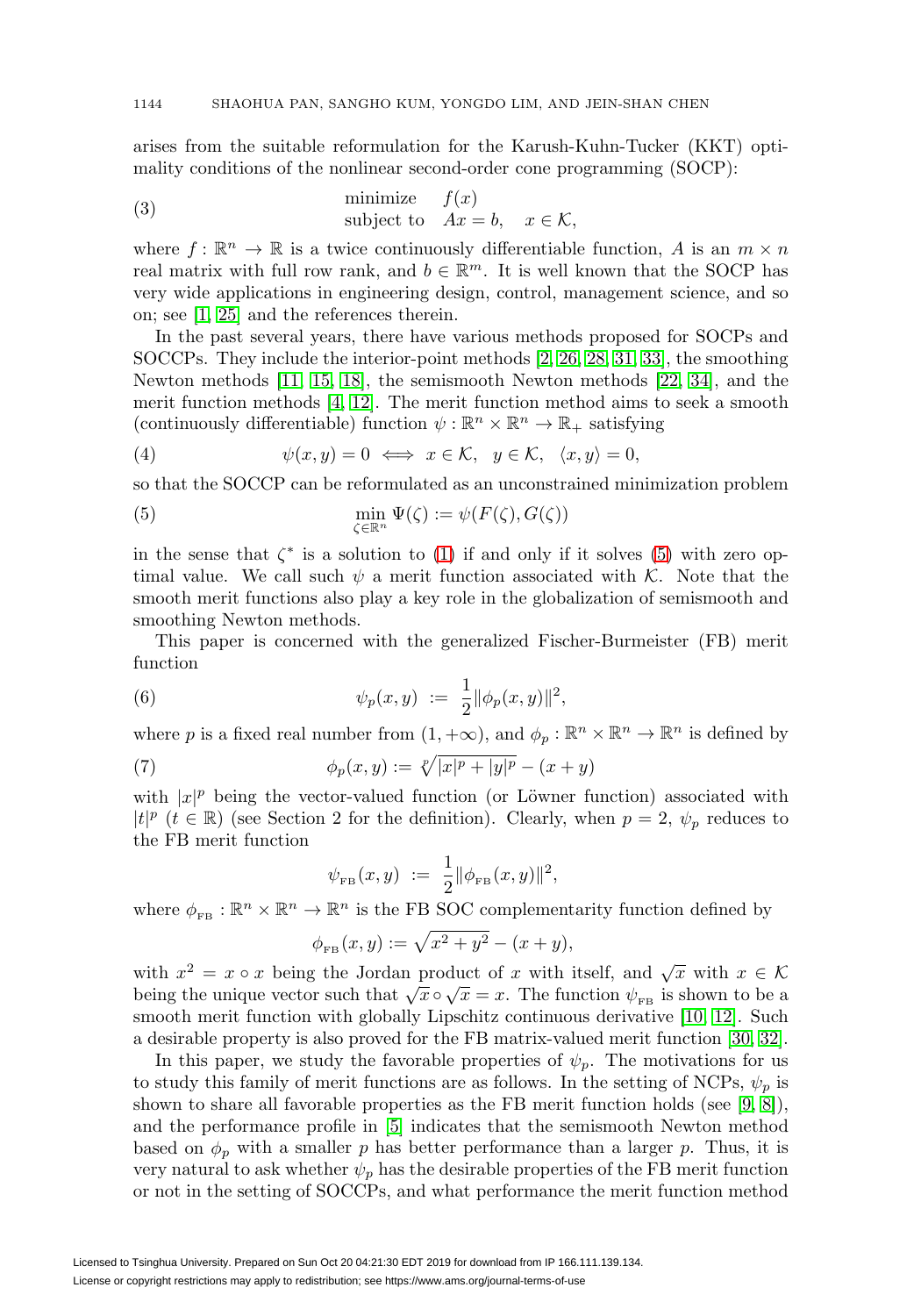and the Newton-type methods based on  $\phi_p$  display with respect to p. This work is the first step in resolving these questions. Although there are some papers [\[4,](#page-26-3) [6,](#page-26-8) [12\]](#page-27-10) to study the smoothness of merit functions for the SOCCPs, the analysis techniques therein are not applicable for the general function  $\psi_p$ . We wish that the analysis technique of this paper would be helpful in handling general Löwner operators.

The main contribution of this paper is to show that  $\psi_p$  with  $p \in (1, 4)$  is a smooth merit function associated with K, and to establish the coerciveness of  $\Psi_p(\zeta) :=$  $\psi_p(F(\zeta), G(\zeta))$  under the uniform Jordan P-property and the linear growth of F.

Throughout this paper, we will focus on the case of  $\mathcal{K} = \mathcal{K}^n$ , and all the analysis can be carried over to the general case where K is the Cartesian product of  $\mathcal{K}^{n_i}$ . To this end, for any given  $x \in \mathbb{R}^n$  with  $n > 1$ , we write  $x = (x_1, x_2)$  where  $x_1$  is the first component of  $x$ , and  $x_2$  is the column vector consisting of the rest components of x; and let  $\overline{x}_2 = \frac{x_2}{\|x_2\|}$  whenever  $x_2 \neq 0$ , and otherwise let  $\overline{x}_2$  be an arbitrary vector in  $\mathbb{R}^{n-1}$  with  $\|\overline{x}_2\| = 1$ . We denote **int** $\mathcal{K}^n$ , **bd** $\mathcal{K}^n$  and **bd**<sup>+</sup> $\mathcal{K}^n$  by the interior, the boundary, and the boundary excluding the origin, respectively, of  $\mathcal{K}^n$ . For any  $x, y \in \mathbb{R}^n$ ,  $x \succeq_{\mathcal{K}^n} y$  means  $x - y \in \mathcal{K}^n$ ; and  $x \succ_{\mathcal{K}^n} y$  means  $x - y \in \text{int}\mathcal{K}^n$ . For a real symmetric matrix A, we write  $A \succeq 0$  (respectively,  $A \succ 0$ ) to mean that A is positive semidefinite (respectively, positive definite). For a differentiable mapping  $F: \mathbb{R}^n \to \mathbb{R}^m$ ,  $\nabla F(x)$  denotes the transposed Jacobian of F at x. For nonnegative α and β,  $\alpha = O(\beta)$  means  $\alpha \leq C\beta$  for some  $C > 0$  independent of  $\alpha$  and β. The notation I always represents an identity matrix of appropriate dimension.

### 2. Preliminaries

The Jordan product of any two vectors x and y associated with  $\mathcal{K}^n$  (see [\[14\]](#page-27-13)) is defined as

$$
x \circ y := (\langle x, y \rangle, y_1 x_2 + x_1 y_2).
$$

The Jordan product, unlike scalar or matrix multiplication, is not associative, which is a main source of complication in the analysis of SOCCP. The identity element under this product is  $e = (1, 0, \ldots, 0)^T \in \mathbb{R}^n$ . For any given  $x \in \mathbb{R}^n$ , define  $L_x : \mathbb{R}^n \to \mathbb{R}^n$  by

$$
L_x y := \begin{bmatrix} x_1 & x_2^T \\ x_2 & x_1 I \end{bmatrix} y = x \circ y \quad \forall y \in \mathbb{R}^n.
$$

Recall from [\[14\]](#page-27-13) that each  $x \in \mathbb{R}^n$  has a spectral factorization associated with  $\mathcal{K}^n$ :

<span id="page-2-1"></span>(8) 
$$
x = \lambda_1(x)u_x^{(1)} + \lambda_2(x)u_x^{(2)},
$$

where  $\lambda_i(x)$  and  $u_x^{(i)}$  for  $i = 1, 2$  are the spectral values of x and the corresponding spectral vectors, respectively, defined by

<span id="page-2-2"></span>(9) 
$$
\lambda_i(x) := x_1 + (-1)^i \|x_2\| \text{ and } u_x^{(i)} := \frac{1}{2} \left( 1, \ (-1)^i \overline{x}_2 \right).
$$

The factorization is unique when  $x_2 \neq 0$ . The following lemma states the relation between the spectral factorization of x and the eigenvalue decomposition of  $L_x$ .

<span id="page-2-0"></span>**Lemma 2.1** ([\[14,](#page-27-13) [15\]](#page-27-7)). For any given  $x \in \mathbb{R}^n$ , let  $\lambda_1(x), \lambda_2(x)$  be the spectral values of x, and let  $u_x^{(1)}$ ,  $u_x^{(2)}$  be the corresponding spectral vectors. Then, we have

$$
L_x = U_x \text{diag}(\lambda_2(x), x_1, \dots, x_1, \lambda_1(x)) U_x^T
$$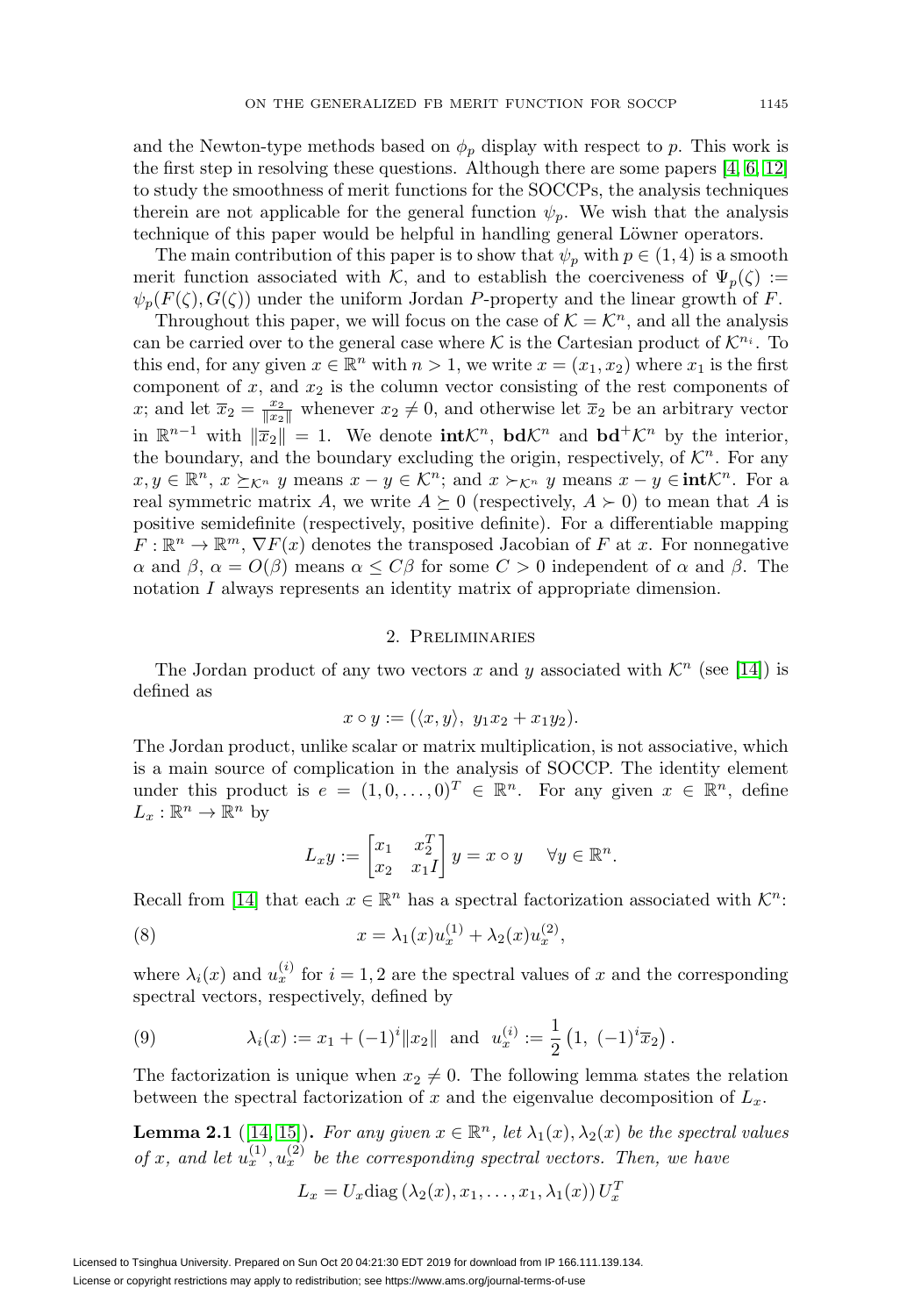with  $U_x = [\sqrt{2}u_x^{(2)} \ u^{(3)} \ \cdots \ u^{(n)} \ \sqrt{2}u_x^{(1)}] \in \mathbb{R}^{n \times n}$  beings an orthogonal matrix, where  $u^{(i)} = (0, \overline{u}^i)$  for  $i = 3, \ldots, n$  with  $\overline{u}^3, \ldots, \overline{u}^n$  being any unit vectors to span the linear subspace orthogonal to  $x_2$ .

By Lemma [2.1,](#page-2-0) clearly,  $L_x \succeq 0$  iff (if and only if)  $x \succeq_{\mathcal{K}^n} 0$ ,  $L_x \succ 0$  iff  $x \succ_{\mathcal{K}^n} 0$ , and  $L_x$  is invertible iff  $x_1 \neq 0$  and  $\det(x) := x_1^2 - ||x_2||^2 \neq 0$ . Also, if  $L_x$  is invertible,

(10) 
$$
L_x^{-1} = \frac{1}{\det(x)} \begin{bmatrix} x_1 & -x_2^T \\ -x_2 & \frac{\det(x)}{x_1} I + \frac{1}{x_1} x_2 x_2^T \end{bmatrix}.
$$

<span id="page-3-3"></span>Given a scalar function  $g : \mathbb{R} \to \mathbb{R}$ , define a vector function  $g^{\text{soc}} : \mathbb{R}^n \to \mathbb{R}^n$  by

(11) 
$$
g^{\rm soc}(x) := g(\lambda_1(x))u_x^{(1)} + g(\lambda_2(x))u_x^{(2)}.
$$

If g is defined on a subset of  $\mathbb{R}$ , then  $g^{\text{soc}}$  is defined on the corresponding subset of  $\mathbb{R}^n$ . The definition of  $g^{\rm soc}$  is unambiguous whether  $x_2 \neq 0$  or  $x_2 = 0$ . In this paper, we often use the vector-valued functions associated with  $|t|^p$   $(t \in \mathbb{R})$  and  $\sqrt[p]{t}$  (t ≥ 0), respectively, written as

$$
|x|^p := |\lambda_1(x)|^p \ u_x^{(1)} + |\lambda_2(x)|^p \ u_x^{(2)} \quad \forall x \in \mathbb{R}^n,
$$
  

$$
\sqrt[p]{x} := \sqrt[p]{\lambda_1(x)} \ u_x^{(1)} + \sqrt[p]{\lambda_2(x)} \ u_x^{(2)} \quad \forall x \in \mathcal{K}^n.
$$

The two functions show that  $\phi_p$  in [\(7\)](#page-1-1) is well defined for any  $x, y \in \mathbb{R}^n$ .

We next present four lemmas that will often be used in the subsequent analysis.

<span id="page-3-1"></span>**Lemma 2.2** ([\[23,](#page-27-14) [24\]](#page-27-15)). For any given  $0 \le \rho \le 1$ ,  $\xi^{\rho} \succeq_{\mathcal{K}^n} \eta^{\rho}$  when  $\xi \succeq_{\mathcal{K}^n} \eta \succeq_{\mathcal{K}^n} 0$ .

<span id="page-3-0"></span>**Lemma 2.3.** For any nonnegative real numbers a and b, the following results hold:

- (a):  $(a + b)^{\rho} \ge a^{\rho} + b^{\rho}$  if  $\rho > 1$ , and the equality holds iff  $ab = 0$ ;
- **(b):**  $(a + b)^{\rho} \le a^{\rho} + b^{\rho}$  if  $0 < \rho < 1$ , and the equality holds iff  $ab = 0$ .

*Proof.* Without loss of generality, we assume that  $a \leq b$  and  $b > 0$ . Consider the function  $h(t) = (t + 1)^{\rho} - (t^{\rho} + 1)$   $(t \ge 0)$ . It is easy to verify that h is increasing on  $[0, +\infty)$  when  $\rho > 1$ . Hence,  $h(a/b) \geq h(0) = 0$ , i.e.,  $(a+b)^{\rho} \geq a^{\rho} + b^{\rho}$ . Also,  $h(a/b) = h(0)$  if and only if  $a/b = 0$ . That is,  $(a + b)<sup>\rho</sup> = a<sup>\rho</sup> + b<sup>\rho</sup>$  if and only if  $ab = 0$ . This proves part (a). Note that h is decreasing on  $[0, +\infty)$  when  $0 < \rho < 1$ , and a similar argument leads to part (b).  $\Box$ 

<span id="page-3-2"></span>**Lemma 2.4.** For any  $\xi, \eta \in \mathcal{K}^n$ , if  $\xi + \eta \in \text{bd}\mathcal{K}^n$ , then one of the following cases must hold: (i)  $\xi = 0, \eta \in \mathbf{bd} \mathcal{K}^n$ ; (ii)  $\xi \in \mathbf{bd} \mathcal{K}^n$ ,  $\eta = 0$ ; (iii)  $\xi = \gamma \eta$  for some  $\gamma > 0$ with  $\eta \in \mathbf{bd}^+\mathcal{K}^n$ .

*Proof.* From  $\xi, \eta \in \mathcal{K}^n$  and  $\xi + \eta \in \textbf{bd}\mathcal{K}^n$ , we immediately obtain that

$$
\|\xi_2\| + \|\eta_2\| \ge \|\xi_2 + \eta_2\| = \xi_1 + \eta_1 \ge \|\xi_2\| + \|\eta_2\|.
$$

This shows that  $\xi_2 = 0$ , or  $\eta_2 = 0$ , or  $\xi_2 = \gamma \eta_2 \neq 0$  for some  $\gamma > 0$ . Substituting  $\xi_2 = 0$ , or  $\eta_2 = 0$ , or  $\xi_2 = \gamma \eta_2$  into  $\|\xi_2 + \eta_2\| = \xi_1 + \eta_1$  yields the result.  $\Box$ 

To close this section, we show that  $\phi_p$  in [\(7\)](#page-1-1) is an SOC complementarity function, and then its squared norm  $\psi_p$  is a merit function associated with  $\mathcal{K}^n$ .

**Lemma 2.5.** Let  $\phi_p$  be defined by [\(7\)](#page-1-1). Then, for any  $x, y \in \mathbb{R}^n$ , it holds that  $\phi_p(x, y) = 0 \iff x \in \mathcal{K}^n, y \in \mathcal{K}^n, \langle x, y \rangle = 0.$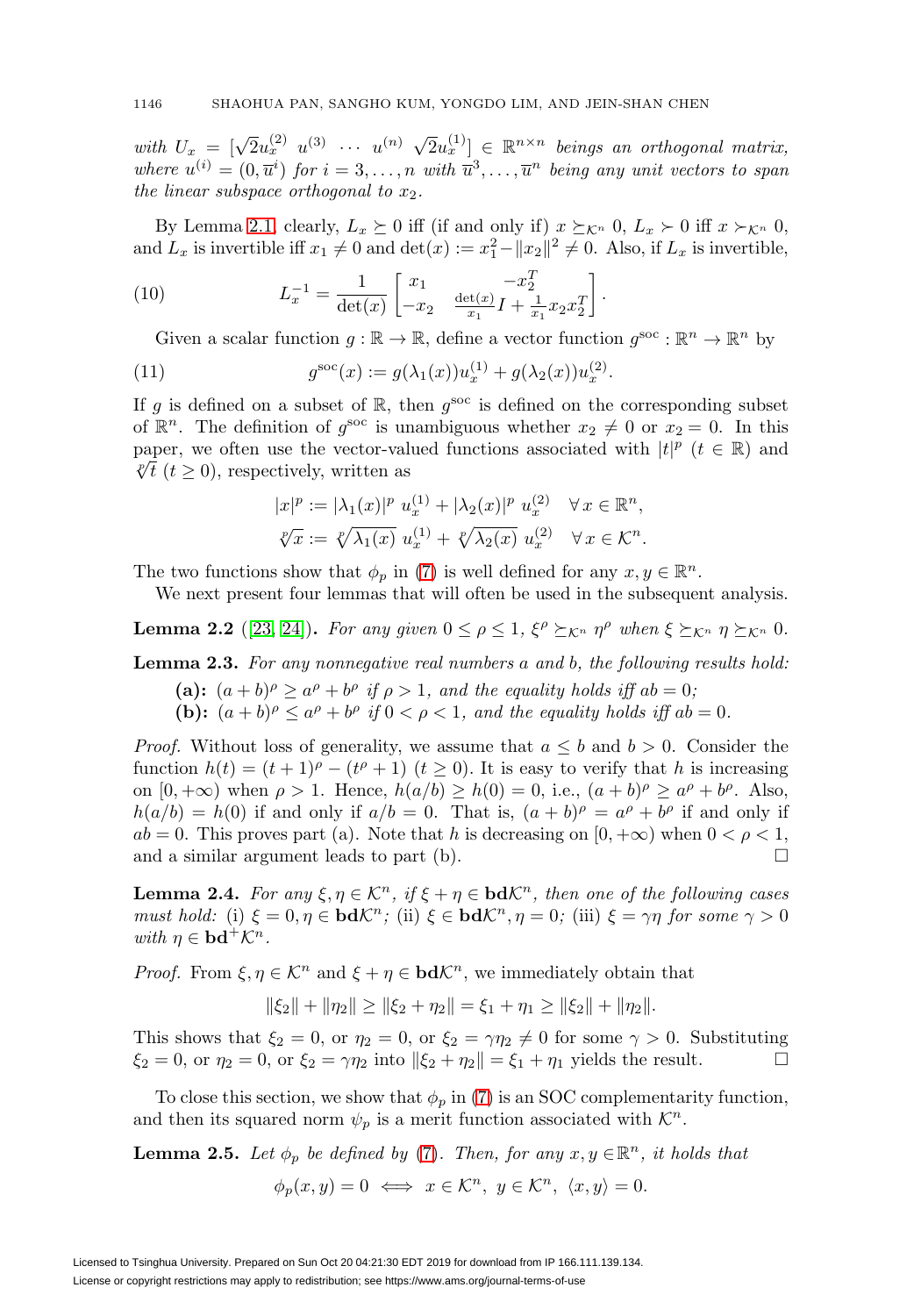*Proof.* " $\Leftarrow$ ". From [\[16,](#page-27-16) Proposition 6], there exists a Jordan frame  $\{u^{(1)}, u^{(2)}\}$  such that  $x = \lambda_1 u^{(1)} + \lambda_2 u^{(2)}$  and  $y = \mu_1 u^{(1)} + \mu_2 u^{(2)}$  with  $\lambda_i, \mu_i \ge 0$  for  $i = 1, 2$ . Then,

$$
(x + y)^p = (\lambda_1 + \mu_1)^p u^{(1)} + (\lambda_2 + \mu_2)^p u^{(2)},
$$
  
\n
$$
x^p + y^p = (\lambda_1^p + \mu_1^p) u^{(1)} + (\lambda_2^p + \mu_2^p) u^{(2)}.
$$

Since  $0 = 2\langle x, y \rangle = \lambda_1 \mu_1 + \lambda_2 \mu_2$  implies  $\lambda_1 \mu_1 = \lambda_2 \mu_2 = 0$ , from the last two equalities and Lemma [2.3\(](#page-3-0)a) we obtain  $(x + y)^p = x^p + y^p$ , and then  $\phi_p(x, y) = 0$ . " $\Rightarrow$ ". Since  $\phi_p(x, y) = 0$ , we have  $x = \sqrt{|x|^p + |y|^p} - y \succeq_{\mathcal{K}^n} |y| - y \in \mathcal{K}^n$ , where the inequality is due to Lemma [2.2.](#page-3-1) Similarly, we have  $y = \sqrt[p]{|x|^p + |y|^p} - x \succeq_{\mathcal{K}^n}$  $|x| - x \in \mathcal{K}^n$ . Now from  $\phi_p(x, y) = 0$ , we have  $(x + y)^p = x^p + y^p$ , and then

$$
(\lambda_1(x+y))^p + (\lambda_2(x+y))^p = (\lambda_1(x))^p + (\lambda_2(x))^p + (\lambda_1(y))^p + (\lambda_2(y))^p.
$$

Noting that  $h(t)=(t_0 + t)^p + (t_0 - t)^p$  for a fixed  $t_0 \geq 0$  is increasing on [0,  $t_0$ ], we also have

$$
[\lambda_1(x+y)]^p + [\lambda_2(x+y)]^p \ge (x_1 + y_1 - ||x_2|| + ||y_2||)^p + (x_1 + y_1 + ||x_2|| - ||y_2||)^p
$$
  
=  $(\lambda_1(x) + \lambda_2(y))^p + (\lambda_2(x) + \lambda_1(y))^p$   
(12)  

$$
\ge (\lambda_1(x))^p + (\lambda_2(y))^p + (\lambda_2(x))^p + (\lambda_1(y))^p,
$$

<span id="page-4-0"></span>where the last inequality is due to Lemma [2.3\(](#page-3-0)a) and  $x, y \in \mathcal{K}^n$ . The last two equations imply that all the inequalities on the right-hand side of [\(12\)](#page-4-0) become equalities. Therefore,

<span id="page-4-1"></span>(13) 
$$
||x_2 + y_2|| = ||x_2|| - ||y_2||, \quad \lambda_1(x)\lambda_2(y) = 0, \quad \lambda_2(x)\lambda_1(y) = 0.
$$

Assume that  $x_2 \neq 0$  and  $y_2 \neq 0$ . Since  $x, y \in \mathcal{K}^n$ , from the equalities in [\(13\)](#page-4-1), we get  $x_1 = ||x_2||$ ,  $y_1 = ||y_2||$ , and  $x_2 = \hat{\gamma}y_2$  for some  $\hat{\gamma} < 0$ , which implies  $\langle x, y \rangle = 0$ . When  $x_2 = 0$  or  $y_2 = 0$ , using the continuity of the inner product yields  $\langle x, y \rangle = 0$ .

# 3. DIFFERENTIABILITY OF  $\psi_p$

Unless otherwise stated, in the rest of this paper, we assume that  $p > 1$  with  $q = (1 - p^{-1})^{-1}$ , and  $g^{\text{soc}}$  is the vector-valued function associated with  $|t|^p$   $(t \in \mathbb{R})$ , i.e.,  $g^{\text{soc}}(x) = |x|^p$ . For any  $x, y \in \mathbb{R}^n$ , we define

(14) 
$$
w = w(x, y) := |x|^p + |y|^p
$$
 and  $z = z(x, y) := \sqrt[p]{|x|^p + |y|^p}$ .

By definitions of  $|x|^p$  and  $|y|^p$ , clearly,

<span id="page-4-3"></span>
$$
w_1 := w_1(x, y) = \frac{|\lambda_2(x)|^p + |\lambda_1(x)|^p}{2} + \frac{|\lambda_2(y)|^p + |\lambda_1(y)|^p}{2},
$$
  
(15) 
$$
w_2 := w_2(x, y) = \frac{|\lambda_2(x)|^p - |\lambda_1(x)|^p}{2} \overline{x}_2 + \frac{|\lambda_2(y)|^p - |\lambda_1(y)|^p}{2} \overline{y}_2,
$$

where  $\overline{x}_2 = \frac{x_2}{\|x_2\|}$  if  $x_2 \neq 0$ , and otherwise  $\overline{x}_2$  is an arbitrary vector in  $\mathbb{R}^{n-1}$  with  $\|\overline{x}_2\|=1$ , and  $\overline{y}_2$  has a similar definition.

<span id="page-4-2"></span>Noting that  $z(x, y) = \sqrt[p]{w(x, y)}$ , we have

(16) 
$$
z_1 = z_1(x, y) = \frac{\sqrt[p]{\lambda_2(w)} + \sqrt[p]{\lambda_1(w)}}{2},
$$

$$
z_2 = z_2(x, y) = \frac{\sqrt[p]{\lambda_2(w)} - \sqrt[p]{\lambda_1(w)}}{2} \overline{w}_2,
$$

Licensed to Tsinghua University. Prepared on Sun Oct 20 04:21:30 EDT 2019 for download from IP 166.111.139.134. License or copyright restrictions may apply to redistribution; see https://www.ams.org/journal-terms-of-use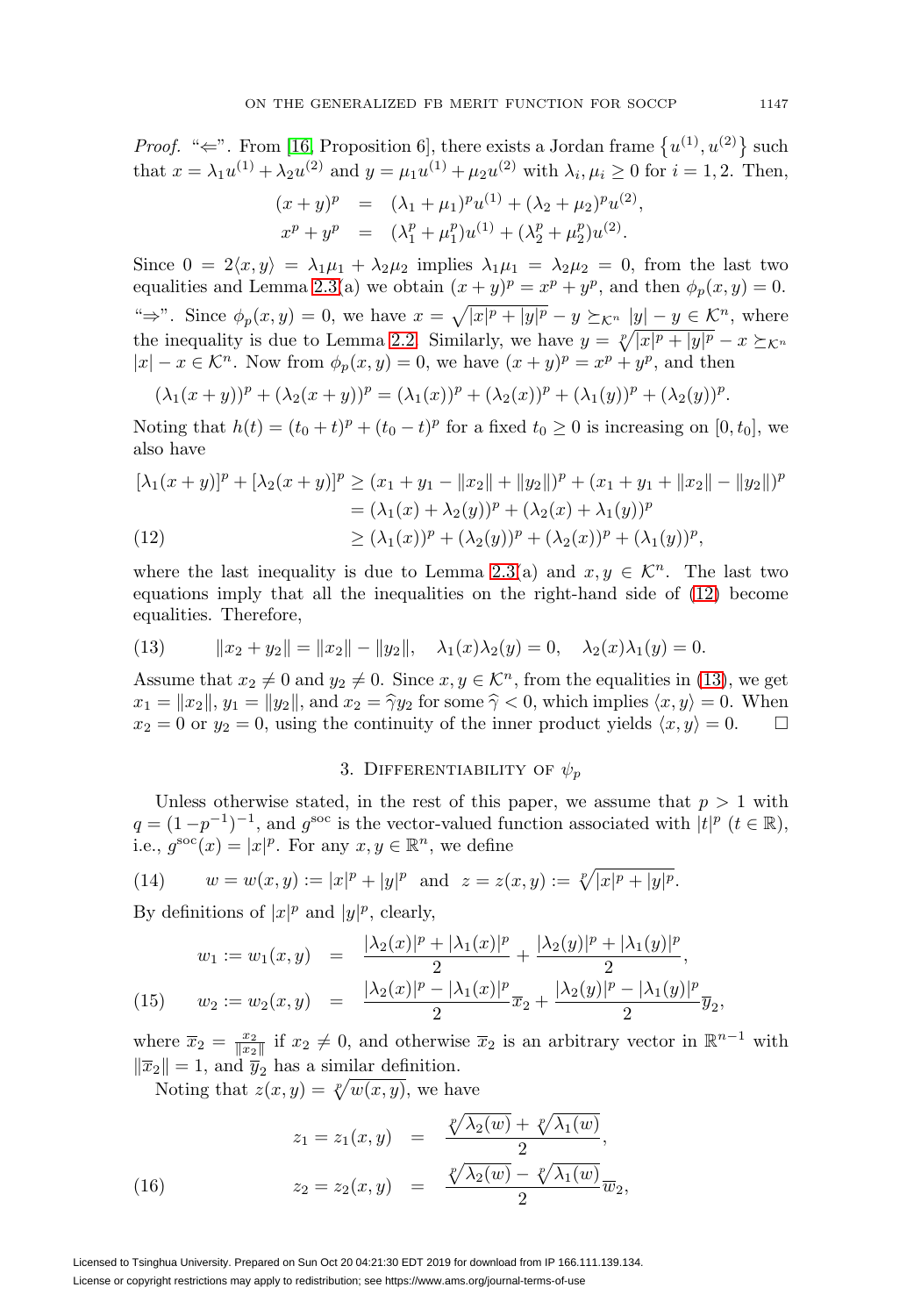where  $\overline{w}_2 = \frac{w_2}{\|w_2\|}$  if  $w_2 \neq 0$ , and otherwise  $\overline{w}_2$  is an arbitrary vector in  $\mathbb{R}^{n-1}$  with  $\|\overline{w}_2\|=1.$ 

To study the differentiability of  $\psi_p$ , we need the following two crucial lemmas. The first one gives the properties of the points  $(x, y)$  satisfying  $w(x, y) \in \mathbf{bdK}^n$ , and the second one provides a sufficient characterization for the continuously differentiable points of  $z(x, y)$ .

<span id="page-5-3"></span>**Lemma 3.1.** For any  $(x, y)$  with  $w(x, y) \in \mathbf{bd } \mathcal{K}^n$ , we have the following equalities:

<span id="page-5-0"></span>(17) 
$$
w_1(x, y) = ||w_2(x, y)|| = 2^{p-1} (|x_1|^p + |y_1|^p),
$$

$$
x_1^2 = ||x_2||^2, \ y_1^2 = ||y_2||^2, \ x_1y_1 = x_2^T y_2, \ x_1y_2 = y_1x_2.
$$

If, in addition,  $w_2(x, y) \neq 0$ , the following equalities hold with  $\overline{w}_2(x, y) = \frac{w_2(x, y)}{\|w_2(x, y)\|}$ :

<span id="page-5-1"></span>(18) 
$$
x_2^T \overline{w}_2(x, y) = x_1
$$
,  $x_1 \overline{w}_2(x, y) = x_2$ ,  $y_2^T \overline{w}_2(x, y) = y_1$ ,  $y_1 \overline{w}_2(x, y) = y_2$ .

*Proof.* Fix any  $(x, y)$  with  $w(x, y) \in \mathbf{bd} \mathcal{K}^n$ . Since  $|x|^p, |y|^p \in \mathcal{K}^n$ , applying Lemma [2.4](#page-3-2) with  $\xi = |x|^p$  and  $\eta = |y|^p$ , we have  $|x|^p \in \mathbf{bd}\mathcal{K}^n$  and  $|y|^p \in \mathbf{bd}\mathcal{K}^n$ . This means that  $|\lambda_2(x)|^p \cdot |\lambda_1(x)|^p = 0$  and  $|\lambda_2(y)|^p \cdot |\lambda_1(y)|^p = 0$ . So,  $x_1^2 = ||x_2||^2$  and  $y_1^2 = ||y_2||^2$ . Substituting this into  $w_1(x, y)$ , we readily obtain  $w_1(x, y) = 2^{p-1}(|x_1|^p + |y_1|^p)$ .

To prove other equalities in [\(17\)](#page-5-0) and [\(18\)](#page-5-1), we first consider the case where  $x_1 + ||x_2|| = 0$  and  $y_1 - ||y_2|| = 0$  with  $x_2 \neq 0$  and  $y_2 \neq 0$ . Under this case,

$$
w_1 = \frac{|\lambda_1(x)|^p + |\lambda_2(y)|^p}{2} = \left\| \frac{|\lambda_1(x)|^p}{2} \frac{x_2}{\|x_2\|} - \frac{|\lambda_2(y)|^p}{2} \frac{y_2}{\|y_2\|} \right\| = \|w_2\|,
$$

which implies that  $x_2^T y_2 = -||x_2|| ||y_2|| = x_1 y_1$ . Together with  $x_1^2 = ||x_2||^2$  and  $y_1^2 = ||y_2||^2$ , we have that  $x_1y_2 = y_1x_2$ . From the definition of  $w_2$ , it follows that

$$
x_2^T w_2 = -\frac{|\lambda_1(x)|^p}{2} \|x_2\| + \frac{|\lambda_2(y)|^p}{2} \frac{x_1 y_1}{\|y_2\|} = 2^{p-1} (|x_1|^p + |y_1|^p) x_1 = \|w_2\|x_1,
$$
  

$$
x_1 w_2 = -\frac{|\lambda_1(x)|^p}{2} \frac{x_1 x_2}{\|x_2\|} + \frac{|\lambda_2(y)|^p}{2} \frac{y_1 x_2}{\|y_2\|} = 2^{p-1} (|x_1|^p + |y_1|^p) x_2 = \|w_2\|x_2.
$$

Similarly, we also have  $y_2^T w_2 = ||w_2||y_1$  and  $y_1^T w_2 = ||w_2||y_2$ . The above arguments show that equations [\(17\)](#page-5-0) and [\(18\)](#page-5-1) hold under the case where  $x_1 = -||x_2||$ ,  $y_1 =$  $\|y_2\|$ . Using the same arguments, we can prove that [\(17\)](#page-5-0) and [\(18\)](#page-5-1) hold under any one of the following cases:  $x_1 = ||x_2||$ ,  $y_1 = ||y_2||$ ; or  $x_1 = -||x_2||$ ,  $y_1 = ||y_2||$ ; or  $x_1 = -||x_2||, y_1 = -||y_2||.$ 

<span id="page-5-2"></span>**Lemma 3.2.**  $z(x, y)$  is continuously differentiable at  $(x, y)$  with  $w(x, y) \in \text{intK}^n$ . and

$$
\nabla_x z(x, y) = \nabla g^{\text{soc}}(x) \nabla g^{\text{soc}}(z)^{-1} \text{ and } \nabla_y z(x, y) = \nabla g^{\text{soc}}(y) \nabla g^{\text{soc}}(z)^{-1},
$$

where  $\nabla g^{\rm soc}(z)^{-1} = (p \sqrt[q]{w_1})^{-1} I$  if  $w_2 = 0$ , and otherwise

$$
\nabla g^{\textrm{soc}}(z)^{-1} = \frac{1}{2p} \begin{bmatrix} \frac{1}{\sqrt[q]{\lambda_2(w)}} + \frac{1}{\sqrt[q]{\lambda_1(w)}} & \frac{\overline{w}_2^T}{\sqrt[q]{\lambda_2(w)}} - \frac{\overline{w}_2^T}{\sqrt[q]{\lambda_1(w)}} \\ \frac{\overline{w}_2}{\sqrt[q]{\lambda_2(w)}} - \frac{\overline{w}_2}{\sqrt[q]{\lambda_1(w)}} & \frac{2p(I - \overline{w}_2 \overline{w}_2^T)}{a(z)} + \frac{\overline{w}_2 \overline{w}_2^T}{\sqrt[q]{\lambda_2(w)}} + \frac{\overline{w}_2 \overline{w}_2^T}{\sqrt[q]{\lambda_1(w)}} \end{bmatrix}.
$$

*Proof.* Since  $|t|^p$   $(t \in \mathbb{R})$  and  $\sqrt[p]{t}$   $(t > 0)$  are continuously differentiable, by [\[15,](#page-27-7) Proposition 5.2] or [\[7,](#page-26-9) Proposition 5], the functions  $g^{\rm soc}(x)$  and  $\sqrt{x}$  are continuously differentiable in  $\mathbb{R}^n$  and **int** $\mathcal{K}^n$ , respectively. This implies the first part of this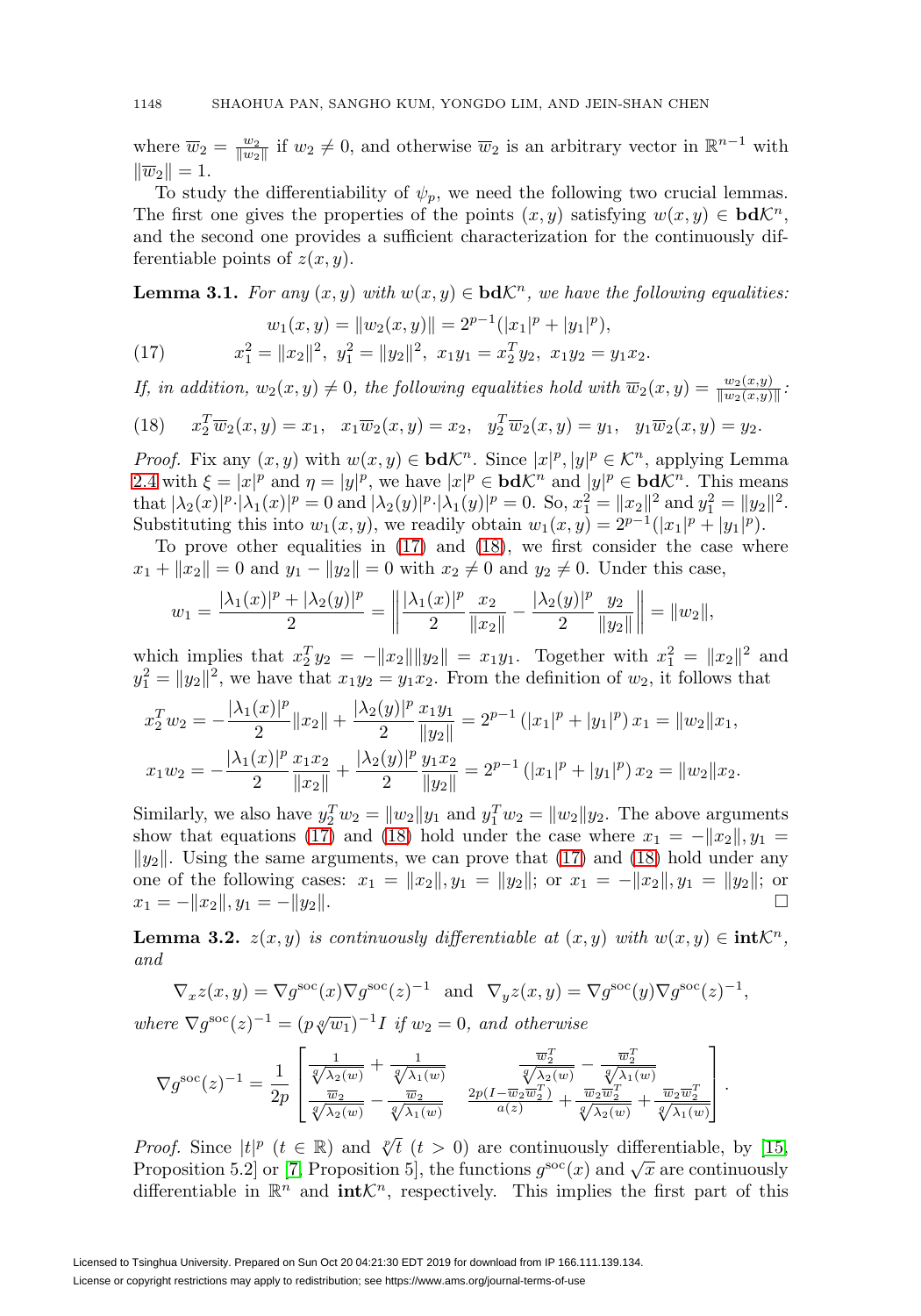lemma. A simple calculation gives the expression of  $\nabla z(x, y)$ . By the formula in [\[15,](#page-27-7) Proposition 5.2],

<span id="page-6-0"></span>(19) 
$$
\nabla g^{\text{soc}}(x) = \begin{cases} p \text{ sign}(x_1)|x_1|^{p-1}I & \text{if } x_2 = 0; \\ \begin{bmatrix} b(x) & c(x)\overline{x}_2^T \\ c(x)\overline{x}_2 & a(x)I + (b(x) - a(x))\overline{x}_2\overline{x}_2^T \end{bmatrix} & \text{if } x_2 \neq 0, \end{cases}
$$

where

$$
\overline{x}_2 = \frac{x_2}{\|x_2\|}, \quad a(x) = \frac{|\lambda_2(x)|^p - |\lambda_1(x)|^p}{\lambda_2(x) - \lambda_1(x)},
$$

$$
b(x) = \frac{p}{2} \left[ \text{sign}(\lambda_2(x)) |\lambda_2(x)|^{p-1} + \text{sign}(\lambda_1(x)) |\lambda_1(x)|^{p-1} \right],
$$

$$
c(x) = \frac{p}{2} \left[ \text{sign}(\lambda_2(x)) |\lambda_2(x)|^{p-1} - \text{sign}(\lambda_1(x)) |\lambda_1(x)|^{p-1} \right].
$$

<span id="page-6-2"></span>We next derive the formula of  $\nabla g^{\text{soc}}(z)^{-1}$ . When  $w_2 = 0$ , we have  $\lambda_1(w) = \lambda_2(w)$  $w_1 > 0$ , which by [\(16\)](#page-4-2) implies  $z_1 = \sqrt[p]{w_1}$  and  $z_2 = 0$ . From formula [\(19\)](#page-6-0), it then follows that  $\nabla g^{\text{soc}}(z) = p|z_1|^{p-1}I = p\sqrt[n]{w_1}I$ . Consequently,  $\nabla g^{\text{soc}}(z)^{-1} = \frac{1}{p\sqrt[n]{w_1}}I$ . When  $w_2 \neq 0$ , since  $\sqrt[p]{\lambda_2(w)} > \sqrt[p]{\lambda_1(w)}$ , we have  $z_2 \neq 0$  and  $\overline{z}_2 = \frac{z_2}{\|z_2\|} = \overline{w}_2$ by [\(16\)](#page-4-2). Using the expression of  $\nabla g^{\rm soc}(z)$ , it is easy to verify that  $b(z) + c(z)$ and  $b(z) - c(z)$  are the eigenvalues of  $\nabla g^{\rm soc}(z)$  with  $(1, \overline{w}_2)$  and  $(1, -\overline{w}_2)$  being the corresponding eigenvectors, and  $a(z)$  is the eigenvalue of multiplicity  $n-2$ with corresponding eigenvectors of the form  $(0, \overline{v}_i)$ , where  $\overline{v}_1, \ldots, \overline{v}_{n-2}$  are any unit vectors in  $\mathbb{R}^{n-1}$  that span the subspace orthogonal to  $w_2$ . Hence,

$$
\nabla g^{\rm soc}(z) = U \text{diag}(b(z) - c(z), a(z), \dots, a(z), b(z) + c(z)) U^T,
$$

where  $U = [u_1 \quad v_1 \quad \cdots \quad v_{n-2} \quad u_2] \in \mathbb{R}^{n \times n}$  is an orthogonal matrix with

$$
u_1 = \begin{pmatrix} 1 \\ -\overline{w}_2 \end{pmatrix}
$$
,  $u_2 = \begin{pmatrix} 1 \\ \overline{w}_2 \end{pmatrix}$ ,  $v_i = \begin{pmatrix} 0 \\ \overline{v}_i \end{pmatrix}$  for  $i = 1, ..., n-2$ .

By this, we know that  $\nabla g^{\text{soc}}(z)^{-1}$  has the expression given as in the lemma.  $\Box$ 

Now we are in a position to prove the following main result of this section.

<span id="page-6-3"></span>**Proposition 3.1.** The function  $\psi_p$  for  $p \in (1, 4)$  is differentiable everywhere. Also, for any given  $x, y \in \mathbb{R}^n$ , if  $w(x, y) = 0$ , then  $\nabla_x \psi_p(x, y) = \nabla_y \psi_p(x, y) = 0$ ; if  $w(x, y) \in \text{int} \mathcal{K}^n$ , then

<span id="page-6-4"></span>(21) 
$$
\nabla_x \psi_p(x, y) = (\nabla g^{\text{soc}}(x) \nabla g^{\text{soc}}(z)^{-1} - I) \phi_p(x, y),
$$

$$
\nabla_y \psi_p(x, y) = (\nabla g^{\text{soc}}(y) \nabla g^{\text{soc}}(z)^{-1} - I) \phi_p(x, y);
$$

and if  $w(x, y) \in \mathbf{bd}^+\mathcal{K}^n$ , then

(22) 
$$
\nabla_x \psi_p(x, y) = \left(\frac{\text{sign}(x_1)|x_1|^{p-1}}{\sqrt[p]{|x_1|^p + |y_1|^p}} - 1\right) \phi_p(x, y),
$$

$$
\nabla_y \psi_p(x, y) = \left(\frac{\text{sign}(y_1)|y_1|^{p-1}}{\sqrt[p]{|x_1|^p + |y_1|^p}} - 1\right) \phi_p(x, y).
$$

<span id="page-6-1"></span>*Proof.* Fix any  $(x, y) \in \mathbb{R}^n \times \mathbb{R}^n$ . If  $w(x, y) \in \text{int} \mathcal{K}^n$ , the result is implied by Lemma [3.2](#page-5-2) since  $\phi_p(x,y) = z(x,y) - (x+y)$ . In fact, in this case,  $\psi_p$  is continuously differentiable at  $(x, y)$ . Hence, it suffices to consider the cases  $w(x, y) = 0$  and  $w(x, y) \in \mathbf{bd}^+\mathcal{K}^n$ . In the following arguments, x' and y' are arbitrary vectors in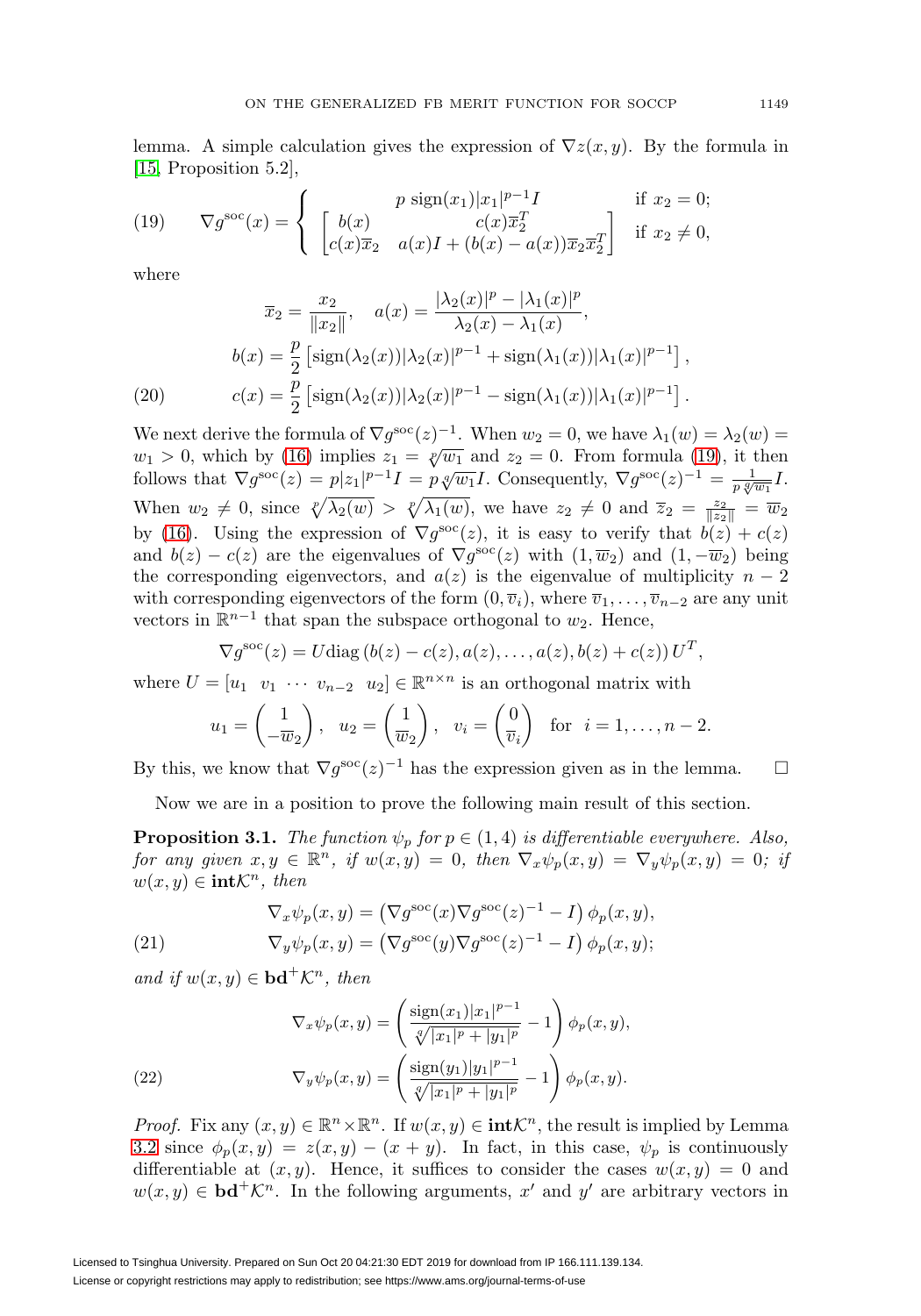$\mathbb{R}^n$ , and  $\mu_1(x', y'), \mu_2(x', y')$  are the spectral values of  $w(x', y')$  with  $\xi^{(1)}, \xi^{(2)} \in \mathbb{R}^n$ being the corresponding spectral vectors.

Case 1.  $w(x, y) = 0$ . Note that  $(x, y) = (0, 0)$  in this case. Hence, we only need to prove, for any  $x', y' \in \mathbb{R}^n$ ,

<span id="page-7-1"></span>(23) 
$$
\psi_p(x', y') - \psi_p(0, 0) = \frac{1}{2} ||z(x', y') - (x' + y')||^2 = O(||(x', y')||),
$$

which shows that  $\psi_p$  is differentiable at  $(0,0)$  with  $\nabla_x \psi_p(0,0) = \nabla_y \psi_p(0,0) = 0$ . Indeed,

<span id="page-7-0"></span>
$$
||z(x', y') - (x' + y')|| = ||\sqrt[p]{\mu_1(x', y')} \xi^{(1)} + \sqrt[p]{\mu_2(x', y')} \xi^{(2)} - (x' + y')||
$$
  
(24)  

$$
\leq \sqrt{2} \sqrt[p]{\mu_2(x', y')} + ||x'|| + ||y'||.
$$

From the definition of  $w_1(x, y)$  and  $w_2(x, y)$ , it is easy to obtain that

$$
\mu_2(x',y') = w_1(x',y') + w_2(x',y') \leq |\lambda_2(x')|^p + |\lambda_1(x')|^p + |\lambda_2(y')|^p + |\lambda_1(y')|^p.
$$

Using the nondecreasing property of  $\sqrt[p]{t}$  and Lemma [2.3\(](#page-3-0)b), it then follows that

$$
\sqrt[p]{\mu_2(x',y')} \leq (|\lambda_2(x')|^p + |\lambda_1(x')|^p + |\lambda_2(y')|^p + |\lambda_1(y')|^p)^{1/p}
$$
  
\n
$$
\leq |\lambda_2(x')| + |\lambda_1(x')| + |\lambda_2(y')| + |\lambda_1(y')| \leq 2(||x'|| + ||y'||).
$$

This, together with [\(24\)](#page-7-0), implies that equation [\(23\)](#page-7-1) holds.

Case 2.  $w(x, y) \in \mathbf{bd}^+\mathcal{K}^n$ . Now  $w_1(x, y) = ||w_2(x, y)|| \neq 0$ , and one of  $x_2$  and  $y_2$  is nonzero by [\(18\)](#page-5-1). We proceed with the arguments in three steps, as shown below.

Step 1. We prove that  $w_1(x', y')$  and  $w_2(x', y')$  are  $[p]$  times differentiable at  $(x', y') = (x, y)$ , where  $[p]$  denotes the maximum integer not greater than p. Since one of  $x_2$  and  $y_2$  is nonzero, we prove this result by considering three possible cases: (i)  $x_2 \neq 0$ ,  $y_2 \neq 0$ ; (ii)  $x_2 = 0$ ,  $y_2 \neq 0$ ; and (iii)  $x_2 \neq 0$ ,  $y_2 = 0$ . For case (i), since  $\frac{x_2'}{\|x_2'\|}$ ,  $\frac{y_2'}{\|y_2'\|}$ ,  $\lambda_2(x'), \lambda_1(x'), \lambda_2(y')$ , and  $\lambda_1(y')$  are infinite times differentiable at  $(x, y)$ , and  $|t|^p$  is  $[p]$  times continuously differentiable in R, it follows that  $w_1(x', y')$ and  $w_2(x', y')$  are  $[p]$  times differentiable at  $(x, y)$ . Now assume that case (ii) is satisfied. From the arguments in case (i), we know that

$$
\frac{|\lambda_2(y')|^p + |\lambda_1(y')|^p}{2} \text{ and } \frac{|\lambda_2(y')|^p - |\lambda_1(y')|^p}{2} \frac{y_2'}{\|y_2'\|}
$$

are  $[p]$  times differentiable at  $(x, y)$ . In addition, since  $|\lambda_i(x')|^p \leq 2^{\frac{p}{2}} \|x'\|^p$ for  $i = 1, 2$ , and  $x = 0$  in this case, we have that  $|\lambda_2(x')|^p + |\lambda_1(x')|^p$  and  $\frac{1}{2}(|\lambda_2(x')|^p - |\lambda_1(x')|^p)\overline{x}_2'$  are  $[p]$  times differentiable at x with the first  $[p]-1$ order derivatives being zero. Thus,  $w_1(x', y')$  and  $w_2(x', y')$  are  $[p]$  times differentiable at  $(x, y)$ . By the symmetry of  $x', y'$  in  $w(x', y')$  and the arguments in case (ii), the result also holds for case (iii).

Step 2. We show that  $\psi_p$  is differentiable at  $(x, y)$ . By the definition of  $\psi_p$ , we have

$$
2\psi_p(x',y') = ||x' + y'||^2 + ||z(x',y')||^2 - 2\langle z(x',y'), x' + y' \rangle.
$$

Since  $||x' + y'||^2$  is differentiable, it suffices to argue that the last two terms on the right-hand side are differentiable at  $(x, y)$ . By formulas  $(8)-(9)$  $(8)-(9)$  $(8)-(9)$ , it is not hard to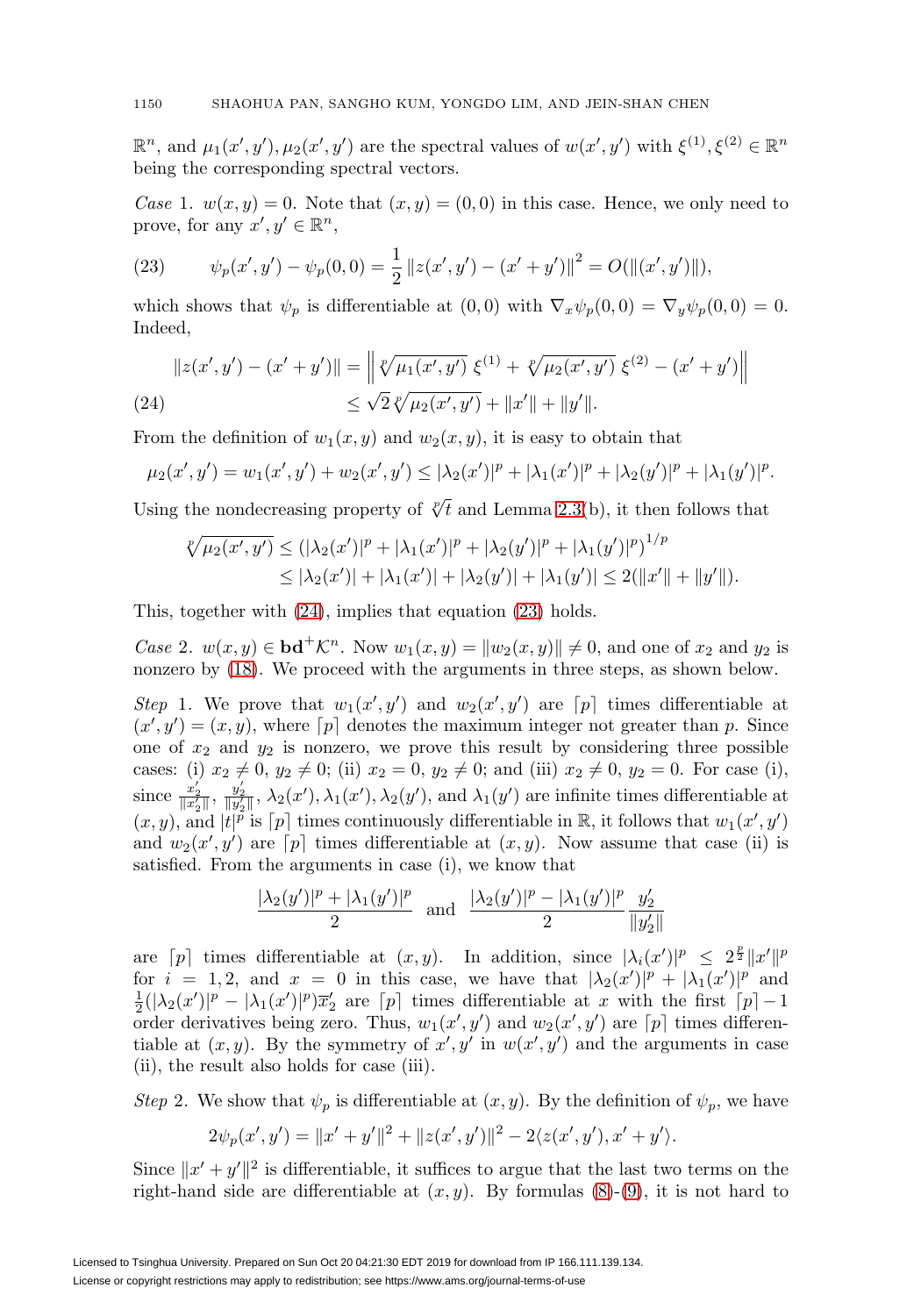calculate that

(25) 
$$
2 \|z(x', y')\|^2 = (\mu_2(x', y'))^{\frac{2}{p}} + (\mu_1(x', y'))^{\frac{2}{p}},
$$

$$
2 \langle z(x', y'), x' + y' \rangle = \sqrt[p]{\mu_2(x', y')} \left( x_1' + y_1' + \frac{(w_2(x', y'))^T (x_2' + y_2')}{\|w_2(x', y')\|}\right)
$$

$$
+ \sqrt[p]{\mu_1(x', y')} \left( x_1' + y_1' - \frac{(w_2(x', y'))^T (x_2' + y_2')}{\|w_2(x', y')\|}\right).
$$

<span id="page-8-0"></span>Since  $w_2(x, y) \neq 0$ ,  $\mu_2(x, y) = \lambda_2(w) > 0$ , and  $w_1(x', y')$  and  $w_2(x', y')$  are differentiable at  $(x, y)$ , by Step 1 we have that  $(\mu_2(x', y'))^{\frac{2}{p}}$  and the first term on the right-hand side of [\(26\)](#page-8-0) is differentiable at  $(x, y)$ . Thus, it suffices to prove that  $(\mu_1(x', y'))^{\frac{2}{p}}$  and the last term on the right-hand side of [\(26\)](#page-8-0) are differentiable at  $(x, y)$ .

We first argue that  $(\mu_1(x', y'))^{\frac{2}{p}}$  is differentiable at  $(x, y)$ . Since  $w_2(x, y) \neq$ 0, and  $w_1(x', y')$  and  $w_2(x', y')$  are  $[p]$  times differentiable at  $(x, y)$  by Step 1, the function  $\mu_1(x', y')$  is  $[p]$  times differentiable at  $(x, y)$ . When  $p < 2$ , by the mean-value theorem and  $\mu_1(x,y) = \lambda_1(w) = 0$ , it follows that  $\mu_1(x',y') =$  $O(||x'-x|| + ||y'-y||)$  for any  $(x', y')$  sufficiently close to  $(x, y)$ , and therefore  $(\mu_1(x',y'))^{\frac{2}{p}} = O[(\|x'-x\|+\|y'-y\|)^{\frac{2}{p}}]$ . This shows that  $(\mu_1(x',y'))^{\frac{2}{p}}$  is differentiable at  $(x, y)$  with zero derivative. When  $p \geq 2$ ,  $\mu_1(x', y')$  is infinite times differentiable at  $(x, y)$ , and its first derivative equals zero by the result in the Appendix. From the second-order Taylor expansion of  $\mu_1(x', y')$  at  $(x, y)$ , it follows that  $(\mu_1(x', y'))^{\frac{2}{p}} = O[(\|x' - x\| + \|y' - y\|)^{\frac{4}{p}}]$ . This implies that  $(\mu_1(x', y'))^{\frac{2}{p}}$  is differentiable at  $(x, y)$  with zero gradient when  $2 \leq p < 4$ . Thus, we prove that  $(\mu_1(x', y'))^{\frac{2}{p}}$  is differentiable at  $(x, y)$  with zero gradient when  $p \in (1, 4)$ .

We next consider the last term on the right-hand side of [\(26\)](#page-8-0). Observe that

$$
x'_1 + y'_1 - \frac{(w_2(x', y'))^T (x'_2 + y'_2)}{\|w_2(x', y')\|}
$$

is differentiable at  $(x, y)$ , and its function value at  $(x, y)$  equals zero by [\(18\)](#page-5-1). Hence, this term is  $O(||x' - x|| + ||y' - y||)$ , which, along with  $\mu_1(x', y') =$  $O(||x' - x|| + ||y' - y||)$ , means that the last term of [\(26\)](#page-8-0) is  $O(||x' - x|| +$  $||y'-y||^{1+\frac{1}{p}} = o(||x'-x|| + ||y'-y||)$ . This shows that the last term of [\(26\)](#page-8-0) is differentiable at  $(x, y)$  with zero derivative.

Step 3. We derive the formula of  $\nabla_x \psi_p(x, y)$ . From Step 2, we see that  $2\nabla \psi_p(x, y)$ equals the difference between the gradient of  $\frac{1}{2}(\mu_2(x', y'))^{\frac{2}{p}} + ||x' + y'||^2$  and that of the first term on the right-hand side of [\(26\)](#page-8-0), evaluated at  $(x, y)$ . By the Appendix, the gradients of  $(\mu_2(x', y'))^{1/p}$  and  $(\mu_2(x', y'))^{2/p}$  with respect to x', evaluated at  $(x', y') = (x, y),$  are

<span id="page-8-1"></span>(27) 
$$
\nabla_{x'}(\mu_2(x',y'))^{1/p}|_{(x',y')=(x,y)}=(\lambda_2(w))^\frac{1}{p}-1}2^{p-1}\operatorname{sign}(x_1)|x_1|^{p-1}\left(\frac{1}{w_2}\right),
$$

<span id="page-8-2"></span>(28) 
$$
\nabla_{x'}(\mu_2(x',y'))^{2/p}|_{(x',y')=(x,y)} = (\lambda_2(w))^{\frac{2}{p}-1}2^p \operatorname{sign}(x_1)|x_1|^{p-1}\left(\frac{1}{w_2}\right).
$$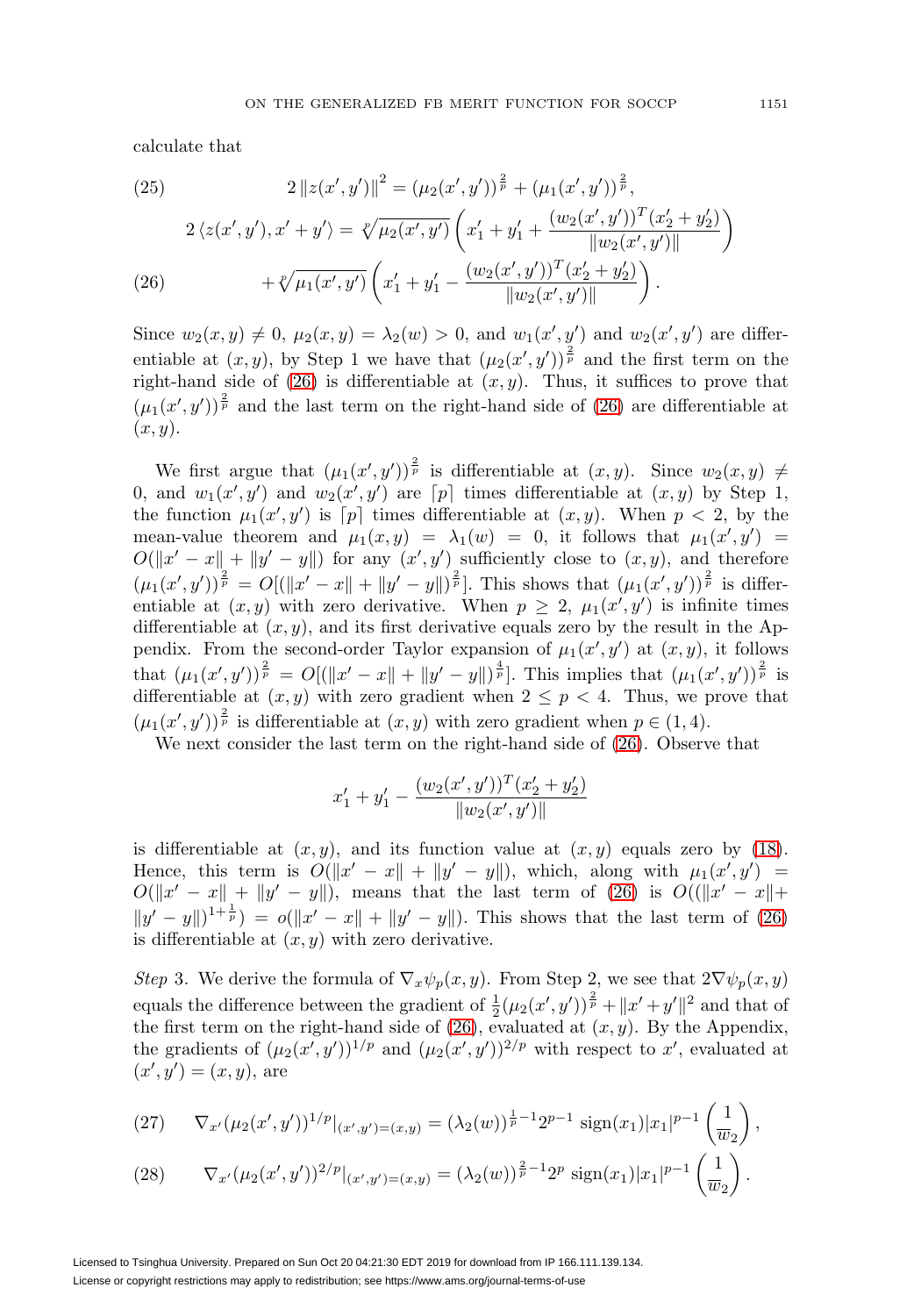By the product and quotient rules for differentiation, the gradient of  $x'_1 + y'_1 +$  $(w_2(x',y'))^T(x'_2+y'_2)$  $\frac{(x,y')-(x_2+y_2)}{||w_2(x',y')||}$  with respect to x', evaluated at  $(x', y')=(x, y)$ , works out to be

$$
\left(\frac{1}{w_2}\right) + \nabla_{x'} w_2(x',y')|_{(x',y')=(x,y)} \left(\frac{x_2+y_2}{\|w_2\|} - \frac{\overline{w_2}\overline{w_2}^T(x_2+y_2)}{\|w_2\|}\right) = \left(\frac{1}{w_2}\right),
$$

where the equality uses  $(18)$ . Along with  $(27)$ , the gradient of the first term on the right-hand side of [\(26\)](#page-8-0) with respect to x', evaluated at  $(x', y') = (x, y)$ , is

<span id="page-9-0"></span>(29) 
$$
(\lambda_2(w))^{\frac{1}{p}-1}(x_1+y_1)2^p \operatorname{sign}(x_1)|x_1|^{p-1}\left(\frac{1}{w_2}\right)+(\lambda_2(w))^{\frac{1}{p}}\left(\frac{1}{w_2}\right).
$$

In addition, the gradient of  $||x' + y'||^2$  with respect to x', evaluated at  $(x', y') =$  $(x, y)$ , is  $2(x + y)$ . Together with equations [\(28\)](#page-8-2)-[\(29\)](#page-9-0), we obtain that

$$
2\nabla_x \psi_p(x, y) = 2(x + y) + (\lambda_2(w))^{\frac{2}{p}-1} 2^{p-1} \operatorname{sign}(x_1) |x_1|^{p-1} \left(\frac{1}{w_2}\right)
$$

$$
-(\lambda_2(w))^{\frac{1}{p}-1} (x_1 + y_1) 2^p \operatorname{sign}(x_1) |x_1|^{p-1} \left(\frac{1}{w_2}\right) - (\lambda_2(w))^{\frac{1}{p}} \left(\frac{1}{w_2}\right).
$$

Since  $\lambda_1(w) = 0$ , from [\(16\)](#page-4-2) it follows that

$$
\phi_p(x, y) = z(x, y) - (x + y) = \frac{1}{2} (\lambda_2(w))^{\frac{1}{p}} \left( \frac{1}{w_2} \right) - (x + y).
$$

Combining the last two equations and using  $x_1\overline{w}_2 = x_2$  and  $y_1\overline{w}_2 = y_2$ , we get

$$
2\nabla_x \psi_p(x, y) = (\lambda_2(w))^{\frac{1}{p}-1} 2^p \operatorname{sign}(x_1) |x_1|^{p-1} (\phi_p(x, y) + (x+y))
$$

$$
- (\lambda_2(w))^{\frac{1}{p}-1} 2^p \operatorname{sign}(x_1) |x_1|^{p-1} (x+y) - 2\phi_p(x, y)
$$

$$
= 2 \left[ \frac{\operatorname{sign}(x_1) |x_1|^{p-1}}{(|x_1|^p + |y_1|^p)^{1/q}} - 1 \right] \phi_p(x, y),
$$

where the last equality is from  $\lambda_2(w) = 2w_1 = 2^p(|x_1|^p + |y_1|^p)$ . This proves the first equality in [\(22\)](#page-6-1). By the symmetry of x and y in  $\psi_p$ , the second equality in  $(22)$  also holds.  $\Box$ 

From the arguments in Step 2 of Case 2, we see that  $\psi_p$  will be differentiable for  $p \ge 4$  if the first  $\lceil \frac{p}{2} \rceil$ -order derivatives of  $\mu_1(x', y') = w_1(x', y') - ||w_2(x', y')||$ , evaluated at  $(x', y') = (x, y)$ , are equal to zero. We are not clear whether this holds or not.

# 4. SMOOTHNESS OF  $\psi_p$

In the last section  $\psi_p$  for  $p \in (1, 4)$  is proved to be differentiable everywhere. A natural question is whether  $\nabla \psi_p$  is continuous or not. In this section we will provide an affirmative answer to it. For this purpose, we first establish three technical lemmas which hold for all  $p > 1$ .

<span id="page-9-1"></span>**Lemma 4.1.** There exists a constant c<sub>1</sub> such that for all  $(x, y)$  with  $w(x, y) \in$  $int\mathcal{K}^n$ ,

(30) 
$$
\|L_{|x|^{p-1}}L_{z^{p-1}}^{-1}\|_F\leq c_1 \text{ and } \|L_{|y|^{p-1}}L_{z^{p-1}}^{-1}\|_F\leq c_1,
$$

where c is independent of x and y, and  $\|\cdot\|_F$  means the Frobenius norm.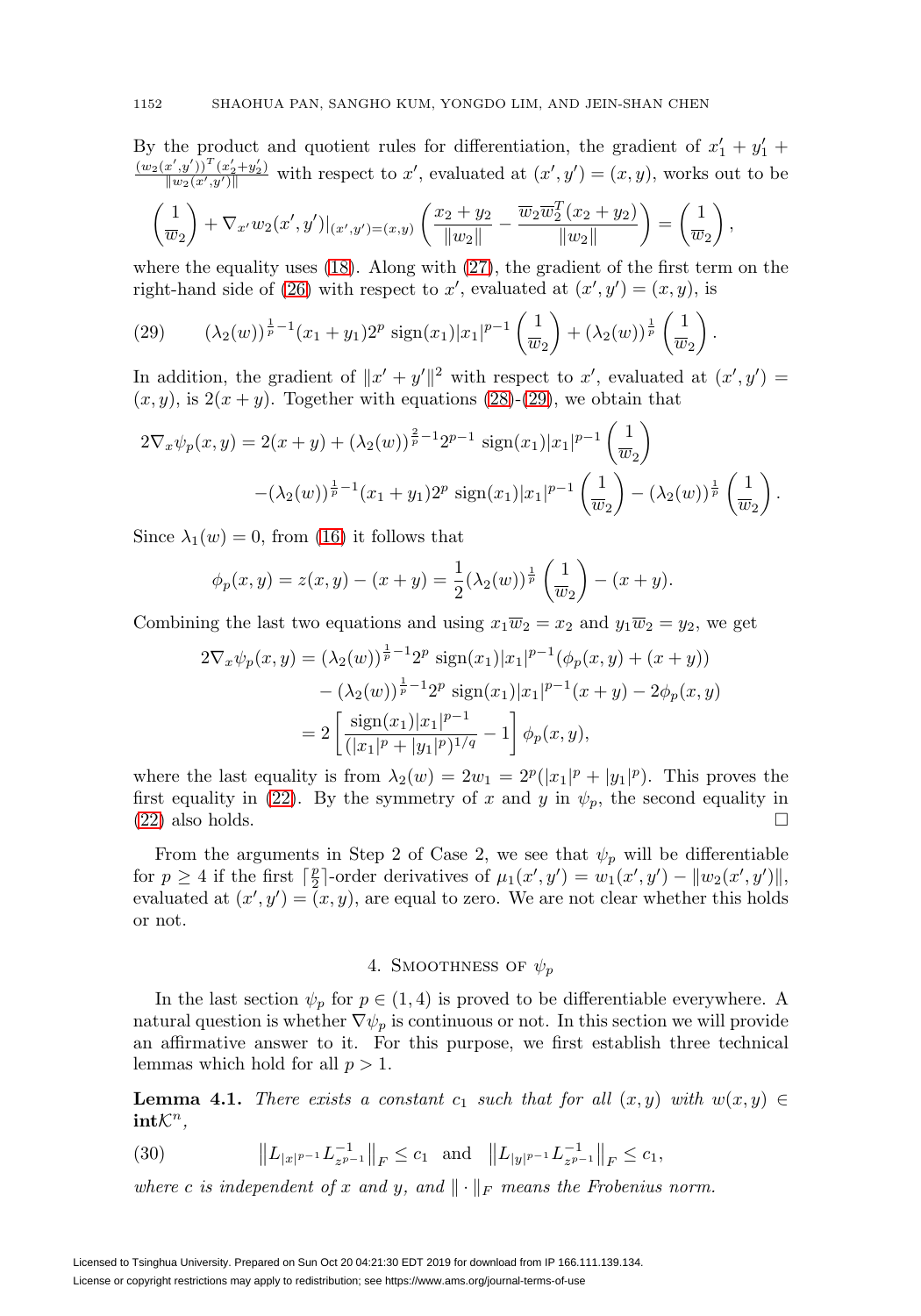*Proof.* Due to the symmetry of x and y in  $z(x, y)$ , it suffices to prove the first inequality. To this end, we first prove that for any  $(x, y)$  with  $w(x, y) \in \text{int} \mathcal{K}^n$ ,

<span id="page-10-0"></span>(31) 
$$
0 \leq \lambda \left( L_{|x|^{p-1}} L_{z^{p-1}}^{-1} \right) \leq 1,
$$

where, for a matrix  $A \in \mathbb{R}^{n \times n}$ ,  $\lambda(A) \in \mathbb{R}^n$  denotes the vector of eigenvalues of A, and **1** means a vector with all components being 1. Indeed, since  $z \succ_{\mathcal{K}^n} 0$ and  $|x|^{p-1} \succeq_{\mathcal{K}^n} 0$ , we have  $L_z \succ 0$  and  $L_{|x|^{p-1}} \succeq 0$ . Applying [\[20,](#page-27-17) Theorem 7.6.3] with  $A = L_{z^{p-1}}^{-1}$  and  $B = L_{|x|^{p-1}}$  yields that  $\lambda(L_{z^{p-1}}^{-1}L_{|x|^{p-1}}) \geq 0$ , and then  $\lambda(L_{|x|^{p-1}}L_{z^{p-1}}^{-1}) \geq 0$ . In addition, since  $z^p \succeq_{\mathcal{K}^n} |x|^p$ , from Lemma [2.2](#page-3-1) it follows that  $(z^p)^{\frac{p-1}{p}} \succeq_{\mathcal{K}^n} (|x|^p)^{\frac{p-1}{p}},$  i.e.,  $z^{p-1} \succeq_{\mathcal{K}^n} |x|^{p-1}$ . Then  $L_{z^{p-1}} - L_{|x|^{p-1}} \succeq 0$ . Applying the result of Exercise 7 in [\[20,](#page-27-17) p. 468] with  $A = L_{z^{p-1}}$  and  $B = -L_{|x|^{p-1}}$ , we have that  $\lambda \left( -L_{z^{p-1}}^{-1} L_{|x|^{p-1}} \right) \geq -1$ . Consequently,  $\lambda \left( L_{|x|^{p-1}} L_{z^{p-1}}^{-1} \right) \leq 1$ . Together with  $\lambda(L_{|x|^{p-1}}L_{z^{p-1}}^{-1}) \geq 0$ , we prove that [\(31\)](#page-10-0) holds.

Next we prove that there exists a constant  $c_1 > 0$  such that for all  $(x, y)$  satisfying  $w(x, y) \in \text{int} \mathcal{K}^n$ ,  $||L_{|x|^{p-1}} L_{z^{p-1}}^{-1}||_F \leq c_1$  where  $c_1$  is independent of x and y. Suppose on the contrary that such  $c_1$  does not exist. Then, there exists a sequence  $\{(x^k, y^k)\}\subset \mathbb{R}^n \times \mathbb{R}^n$  with  $w(x^k, y^k) \in \text{int} \mathcal{K}^n$  such that  $||L_{|x^k|^{p-1}} L_{(z^k)^{p-1}}^{-1}||_F$  is unbounded. We assume (taking a subsequence if necessary) that

$$
\lim_{k \to \infty} \|L_{|x^k|^{p-1}} L_{(z^k)^{p-1}}^{-1}\|_F = +\infty.
$$

For each k, let  $A^k = L_{|x^k|^{p-1}}$  and  $B^k = L_{(z^k)^{p-1}}^{-1}$ . Subsequencing if necessary, we may assume that

$$
\lim_{k \to \infty} \frac{A^k}{\|A^k\|_F} = A^* \text{ and } \lim_{k \to \infty} \frac{B^k}{\|B^k\|_F} = B^*.
$$

In the following arguments, for any  $A, B \in \mathbb{R}^{n \times n}$  with all eigenvalues in R, we let  $\lambda^{\downarrow}(A)$  and  $\lambda^{\uparrow}(A)$  be the vectors obtained by rearranging the coordinates of  $\lambda(A)$  in the decreasing and increasing orders, respectively. That is, if  $\lambda^{\downarrow}(A)$  =  $(\lambda_1^{\downarrow}(A), \ldots, \lambda_n^{\downarrow}(A)),$  then  $\lambda_1^{\downarrow}(A) \geq \cdots \geq \lambda_n^{\downarrow}(A)$ . Similarly, if  $\lambda^{\uparrow}(A) = (\lambda_1^{\uparrow}(A), \ldots, \lambda_n^{\downarrow}(A))$  $\lambda_n^{\uparrow}(A)$ , then  $\lambda_1^{\uparrow}(A) \leq \cdots \leq \lambda_n^{\uparrow}(A)$ . We write  $\lambda(A) \prec \lambda(B)$  if  $\sum_{j=1}^{l} \lambda_j^{\downarrow}(A) \leq$  $\sum_{j=1}^l \lambda_j^{\downarrow}(B)$  for any  $1 \leq l \leq n$  and  $\sum_{j=1}^n \lambda_j^{\downarrow}(A) = \sum_{j=1}^n \lambda_j^{\downarrow}(B)$ . Since  $A^k \succ 0$  and  $B^k \succeq 0$  for each k, applying the result of [\[3,](#page-26-10) Problem III.6.14] gives that

$$
\lambda^\downarrow\left(\frac{A^k}{\|A^k\|_F}\right)\cdot\lambda^\uparrow\left(\frac{B^k}{\|B^k\|_F}\right)\prec\lambda\left(\frac{A^kB^k}{\|A^k\|_F\|B^k\|_F}\right)\prec\lambda^\downarrow\left(\frac{A^k}{\|A^k\|_F}\right)\cdot\lambda^\downarrow\left(\frac{B^k}{\|B^k\|_F}\right),
$$

where "<sup>\*</sup>" denotes the componentwise product. Since  $\lim_{k\to\infty} ||A^k||_F ||B^k||_F = +\infty$ , taking the limit  $k \to +\infty$  and using [\(31\)](#page-10-0) and the continuity of  $\lambda(\cdot)$ , we get

<span id="page-10-1"></span>(32) 
$$
\lambda^{\downarrow}(A^*) \cdot \lambda^{\uparrow}(B^*) \prec 0 \prec \lambda^{\downarrow}(A^*) \cdot \lambda^{\downarrow}(B^*).
$$

Since  $A^* \succeq 0$  and  $B^* \succeq 0$ , each component of  $\lambda^{\downarrow}(A^*)$  and  $\lambda^{\uparrow}(B^*)$  is nonnegative, and the first relation of [\(32\)](#page-10-1) then implies  $\lambda^{\downarrow}(A^*) \cdot \lambda^{\uparrow}(B^*)=0$ . Note that for each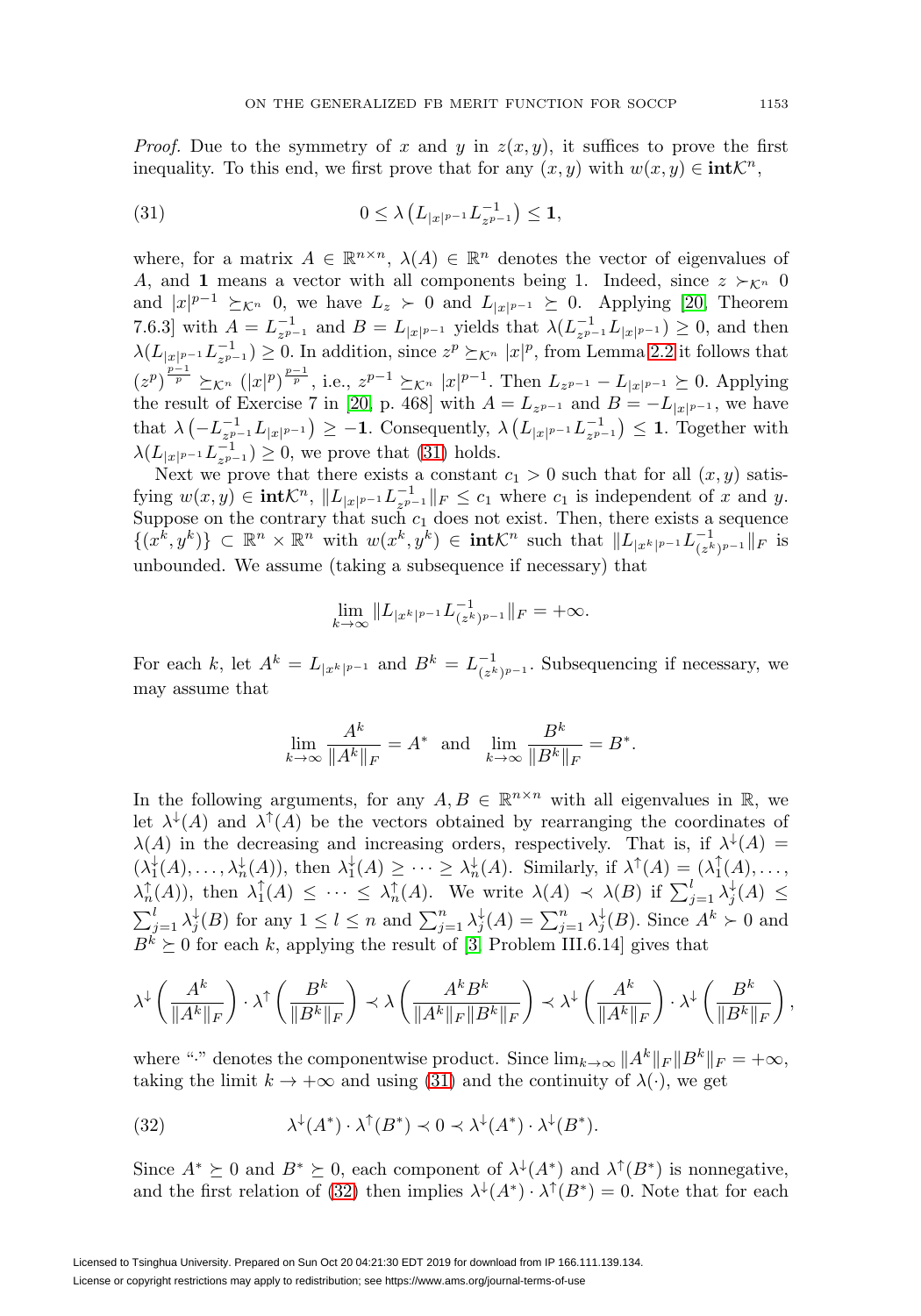k, all eigenvalues of  $A^k$  and  $B^k$ , respectively are given as follows:

$$
|\lambda_1(x^k)|^{p-1}, \underbrace{[|\lambda_1(x^k)|^{p-1} + |\lambda_2(x^k)|^{p-1}], \dots, [|\lambda_1(x^k)|^{p-1} + |\lambda_2(x^k)|^{p-1}]}_{n-2}, |\lambda_2(x^k)|^{p-1},
$$
  

$$
\frac{1}{[\lambda_1(z^k)]^{p-1}}, \underbrace{\frac{1}{[\lambda_1(z^k)]^{p-1} + [\lambda_2(z^k)]^{p-1}}, \dots, \frac{1}{[\lambda_1(z^k)]^{p-1} + [\lambda_2(z^k)]^{p-1}}, \frac{1}{[\lambda_2(z^k)]^{p-1}},
$$

which, by the positive homogeneousness of eigenvalue function, means that

$$
\lambda_1^{\downarrow}(A^*) \ge \lambda_2^{\downarrow}(A^*) = \dots = \lambda_{n-1}^{\downarrow}(A^*) \ge \lambda_n^{\downarrow}(A^*) \ge 0,
$$
  

$$
0 \le \lambda_1^{\uparrow}(B^*) \le \lambda_2^{\uparrow}(B^*) = \dots = \lambda_{n-1}^{\uparrow}(B^*) \le \lambda_n^{\uparrow}(B^*).
$$

Then, from  $\lambda^{\downarrow}(A^*) \cdot \lambda^{\uparrow}(B^*) = 0$ , we deduce that  $\lambda_1^{\uparrow}(B^*) = 0$  and  $\lambda_1^{\downarrow}(A^*) > 0$ . (If not, we will have  $\lambda_1^{\downarrow}(A^*)=0$ , which implies  $\lambda(A^*)=0$ , and then  $A^*=0$  follows by the positive semidefiniteness of  $A^*$ . This contradicts the fact that  $||A^*||_F = 1$ . Similarly, we can deduce that  $\lambda_n^{\uparrow}(B^*) > 0$  and  $\lambda_n^{\downarrow}(A^*) = 0$ . Also, either of  $\lambda_2^{\downarrow}(A^*)$ and  $\lambda_2^{\dagger}(B^*)$  is zero. Without loss of generality, we assume that  $\lambda_2^{\dagger}(A^*)=0$ . Thus, the above arguments show that

$$
\lambda_1^{\downarrow}(A^*) > \lambda_2^{\downarrow}(A^*) = 0 = \dots = 0 = \lambda_n^{\downarrow}(A^*),
$$
  

$$
\lambda_n^{\uparrow}(B^*) \ge \lambda_{n-1}^{\uparrow}(B^*) = \dots = \lambda_2^{\uparrow}(B^*) \ge \lambda_1^{\uparrow}(B^*) = 0 \text{ and } \lambda_n^{\uparrow}(B^*) > 0.
$$

However, from the second relation of [\(32\)](#page-10-1) and the last two equations, we have that

$$
0 = \sum_{j=1}^{n} \lambda_j^{\downarrow}(A^*)\lambda_j^{\downarrow}(B^*) = \lambda_1^{\downarrow}(A^*)\lambda_n^{\uparrow}(B^*) + (n-1)\lambda_2^{\downarrow}(A^*)\lambda_2^{\uparrow}(B^*) + \lambda_n^{\downarrow}(A^*)\lambda_1^{\uparrow}(B^*)
$$
  

$$
= \lambda_1^{\downarrow}(A^*)\lambda_n^{\uparrow}(B^*) > 0,
$$

which is clearly impossible. Thus, the constant  $c_1$  satisfies the requirement.  $\Box$ 

Lemma [4.1](#page-9-1) generalizes the result of [\[12,](#page-27-10) Lemma 4] for  $p = 2$ , where it is achieved by direct computation, but we here adopt a different proof technique. Combining Lemma [4.1](#page-9-1) with the expressions of  $L_{|x|^{p-1}} L_{z^{p-1}}^{-1}$  and  $L_{|y|^{p-1}} L_{z^{p-1}}^{-1}$ , we have the following result.

<span id="page-11-1"></span>**Lemma 4.2.** For any  $x, y$  with  $w(x, y) \in \text{int} \mathcal{K}^n$ , let  $\tilde{x} = |x|^{p-1}$  and  $\tilde{y} = |y|^{p-1}$ . Then,

<span id="page-11-0"></span>(33)  
\n
$$
\frac{\widetilde{x}_1 + (-1)^i \widetilde{x}_2^T \overline{w}_2}{\sqrt[n]{\lambda_i(w)}} = O(1), \qquad \frac{\widetilde{x}_2 + (-1)^i \widetilde{x}_1 \overline{w}_2}{\sqrt[n]{\lambda_i(w)}} = O(1),
$$
\n
$$
\frac{\widetilde{y}_1 + (-1)^i \widetilde{y}_2^T \overline{w}_2}{\sqrt[n]{\lambda_i(w)}} = O(1), \qquad \frac{\widetilde{y}_2 + (-1)^i \widetilde{y}_1 \overline{w}_2}{\sqrt[n]{\lambda_i(w)}} = O(1)
$$

for  $i = 1, 2$ , where  $\overline{w}_2 = \frac{w_2(x,y)}{\|w_2(x,y)\|}$ , and  $O(1)$  denotes a uniformly bounded term. Proof. Fix any  $(x, y)$  satisfying  $w \in \text{int} \mathcal{K}^n$ . We write  $\lambda_1 = \lambda_1(w)$  and  $\lambda_2 = \lambda_2(w)$ 

for simplicity. From [\(15\)](#page-4-3), we have  $\sqrt[q]{\lambda_2} \geq \sqrt[q]{w_1} \geq \sqrt[q]{\frac{|\lambda_2(x)|^p + |\lambda_1(x)|^p}{2}}$ . Note that

$$
\sqrt[q]{\frac{|\lambda_2(x)|^p + |\lambda_1(x)|^p}{2}} \ge \left(\frac{\max(|\lambda_2(x)|, |\lambda_1(x)|)}{\sqrt[p]{2}}\right)^{\frac{p}{q}} \ge \left(\frac{\sqrt{|\lambda_2(x)|^2 + |\lambda_1(x)|^2}}{2^{\frac{1}{p}+1}}\right)^{\frac{p}{q}} = \frac{||x||^{\frac{p}{q}}}{2^{\frac{p+2}{2q}}}
$$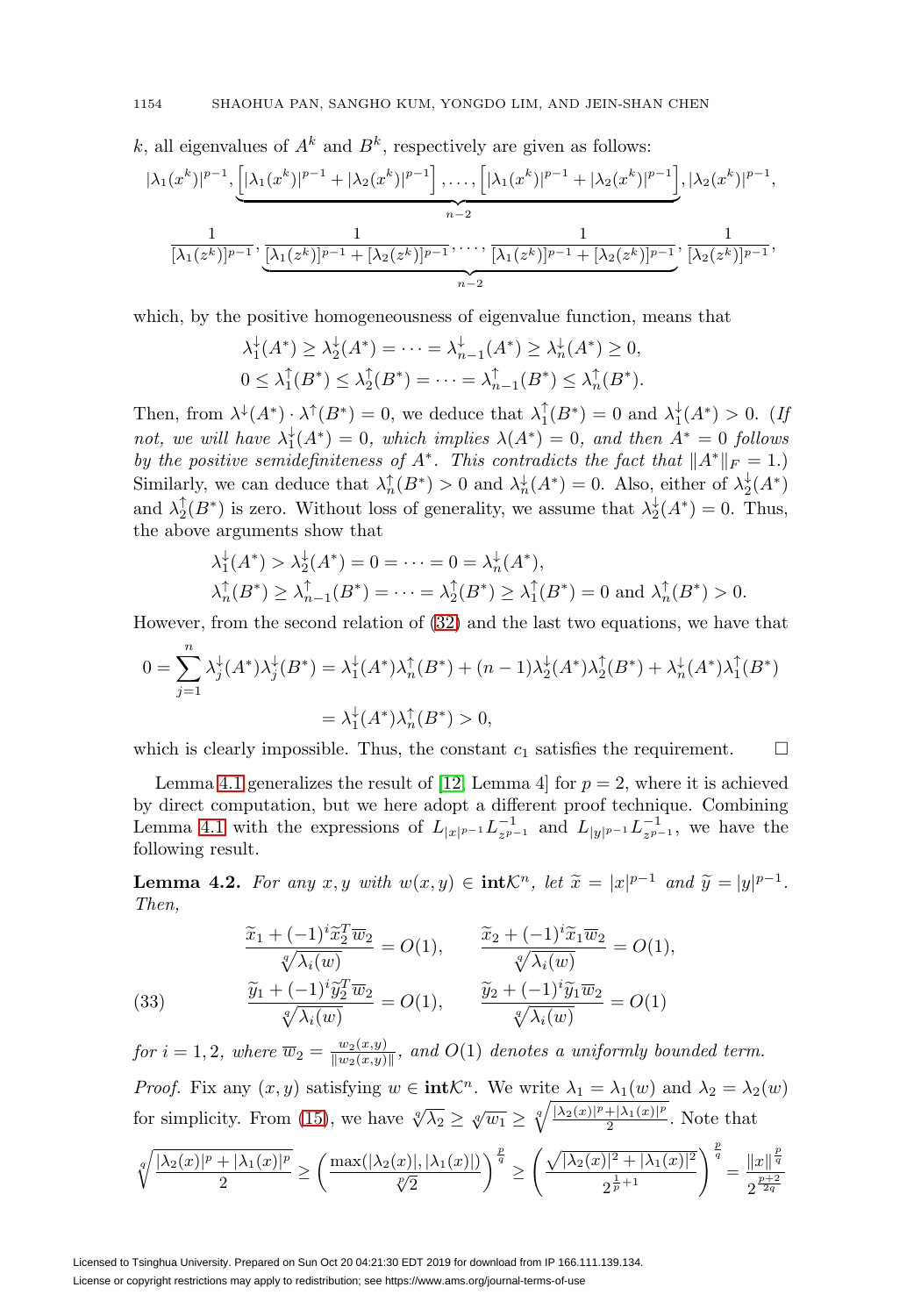for  $p > 2$ , and for  $1 < p \le 2$ ,

$$
\sqrt[q]{\frac{|\lambda_2(x)|^p + |\lambda_1(x)|^p}{2}} \ge \sqrt[q]{\frac{(|\lambda_2(x)|^2 + |\lambda_1(x)|^2)^{\frac{p}{2}}}{2}} = 2^{\frac{p-2}{2q}} \|x\|^{\frac{p}{q}}.
$$

Therefore,

<span id="page-12-0"></span>(34) 
$$
\sqrt[q]{\lambda_2} \ge \begin{cases} 2^{-\frac{p+2}{2q}} \|x\|_{q}^{\frac{p}{q}} & \text{if } p > 2; \\ 2^{\frac{p-2}{2q}} \|x\|_{q}^{\frac{p}{q}} & \text{if } p \in (1,2]. \end{cases}
$$

Since  $\tilde{x}_1 = \frac{1}{2}(|\lambda_2(x)|^{p-1} + |\lambda_1(x)|^{p-1})$  and  $\tilde{x}_2 = \frac{1}{2}(|\lambda_2(x)|^{p-1} - |\lambda_1(x)|^{p-1})$ , we have

<span id="page-12-1"></span>(35) 
$$
\widetilde{x}_1 = \frac{1}{2} (|\lambda_2(x)|^{\frac{p}{q}} + |\lambda_1(x)|^{\frac{p}{q}}) \le ||x||^{\frac{p}{q}},
$$

$$
\|\widetilde{x}_2\| \le \frac{1}{2} (|\lambda_2(x)|^{\frac{p}{q}} + |\lambda_1(x)|^{\frac{p}{q}}) \le ||x||^{\frac{p}{q}}.
$$

Together with [\(34\)](#page-12-0), we obtain the first two relations in [\(33\)](#page-11-0) for  $i = 2$ . Notice that

$$
z^{p-1} = \sqrt[q]{w} = \left(\frac{\sqrt[q]{\lambda_2} + \sqrt[q]{\lambda_1}}{2}, \frac{\sqrt[q]{\lambda_2} - \sqrt[q]{\lambda_1}}{2}\overline{w}_2\right)
$$

.

By formula (10) and 
$$
\widetilde{x} = |x|^{p-1}
$$
, we calculate that  $L_{|x|^{p-1}} L_{z^{p-1}}^{-1}$  equals  
\n
$$
\begin{bmatrix}\n\widetilde{x}_1 + \widetilde{x}_2^T \overline{w}_2 + \widetilde{x}_1 - \widetilde{x}_2^T \overline{w}_2 \\
\widetilde{z} \sqrt[4]{\lambda_1} + \widetilde{z} \sqrt[4]{\lambda_2} + \widetilde{z} \sqrt[4]{\lambda_1} \\
\widetilde{z} \sqrt[4]{\lambda_2} + \widetilde{z} \sqrt[4]{\lambda_1} + \widetilde{z} \sqrt[4]{\lambda_2} + \widetilde{z} \sqrt[4]{\lambda_1} + \widetilde{z} \sqrt[4]{\lambda_1} + \widetilde{z} \sqrt[4]{\lambda_2} + \widetilde{z} \sqrt[4]{\lambda_1} \\
\widetilde{z} \sqrt[4]{\lambda_2} + \widetilde{z} \sqrt[4]{\lambda_2} + \widetilde{z} \sqrt[4]{\lambda_1} \\
\widetilde{z} \sqrt[4]{\lambda_2} + \widetilde{z} \sqrt[4]{\lambda_1} + \widetilde{z} \sqrt[4]{\lambda_2} + \widetilde{z} \sqrt[4]{\lambda_1} + \widetilde{z} \sqrt[4]{\lambda_2} + \widetilde{z} \sqrt[4]{\lambda_1} \\
\widetilde{z} \sqrt[4]{\lambda_2} + \widetilde{z} \sqrt[4]{\lambda_2} + \widetilde{z} \sqrt[4]{\lambda_1} \\
\widetilde{z} \sqrt[4]{\lambda_2} + \widetilde{z} \sqrt[4]{\lambda_1} + \widetilde{z} \sqrt[4]{\lambda_1} + \widetilde{z} \sqrt[4]{\lambda_1} + \widetilde{z} \sqrt[4]{\lambda_1} + \widetilde{z} \sqrt[4]{\lambda_1} + \widetilde{z} \sqrt[4]{\lambda_1} + \widetilde{z} \sqrt[4]{\lambda_1} + \widetilde{z} \sqrt[4]{\lambda_1} + \widetilde{z} \sqrt[4]{\lambda_1} + \widetilde{z} \sqrt[4]{\lambda_1} + \widetilde{z} \sqrt[4]{\lambda_1} + \widetilde{z} \sqrt[4]{\lambda_1} + \widetilde{z} \sqrt[4]{\lambda_
$$

Substituting the first two relations in  $(33)$  for  $i = 2$  into the last equation and noting that

$$
\frac{\widetilde{x}_1 \overline{w}_2^T}{2\sqrt[d]{\lambda_2}}, \quad \frac{\widetilde{x}_2 \overline{w}_2^T}{2\sqrt[d]{\lambda_2}}, \quad \frac{\widetilde{x}_2^T}{\sqrt[d]{\lambda_2} + \sqrt[d]{\lambda_1}}, \quad \text{and} \quad \frac{\widetilde{x}_1}{\sqrt[d]{\lambda_2} + \sqrt[d]{\lambda_1}}
$$

are all uniformly bounded by equations [\(34\)](#page-12-0)-[\(35\)](#page-12-1), we obtain that

$$
2\sqrt[3]{\lambda_2} \quad 2\sqrt[3]{\lambda_2} \quad \sqrt[3]{\lambda_2} + \sqrt[3]{\lambda_1} \quad \sqrt[3]{\lambda_2} + \sqrt[3]{\lambda_1}
$$
\ne all uniformly bounded by equations (34)-(35), we obtain that\n
$$
L_{|x|^{p-1}} L_{z^{p-1}}^{-1} = \begin{bmatrix} O(1) + \frac{\tilde{x}_1 - \tilde{x}_2^T \overline{w}_2}{2\sqrt[3]{\lambda_1}} & O(1) - \frac{\tilde{x}_1 \overline{w}_2^T}{2\sqrt[3]{\lambda_1}} + \frac{\sqrt[3]{\lambda_2}}{2(\sqrt[3]{\lambda_2} + \sqrt[3]{\lambda_1})\sqrt[3]{\lambda_1}} \tilde{x}_2^T \overline{w}_2 \overline{w}_2^T \\ O(1) + \frac{\tilde{x}_2 - \tilde{x}_1 \overline{w}_2}{2\sqrt[3]{\lambda_1}} & O(1) - \frac{\tilde{x}_2 \overline{w}_2^T}{2\sqrt[3]{\lambda_1}} + \frac{\sqrt[3]{\lambda_2}}{2(\sqrt[3]{\lambda_2} + \sqrt[3]{\lambda_1})\sqrt[3]{\lambda_1}} \tilde{x}_1 \overline{w}_2 \overline{w}_2^T \end{bmatrix}
$$
\n
$$
= \begin{bmatrix} O(1) + \frac{\tilde{x}_1 - \tilde{x}_2^T \overline{w}_2}{2\sqrt[3]{\lambda_1}} & O(1) - \frac{\tilde{x}_1 \overline{w}_2^T}{2(\sqrt[3]{\lambda_2} + \sqrt[3]{\lambda_1})} - \frac{\sqrt[3]{\lambda_2}(\tilde{x}_1 - \tilde{x}_2^T \overline{w}_2)}{2(\sqrt[3]{\lambda_2} + \sqrt[3]{\lambda_1})\sqrt[3]{\lambda_1}} \overline{w}_2^T \end{bmatrix}
$$
\n
$$
= \begin{bmatrix} O(1) + \frac{\tilde{x}_1 - \tilde{x}_2^T \overline{w}_2}{2\sqrt[3]{\lambda_1}} & O(1) - \frac{\tilde{x}_1 \overline{w}_2^T}{2(\sqrt[3]{\lambda_2} + \sqrt[3]{\lambda_1})} + \frac{\sqrt[3]{\lambda_2}(\tilde{x}_1 - \tilde{x}_2^T \overline{w}_2)}{2(\sqrt[3]{\lambda_2}
$$

This, by Lemma [4.1,](#page-9-1) implies that the first two relations in [\(33\)](#page-11-0) hold for  $i = 1$ . By the symmetry of x and y in  $w(x, y)$ , the last two relations in [\(33\)](#page-11-0) also hold.  $\square$ 

Remark 4.1. The first relation of [\(33\)](#page-11-0) for  $i = 1$  is equivalent to saying that

<span id="page-12-2"></span>(36) 
$$
\frac{|\lambda_2(x)|^{p-1}(1-\overline{x}_2^T\overline{w}_2)+|\lambda_1(x)|^{p-1}(1+\overline{x}_2^T\overline{w}_2)}{\sqrt[q]{\lambda_1(w)}}=O(1),
$$

Licensed to Tsinghua University. Prepared on Sun Oct 20 04:21:30 EDT 2019 for download from IP 166.111.139.134. License or copyright restrictions may apply to redistribution; see https://www.ams.org/journal-terms-of-use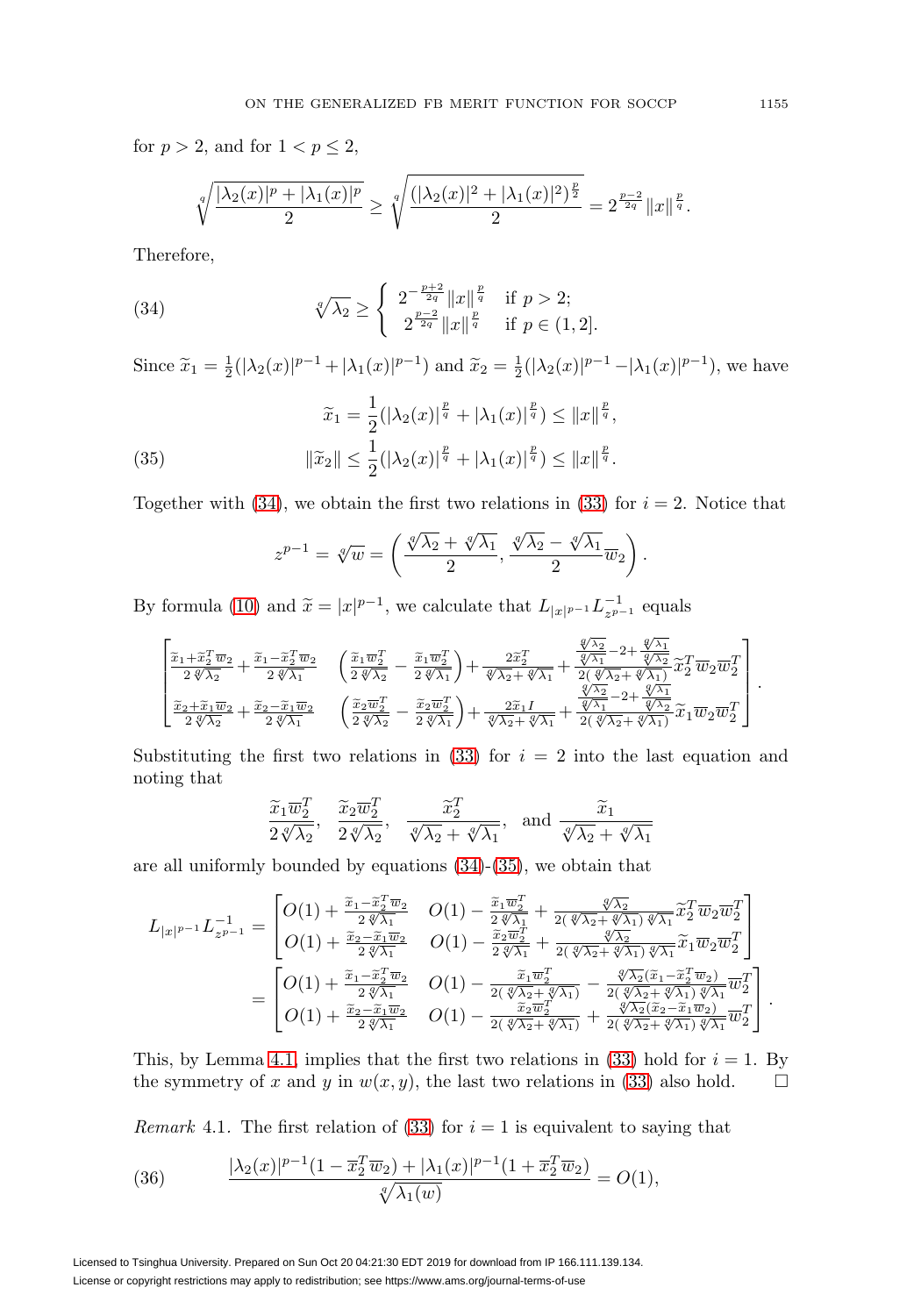whereas the second relation for  $i = 1$  is equivalent to saying that

$$
\left\| \frac{(|\lambda_2(x)|^{p-1} - |\lambda_1(x)|^{p-1})\overline{x}_2 - (|\lambda_2(x)|^{p-1} + |\lambda_1(x)|^{p-1})\overline{w}_2}{\sqrt[p]{\lambda_1(w)}} \right\|^2,
$$
\n
$$
(37) \qquad = \frac{|\lambda_2(x)|^{2p-2}(1 - \overline{x}_2^T\overline{w}_2) + |\lambda_1(x)|^{2p-2}(1 + \overline{x}_2^T\overline{w}_2)}{(\sqrt[p]{\lambda_1(w)})^2} = O(1).
$$

<span id="page-13-0"></span>Equations [\(36\)](#page-12-2) and [\(37\)](#page-13-0) play an important role in the proof of the following lemma.

<span id="page-13-4"></span>**Lemma 4.3.** There exists a positive constant  $c_2$  (independent of x and y) such that for all  $(x, y)$  with  $w(x, y) \in \text{int} \mathcal{K}^n$ ,

$$
\left\|\nabla g^{\text{soc}}(x)\nabla g^{\text{soc}}(z)^{-1}\right\|_{F} \le c_2 \quad \text{and} \quad \left\|\nabla g^{\text{soc}}(y)\nabla g^{\text{soc}}(z)^{-1}\right\|_{F} \le c_2.
$$

*Proof.* By the symmetry of x and y in  $\nabla g^{\text{soc}}(z)$ , it suffices to prove the first inequality. Fix any  $(x, y)$  with  $w = w(x, y) \in \text{intK}^n$ . Suppose  $w_2 \neq 0$  and  $x_2 \neq 0$ . By the expressions of  $\nabla g^{\rm soc}(x)$  and  $\nabla g^{\rm soc}(z)^{-1}$  given by Lemma [3.2,](#page-5-2) it is not hard to calculate that

$$
2p\nabla g^{\rm soc}(x)\nabla g^{\rm soc}(z)^{-1} = \begin{bmatrix} a_1(x,z) & a_2^T(x,z) \\ b_2(x,z) & A_1(x,z) \end{bmatrix},
$$

where

$$
a_1(x, z) = \frac{1}{\sqrt[4]{\lambda_2(w)}} (b(x) + c(x)\overline{x}_2^T \overline{w}_2) + \frac{1}{\sqrt[4]{\lambda_1(w)}} (b(x) - c(x)\overline{x}_2^T \overline{w}_2),
$$
  
\n
$$
a_2(x, z) = \frac{(b(x) + c(x)\overline{x}_2^T \overline{w}_2) \overline{w}_2}{\sqrt[4]{\lambda_2(w)}} - \frac{(b(x) - c(x)\overline{x}_2^T \overline{w}_2) \overline{w}_2}{\sqrt[4]{\lambda_1(w)}} + \frac{2pc(x) (\overline{x}_2 - \overline{x}_2^T \overline{w}_2 \overline{w}_2)}{a(z)},
$$
  
\n
$$
b_2(x, z) = \frac{1}{\sqrt[4]{\lambda_2(w)}} [c(x)\overline{x}_2 + a(x)\overline{w}_2 + (b(x) - a(x))\overline{x}_2^T \overline{w}_2 \overline{x}_2] + \frac{1}{\sqrt[4]{\lambda_1(w)}} [c(x)\overline{x}_2 - a(x)\overline{w}_2 - (b(x) - a(x))\overline{x}_2^T \overline{w}_2 \overline{x}_2],
$$
  
\n
$$
A_1(x, z) = \frac{1}{\sqrt[4]{\lambda_2(w)}} [c(x)\overline{x}_2 \overline{w}_2^T + a(x)\overline{w}_2 \overline{w}_2^T + (b(x) - a(x))\overline{x}_2^T \overline{w}_2 \overline{x}_2 \overline{w}_2^T] - \frac{1}{\sqrt[4]{\lambda_1(w)}} [c(x)\overline{x}_2 \overline{w}_2^T - a(x)\overline{w}_2 \overline{w}_2^T - (b(x) - a(x))\overline{x}_2^T \overline{w}_2 \overline{x}_2 \overline{w}_2^T] + \frac{2p}{a(z)} [a(x)(I - \overline{w}_2 \overline{w}_2^T) + (b(x) - a(x)) (\overline{x}_2 \overline{x}_2^T - \overline{x}_2^T \overline{w}_2 \overline{x}_2 \overline{w}_2^T)].
$$

From the definitions of  $a(x)$ ,  $b(x)$  and  $c(x)$  in [\(20\)](#page-6-2), it follows that

<span id="page-13-3"></span>
$$
\max(|b(x)|, |c(x)|) \le \frac{p}{2} \left( |\lambda_2(x)|^{p-1} + |\lambda_1(x)|^{p-1} \right),
$$
  
(38) 
$$
|a(x)| = p \left| t_1 \lambda_2(x) + (1 - t_1)\lambda_1(x) \right|^{p-1} \le p \max(|\lambda_2(x)|^{p-1}, |\lambda_1(x)|^{p-1})
$$

for some  $t_1 \in (0, 1)$ , where the equality is using the mean-value theorem. Therefore,

<span id="page-13-1"></span>(39) 
$$
|a(x)| \le p||x||^{\frac{p}{q}}, |b(x)| \le p||x||^{\frac{p}{q}}
$$
 and  $|c(x)| \le p||x||^{\frac{p}{q}}$ .

Noting that  $0 \leq \lambda_1(w)/\lambda_2(w) < 1$  and  $\sqrt[p]{\lambda_1(w)/\lambda_2(w)} \geq \lambda_1(w)/\lambda_2(w)$ , we have

<span id="page-13-2"></span>(40) 
$$
a(z) = \frac{\lambda_2(w) - \lambda_1(w)}{\sqrt[p]{\lambda_2(w)} - \sqrt[p]{\lambda_1(w)}} = \sqrt[q]{\lambda_2(w)} \frac{1 - \lambda_1(w)/\lambda_2(w)}{1 - \sqrt[p]{\lambda_1(w)/\lambda_2(w)}} \ge \sqrt[q]{\lambda_2(w)}.
$$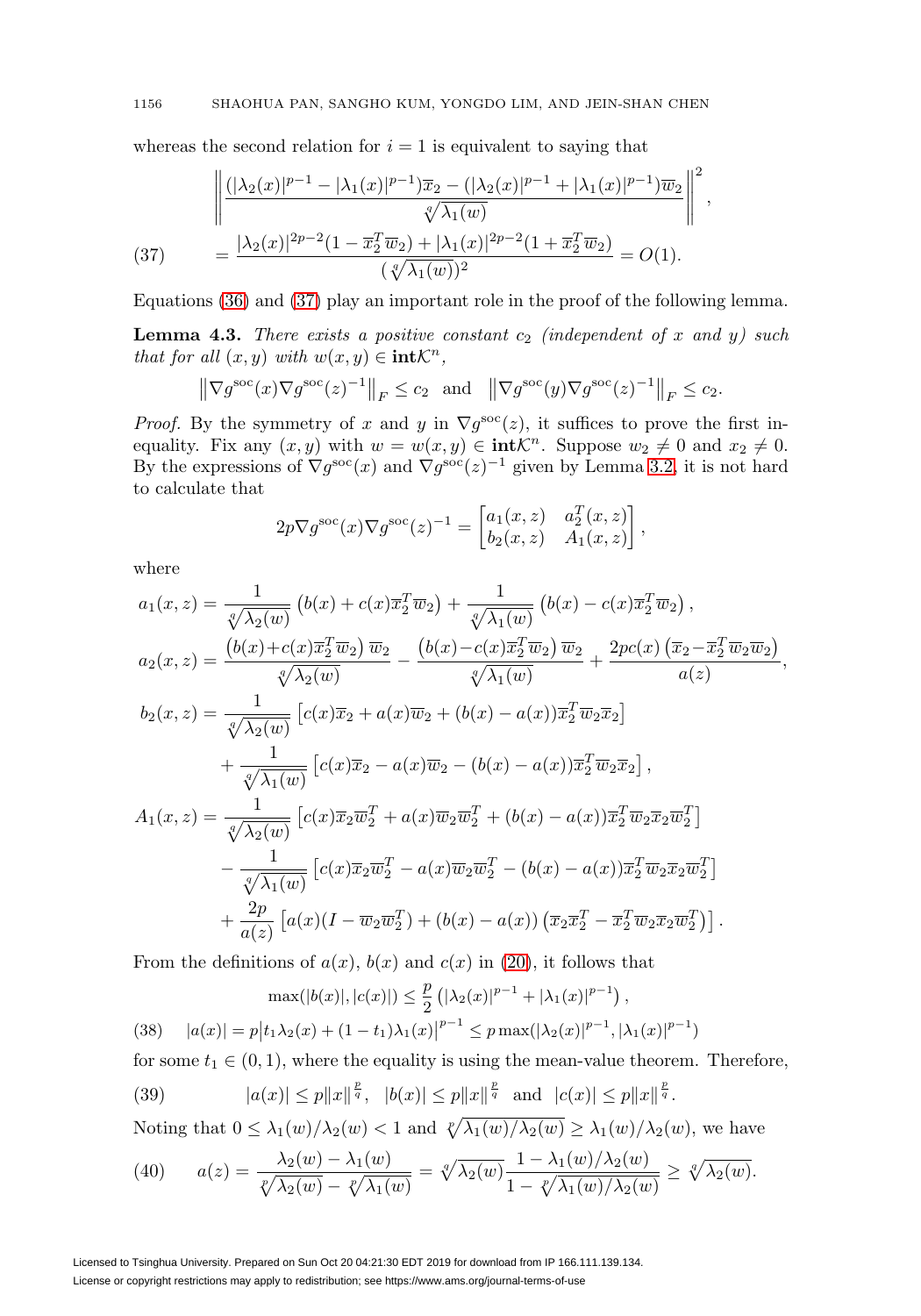By [\(39\)](#page-13-1), [\(40\)](#page-13-2), and [\(34\)](#page-12-0), we simplify  $a_1(x, z)$ ,  $a_2(x, z)$ ,  $b_1(x, z)$ , and  $A_1(x, z)$  as  $a_1(x, z) = O(1) + \frac{1}{\sqrt{1}}$  $\frac{1}{\sqrt[a]{\lambda_1(w)}}\left(b(x) - c(x)\overline{x}_2^T\overline{w}_2\right),$  $a_2(x, z) = O(1) - \frac{1}{\sqrt{1 - \frac{1}{x}}}$ (41)  $a_2(x, z) = O(1) - \frac{1}{\sqrt[q]{\lambda_1(w)}} \left( b(x) - c(x) \overline{x}_2^T \overline{w}_2 \right) \overline{w}_2,$ 

<span id="page-14-0"></span>
$$
b_2(x,z) = O(1) + \frac{1}{\sqrt[4]{\lambda_1(w)}} \left[ \left( c(x) - b(x)\overline{x}_2^T \overline{w}_2 \right) \overline{x}_2 + a(x)(\overline{x}_2^T \overline{w}_2 \overline{x}_2 - \overline{w}_2) \right],
$$
  

$$
A_1(x,z) = O(1) - \frac{1}{\sqrt[4]{\lambda_1(w)}} \left[ \left( c(x) - b(x)\overline{x}_2^T \overline{w}_2 \right) \overline{x}_2 \overline{w}_2^T + a(x)(\overline{x}_2^T \overline{w}_2 \overline{x}_2 \overline{w}_2^T - \overline{w}_2 \overline{w}_2^T) \right].
$$

By the definitions of  $b(x)$  and  $c(x)$ , it is easy to verify that

$$
\left|b(x) - c(x)\overline{x}_2^T \overline{w}_2\right| \le \frac{p}{2} \left[|\lambda_2(x)|^{p-1} (1 - \overline{x}_2^T \overline{w}_2) + |\lambda_1(x)|^{p-1} (1 + \overline{x}_2^T \overline{w}_2)\right],
$$
  

$$
\left|c(x) - b(x)\overline{x}_2^T \overline{w}_2\right| \le \frac{p}{2} \left[|\lambda_2(x)|^{p-1} (1 - \overline{x}_2^T \overline{w}_2) + |\lambda_1(x)|^{p-1} (1 + \overline{x}_2^T \overline{w}_2)\right],
$$

which, together with [\(36\)](#page-12-2), implies that

(42) 
$$
\frac{b(x) - c(x)\overline{x}_2^T \overline{w}_2}{\sqrt[q]{\lambda_1(w)}} = O(1), \quad \frac{c(x) - b(x)\overline{x}_2^T \overline{w}_2}{\sqrt[q]{\lambda_1(w)}} = O(1).
$$

In addition, it is easy to compute that

$$
||a(x)(\overline{x}_2^T \overline{w}_2 \overline{x}_2 - \overline{w}_2)||^2 = a^2(x)(1 - \overline{x}_2^T \overline{w}_2)(1 + \overline{x}_2^T \overline{w}_2),
$$
  

$$
||a(x)(\overline{x}_2^T \overline{w}_2 \overline{x}_2 \overline{w}_2^T - \overline{w}_2 \overline{w}_2^T)||_F^2 \le a^2(x)(1 - \overline{x}_2^T \overline{w}_2)(1 + \overline{x}_2^T \overline{w}_2).
$$

By equation [\(38\)](#page-13-3), we have  $a^2(x) \leq p^2 \max(|\lambda_2(x)|^{2p-2}, |\lambda_1(x)|^{2p-2})$ . Using [\(37\)](#page-13-0) and noting that  $0 \leq 1 - \overline{x}_2^T \overline{w}_2 \leq 2$  and  $0 \leq 1 + \overline{x}_2^T \overline{w}_2 \leq 2$ , we may obtain that

<span id="page-14-1"></span>(43) 
$$
\frac{\|a(x)(\overline{x}_2^T\overline{w}_2\overline{x}_2 - \overline{w}_2)\|}{\sqrt[4]{\lambda_1(w)}} = O(1), \frac{\|a(x)(\overline{x}_2^T\overline{w}_2\overline{x}_2\overline{w}_2^T - \overline{w}_2\overline{w}_2^T)\|_F}{\sqrt[4]{\lambda_1(w)}} = O(1).
$$

By [\(41\)](#page-14-0)-[\(43\)](#page-14-1),  $a_1(x, z)$ ,  $a_2(x, z)$ ,  $b_2(x, z)$ , and  $A_1(x, z)$  are all uniformly bounded, and hence there exists a constant  $C_2 > 0$  such that  $\left\|\nabla g^{\rm soc}(x)[\nabla g^{\rm soc}(z)]^{-1}\right\|_F \leq C_2$ .

Suppose that  $x_2 = 0$  or  $w_2 = 0$ . Then there exists a sequence  $\{(x^k, y^k)\}\subset \mathbb{R}^n \times$  $\mathbb{R}^n$  with  $x_2^k \neq 0$ ,  $w_2(x^k, y^k) \neq 0$  and  $w(x^k, y^k) \in \text{int} \mathcal{K}^n$  for all k such that  $x^k \to x$ and  $w^k \to w$  as  $k \to \infty$ . From the above result,  $\|\nabla q^{\rm soc}(x^k)\nabla q^{\rm soc}(z^k)^{-1}\|_F \leq c_2$  for all k. Noting that  $\nabla g^{\text{soc}}(x)$  is continuous since  $|t|^p$  is continuously differentiable, and  $\nabla g^{\rm soc}(z)^{-1}$  is continuous at any  $z(x, y) \in \text{int} \mathcal{K}^n$ , we get  $\|\nabla g^{\rm soc}(x) \nabla g^{\rm soc}(z)^{-1}\|_F \le$  $c_2$ . The proof is complete.  $\Box$ 

Now we are in a position to prove the continuity of the gradient function  $\nabla \psi_n$ .

# <span id="page-14-2"></span>**Proposition 4.1.** The function  $\psi_p$  with  $p \in (1, 4)$  is smooth everywhere on  $\mathbb{R}^n \times \mathbb{R}^n$ .

*Proof.* By Proposition [3.1](#page-6-3) and the symmetry of x and y in  $\nabla \psi_p$ , it suffices to prove that  $\nabla_x \psi_p$  is continuous at every  $(x, y) \in \mathbb{R}^n \times \mathbb{R}^n$ . Choose a point  $(x, y) \in \mathbb{R}^n \times \mathbb{R}^n$ arbitrarily. When  $w(x, y) \in \text{int} \mathcal{K}^n$ , the conclusion was shown in Proposition [3.1.](#page-6-3) We next consider the other two cases where  $w(x, y) = 0$  and  $w(x, y) \in \mathbf{bd}^+\mathcal{K}^n$ .

Case 1.  $w(x, y) = 0$ . Now we have  $(x, y) = (0, 0)$  and  $\nabla_x \psi_p(0, 0) = 0$  by Propo-sition [3.1](#page-6-3) it suffices to show that  $\nabla_{x'} \psi_p(x', y') \to 0$  as  $(x', y') \to (0, 0)$ . If  $w(x', y') \in$ **int** $\mathcal{K}^n$ , then  $\nabla_{x'} \psi_p(x', y')$  is given by [\(21\)](#page-6-4); and if  $w(x', y') \in \mathbf{bd}^+ \mathcal{K}^n$ , then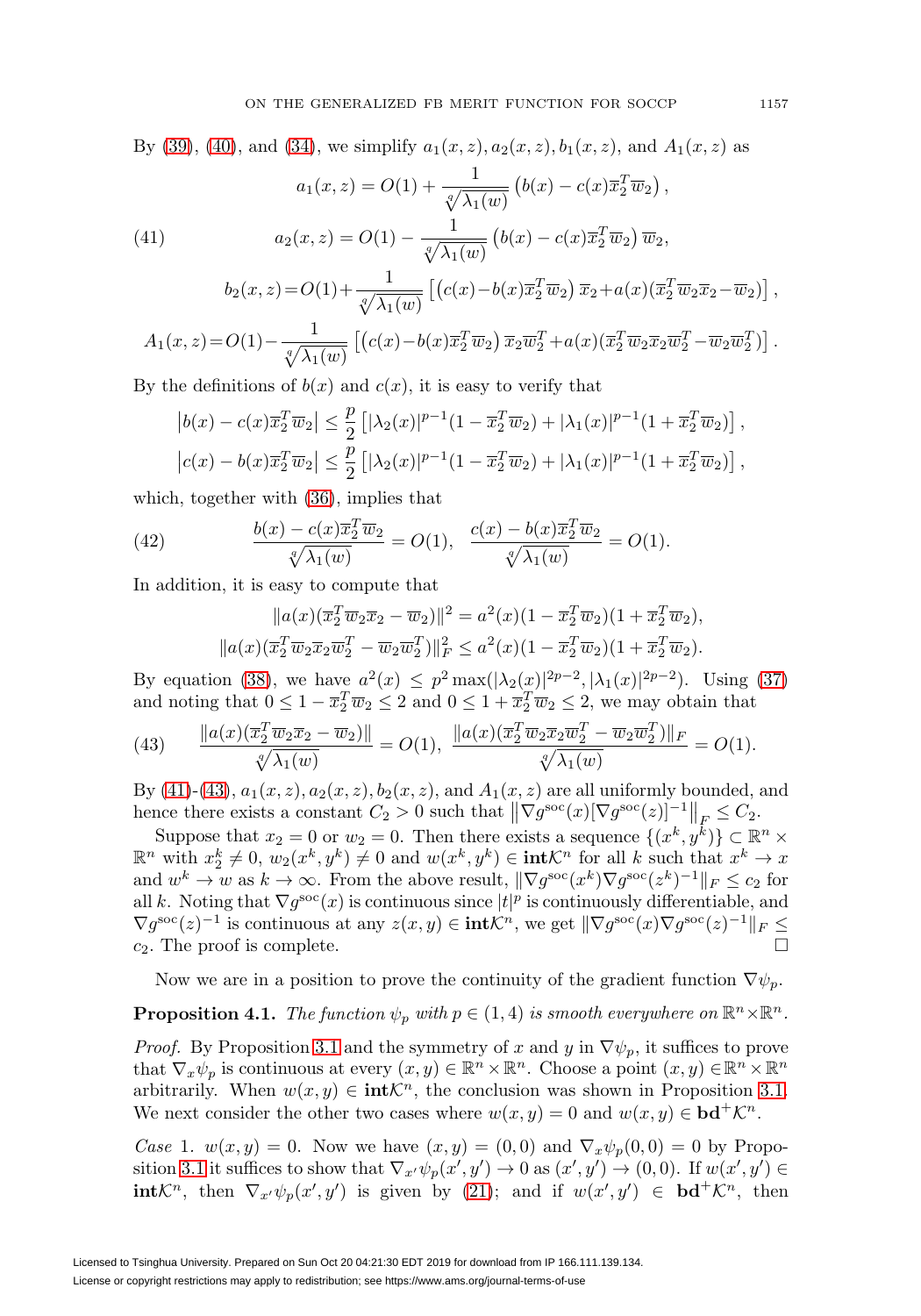$\nabla_{x'}\psi_p(x',y')$  is given by [\(22\)](#page-6-1). Since  $\nabla g^{\rm soc}(x')\nabla g^{\rm soc}(z')^{-1} - I$  and  $\frac{\text{sign}(x'_1)|x'_1|^{p-1}}{\sqrt[n]{|x'_1|^p+|y'_1|^p}}$ are uniformly bounded, where the uniform boundedness of the former is due to Lemma [4.3,](#page-13-4) using the continuity of  $\phi_p$  and noting that  $\phi_p(0,0) = 0$  immediately yields that  $\nabla_{x'} \psi_p(x', y') \to 0$  as  $(x', y') \to (0, 0)$ .

Case 2.  $w(x, y) \in \mathbf{bd}^+\mathcal{K}^n$ . For any  $(x', y')$  sufficiently close to  $(x, y)$ , in order to prove that  $\nabla_x \psi_p(x', y') \to \nabla_x \psi_p(x, y)$ , we only need to consider the cases where  $w(x', y') \in \textbf{intK}^n$  and  $w(x', y') \in \textbf{bd}^+\mathcal{K}^n$ . When  $w(x', y') \in \textbf{bd}^+\mathcal{K}^n$ ,  $\nabla_x \psi_p(x', y')$ has an expression of [\(22\)](#page-6-1) which is continuous at  $(x, y)$  since  $|x_1|^p + |y_1|^p > 0$  by Lemma [3.1,](#page-5-3) and then  $\nabla_x \psi_p(x', y') \to \nabla_x \psi_p(x, y)$ . We next concentrate on the case  $w(x', y') \in \text{int} \mathcal{K}^n$ , for which case

<span id="page-15-0"></span>(44) 
$$
\nabla_x \psi_p(x', y') = \nabla g^{\rm soc}(x') \nabla g^{\rm soc}(z')^{-1} z' - \nabla g^{\rm soc}(x') \nabla g^{\rm soc}(z')^{-1} (x' + y') - \phi_p(x', y').
$$

We next proceed with the arguments for the following two subcases:  $x_2 \neq 0$  and  $x_2 = 0.$ 

Subcase (2.1).  $x_2 \neq 0$ . By the expression of  $\nabla_x \psi_p(x, y)$  in [\(22\)](#page-6-1), we have

$$
\nabla_x \psi_p(x, y) = \frac{\text{sign}(x_1)|x_1|^{p-1}}{\sqrt[p]{|x_1|^p + |y_1|^p}} \phi_p(x, y) - \phi_p(x, y)
$$

$$
= \frac{\text{sign}(x_1)|x_1|^{p-1} \sqrt[p]{|x_1|^p + |y_1|^p}}{\sqrt[p]{|x_1|^p + |y_1|^p}} \left(\frac{1}{w_2}\right)
$$

$$
- \frac{\text{sign}(x_1)|x_1|^{p-1}}{\sqrt[p]{|x_1|^p + |y_1|^p}} (x + y) - \phi_p(x, y),
$$

where the second equality is by  $z(x, y) = \sqrt[p]{|x_1|^p + |y_1|^p} \left( \frac{1}{\frac{2m}{n}} \right)$  $\overline{w}_2$  $\setminus$ . Comparing it with [\(44\)](#page-15-0), we see that to prove  $\nabla_x \psi_p(x', y') \to \nabla_x \psi_p(x, y)$  as  $(x', y') \to (x, y)$ , it suffices to argue that, when  $(x', y') \rightarrow (x, y)$ ,

<span id="page-15-1"></span>(45) 
$$
\nabla g^{\rm soc}(x') \nabla g^{\rm soc}(z')^{-1} z' \to \frac{\text{sign}(x_1)|x_1|^{p-1} \sqrt[p]{|x_1|^p + |y_1|^p}}{\sqrt[p]{|x_1|^p + |y_1|^p}} \left(\frac{1}{w_2}\right)
$$

and

(46)  
\n
$$
\nabla g^{\rm soc}(x') \nabla g^{\rm soc}(z')^{-1} x' \to \frac{\text{sign}(x_1)|x_1|^{p-1}}{\sqrt[p]{|x_1|^p + |y_1|^p}} x,
$$
\n
$$
\nabla g^{\rm soc}(x') \nabla g^{\rm soc}(z')^{-1} y' \to \frac{\text{sign}(x_1)|x_1|^{p-1}}{\sqrt[p]{|x_1|^p + |y_1|^p}} y.
$$

<span id="page-15-3"></span><span id="page-15-2"></span>First of all, we prove [\(45\)](#page-15-1). Since  $w(x, y) \in \mathbf{bd}^+\mathcal{K}^n$  implies  $|x|^p \in \mathbf{bd}\mathcal{K}^n$ , we have (47)

$$
a(x) = 2^{p-1}\text{sign}(x_1)|x_1|^{p-1}, \ b(x) = 2^{p-2}p\text{ sign}(x_1)|x_1|^{p-1}, \ c(x) = 2^{p-2}p|x_1|^{p-1}.
$$

Since  $w_2(x, y) \neq 0$  (if not,  $w(x, y) = 0$ ), we have  $w'_2 = w_2(x', y') \neq 0$ . By the expressions of  $\nabla g^{\rm soc}(x')$  and  $\nabla g^{\rm soc}(z')^{-1}$ , it is not hard to calculate that  $\nabla g^{\rm soc}(x') \nabla g^{\rm soc}(z')^{-1} z'$  equals

$$
\frac{\lambda_2(w')^{\frac{1}{p}-\frac{1}{q}}}{2p}\nabla g^{\text{soc}}(x')\left(\frac{1}{w'_2}\right)+\frac{\sqrt[p]{\lambda_1(w')}}{2}\nabla g^{\text{soc}}(x')\nabla g^{\text{soc}}(z')^{-1}\left(\frac{1}{-w'_2}\right),
$$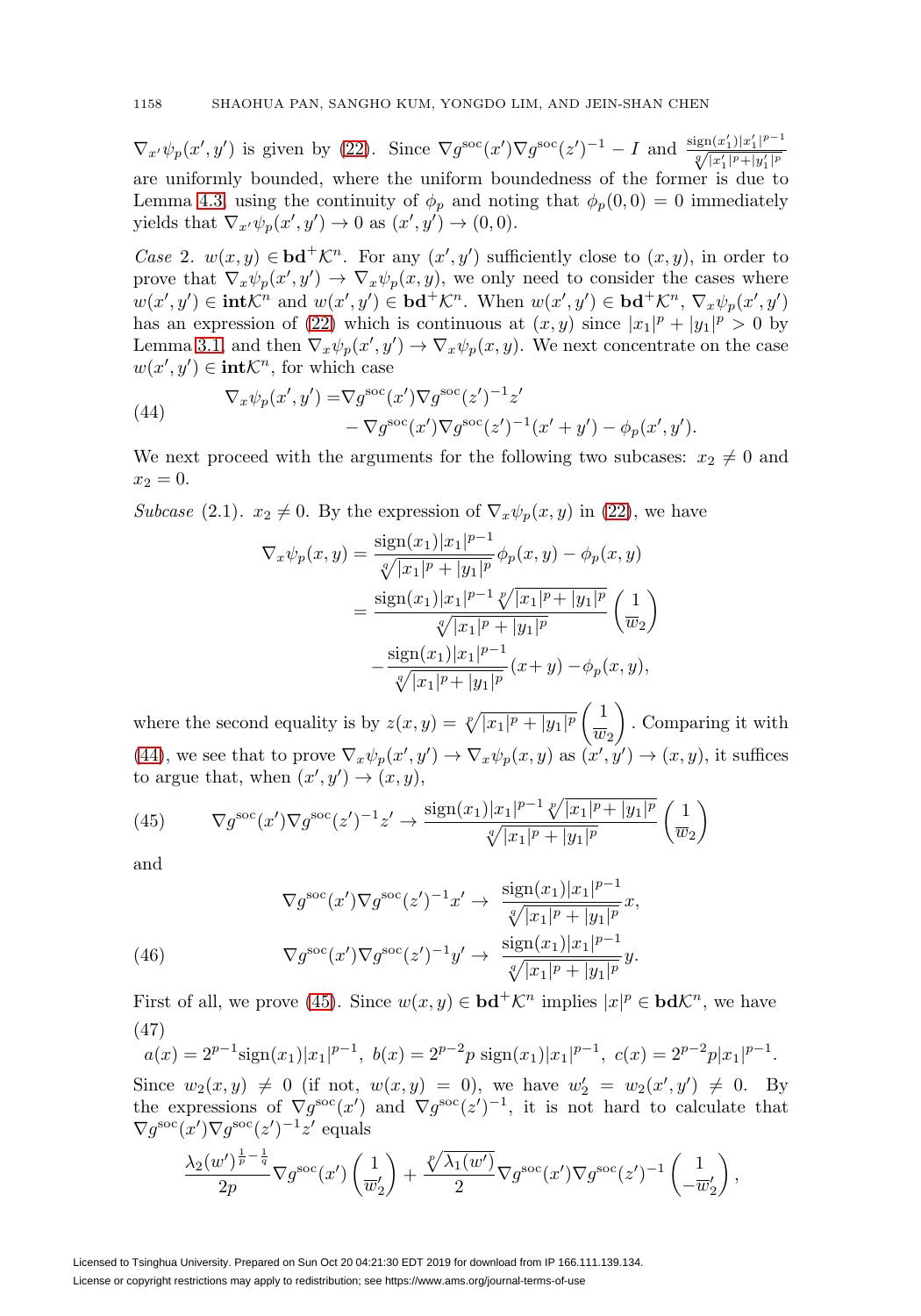where  $z' = z(x', y'), w' = w(x', y'),$  and  $\overline{w}'_2 = \frac{w'_2}{\|w'_2\|}$ . Note that  $\lambda_1(w') \to 0$  and  $\overline{w}'_2 \to \overline{w}_2$  with  $\overline{w}_2 = \frac{w_2}{\|w_2\|}$  as  $(x', y') \to (x, y)$ . By Lemma [4.3,](#page-13-4) the last term on the right-hand side tends to 0, whereas by the continuity of  $\nabla g^{\rm soc}$  the first term approaches  $\frac{1}{2p}\lambda_2(w)^{\frac{1}{p}-\frac{1}{q}}\nabla g^{\text{soc}}(x)\left(\frac{1}{w}\right)$  $\overline{w}_2$  $\setminus$ . Thus, together with  $\lambda_2(w)=2w_1 =$  $2^p(|x_1|^p + |y_1|^p)$ , it holds that as  $(x', y') \rightarrow (x, y)$ ,

<span id="page-16-0"></span>(48) 
$$
\nabla g^{\rm soc}(x') \nabla g^{\rm soc}(z')^{-1} z' \to p^{-1} 2^{-\frac{p}{q}} (|x_1|^p + |y_1|^p)^{\frac{1}{p} - \frac{1}{q}} \nabla g^{\rm soc}(x) \left(\frac{1}{w_2}\right).
$$

In addition, using equations [\(47\)](#page-15-2) and [\(19\)](#page-6-0), we readily obtain that

$$
\nabla g^{\rm soc}(x) = 2^{p-2} p \operatorname{sign}(x_1) |x_1|^{p-1} \left[ \frac{1}{\frac{x_2}{x_1}} \frac{\frac{x_2^T}{x_1}}{\frac{p}{p}} I + \left( 1 - \frac{2}{p} \right) \frac{\frac{x_2 x_2^T}{x_1^2}}{\frac{x_2^T}{x_1^2}} \right].
$$

This along with [\(48\)](#page-16-0) means that as  $(x', y') \to (x, y)$ ,  $\nabla g^{\rm soc}(x') \nabla g^{\rm soc}(z')^{-1} z'$  approaches

$$
\frac{1}{2}\text{sign}(x_1)|x_1|^{p-1}(|x_1|^p+|y_1|^p)^{\frac{1}{p}-\frac{1}{q}}\left[\frac{1}{\frac{x_2}{x_1}}\frac{x_2^T/x_1}{\frac{p}{p}}I+\left(1-\frac{2}{p}\right)\frac{x_2x_2^T}{x_1^2}\right]\left(\frac{1}{w_2}\right),
$$
\n
$$
=\text{sign}(x_1)|x_1|^{p-1}(|x_1|^p+|y_1|^p)^{\frac{1}{p}-\frac{1}{q}}\left(\frac{1}{w_2}\right)
$$

where the equality is using Lemma [3.1.](#page-5-3) This shows that equation [\(45\)](#page-15-1) holds.

Next, we prove the second relation of [\(46\)](#page-15-3), and an analogous argument can be used to prove the first relation. Let  $(\zeta_1, \zeta_2) := \nabla g^{\rm soc}(x') \nabla g^{\rm soc}(z')^{-1} y'$ . We only need to establish, when  $(x', y') \rightarrow (x, y)$ ,

<span id="page-16-2"></span>(49) 
$$
\zeta_1 \to \frac{\text{sign}(x_1)|x_1|^{p-1}}{\sqrt[p]{|x_1|^p + |y_1|^p}} y_1 \text{ and } \zeta_2 \to \frac{\text{sign}(x_1)|x_1|^{p-1}}{\sqrt[p]{|x_1|^p + |y_1|^p}} y_2.
$$

Note that  $x_2' \neq 0$  for  $(x', y')$  sufficiently close to  $(x, y)$ . By equation [\(19\)](#page-6-0) and the expression of  $\nabla g^{\rm soc}(z')^{-1}$  in Lemma [3.2,](#page-5-2) a direct calculation yields that

<span id="page-16-1"></span>(50)  
\n
$$
2p\zeta_1 = \frac{1}{\sqrt[4]{\lambda_2(w')}} \left[ b(x') + c(x')(\overline{x}_2')^T \overline{w}_2' \right] \left[ y_1' + (\overline{w}_2')^T y_2' \right] + \frac{1}{\sqrt[4]{\lambda_1(w')}} \left[ b(x') - c(x')(\overline{x}_2')^T \overline{w}_2' \right] \left[ y_1' - (\overline{w}_2')^T y_2' \right] + \frac{2p}{a(z')} c(x') \left[ (\overline{x}_2')^T y_2' - (\overline{x}_2')^T \overline{w}_2' (\overline{w}_2')^T y_2' \right],
$$

Licensed to Tsinghua University. Prepared on Sun Oct 20 04:21:30 EDT 2019 for download from IP 166.111.139.134. License or copyright restrictions may apply to redistribution; see https://www.ams.org/journal-terms-of-use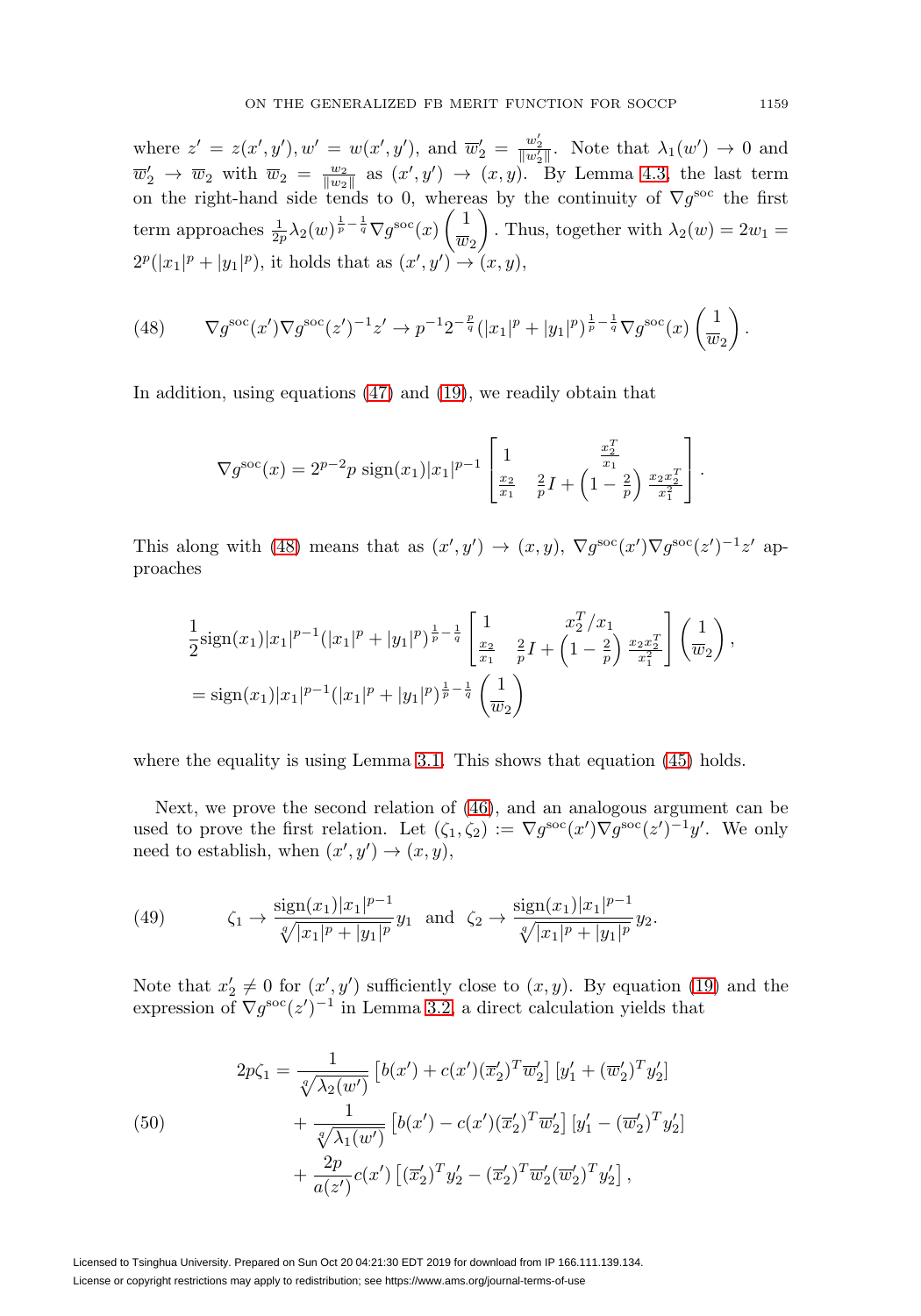1160 SHAOHUA PAN, SANGHO KUM, YONGDO LIM, AND JEIN-SHAN CHEN

<span id="page-17-0"></span>(51)

$$
2p\zeta_2 = \frac{1}{\sqrt[4]{\lambda_2(w')}} \left[ c(x')\overline{x}_2' + a(x')\overline{w}_2' + (b(x') - a(x'))(\overline{x}_2')^T \overline{w}_2'\overline{x}_2' \right] y_1' + \frac{1}{\sqrt[4]{\lambda_2(w')}} \left[ c(x')\overline{x}_2'(\overline{w}_2')^T + a(x')\overline{w}_2'(\overline{w}_2')^T + (b(x') - a(x'))(\overline{x}_2')^T \overline{w}_2'\overline{x}_2'(\overline{w}_2')^T \right] y_2' + \frac{2p}{a(z')} \left[ a(x')(I - \overline{w}_2'(\overline{w}_2')^T) + (b(x') - a(x')) \left( \overline{x}_2'(\overline{x}_2')^T - (\overline{x}_2')^T \overline{w}_2'\overline{x}_2'(\overline{w}_2')^T \right) \right] y_2' + \frac{1}{\sqrt[4]{\lambda_1(w')}} \left[ c(x')\overline{x}_2' - a(x')\overline{w}_2' - (b(x') - a(x'))(\overline{x}_2')^T \overline{w}_2'\overline{x}_2' \right] y_1', - \frac{1}{\sqrt[4]{\lambda_1(w')}} \left[ c(x')\overline{x}_2'(\overline{w}_2')^T - a(x')\overline{w}_2'(\overline{w}_2')^T - (b(x') - a(x'))(\overline{x}_2')^T \overline{w}_2'\overline{x}_2'(\overline{w}_2')^T \right] y_2'.
$$

where  $a(x')$ ,  $b(x')$  and  $c(x')$  are defined as in [\(20\)](#page-6-2) with x replaced by x'. Since  $\sqrt[q]{\lambda_2(w')}$ ,  $b(x'), c(x'), \overline{x}'_2$  and  $\overline{w}'_2$  are continuous at  $(x, y)$ , it follows that

$$
\sqrt[4]{\lambda_2(w')} \rightarrow \sqrt[4]{2w_1} = 2^{\frac{p}{q}} (|x_1|^p + |y_1|^p)^{\frac{1}{q}},
$$
  

$$
[b(x') + c(x')(\overline{x}_2')^T \overline{w}_2'] [y_1' + (\overline{w}_2')^T y_2'] \rightarrow (b(x) + c(x)\overline{x}_2^T \overline{w}_2) (y_1 + y_2^T \overline{w}_2)
$$

as  $(x', y') \rightarrow (x, y)$ . This, along with Lemma [3.1](#page-5-3) and equation [\(47\)](#page-15-2), implies that the first term on the right-hand side of [\(50\)](#page-16-1) tends to  $\frac{2p \operatorname{sign}(x_1)|x_1|^{p-1}}{\sqrt[q]{|x_1|^p+|y_1|^p}} y_1$ . Since

$$
y'_1 - (\overline{w}'_2)^T y'_2 \rightarrow y_1 - y_2^T \overline{w}_2 = 0,
$$
  

$$
(\overline{x}'_2)^T y'_2 - (\overline{x}'_2)^T \overline{w}'_2 (\overline{w}'_2)^T y'_2 \rightarrow \overline{x}_2^T y_2 - \overline{x}_2^T \overline{w}_2 \overline{w}_2^T y_2 = 0,
$$

whereas  $(b(x') - c(x')(\overline{x}_2')^T \overline{w}_2') / \sqrt[q]{\lambda_1(w')}$  and  $2pc(x')/a(z')$  are uniformly bounded by the proof of Lemma [4.2,](#page-11-1) the last two terms of [\(50\)](#page-16-1) tend to 0 as  $(x', y') \rightarrow (x, y)$ , and we prove the first relation in [\(49\)](#page-16-2). We next prove the second relation of [\(49\)](#page-16-2). From the above discussions, the first three terms on the right-hand side of [\(51\)](#page-17-0), respectively, tend to

$$
\frac{1}{\sqrt[4]{2w_1}} \left[ c(x)\overline{x}_2 + a(x)\overline{w}_2 + (b(x) - a(x))\overline{x}_2^T \overline{w}_2 \overline{x}_2 \right] y_1,
$$
  

$$
\frac{1}{\sqrt[4]{2w_1}} \left[ c(x)\overline{x}_2 + a(x)\overline{w}_2 + (b(x) - a(x))\overline{x}_2^T \overline{w}_2 \overline{x}_2 \right] \overline{w}_2^T y_2,
$$
  

$$
\frac{2p}{a(z)} \left[ a(x)(I - \overline{w}_2 \overline{w}_2^T) + (b(x) - a(x))\left( \overline{x}_2 \overline{x}_2^T - \overline{x}_2^T \overline{w}_2 \overline{x}_2 \overline{w}_2^T \right) \right] y_2,
$$

as  $(x', y') \rightarrow (x, y)$ , whose sum, by Lemma [3.1](#page-5-3) and formula [\(47\)](#page-15-2), can be simplified as

$$
\frac{2}{\sqrt[4]{2w_1}}\left[\text{sign}(x_1)c(x) + b(x)\right]y_2 = \frac{2p\,\text{sign}(x_1)|x_1|^{p-1}}{\sqrt[q]{|x_1|^p + |y_1|^p}}y_2.
$$

Observe that the sum of the last two terms on the right-hand side of [\(51\)](#page-17-0) can be rewritten as

$$
\frac{1}{\sqrt[n]{\lambda_1(w')}} \left[ c(x') \overline{x}_2' - a(x') \overline{w}_2' - (b(x') - a(x')) (\overline{x}_2')^T \overline{w}_2' \overline{x}_2' \right] (y_1' - (\overline{w}_2')^T y_2'),
$$

which clearly tends to zero as  $(x', y') \rightarrow (x, y)$ , since the first term is uniformly bounded by the proof of Lemma [4.2,](#page-11-1) whereas the term  $y_1' - (\overline{w}_2')^T y_2' \rightarrow y_1 - \overline{w}_2^T y_2 =$ 0. Thus, we complete the proof of the second relation in [\(49\)](#page-16-2). Consequently, the second relation in [\(45\)](#page-15-1) follows. This shows that  $\nabla_{x'} \psi_p(x', y') \to \nabla_x \psi_p(x, y)$  as  $(x', y') \rightarrow (x, y).$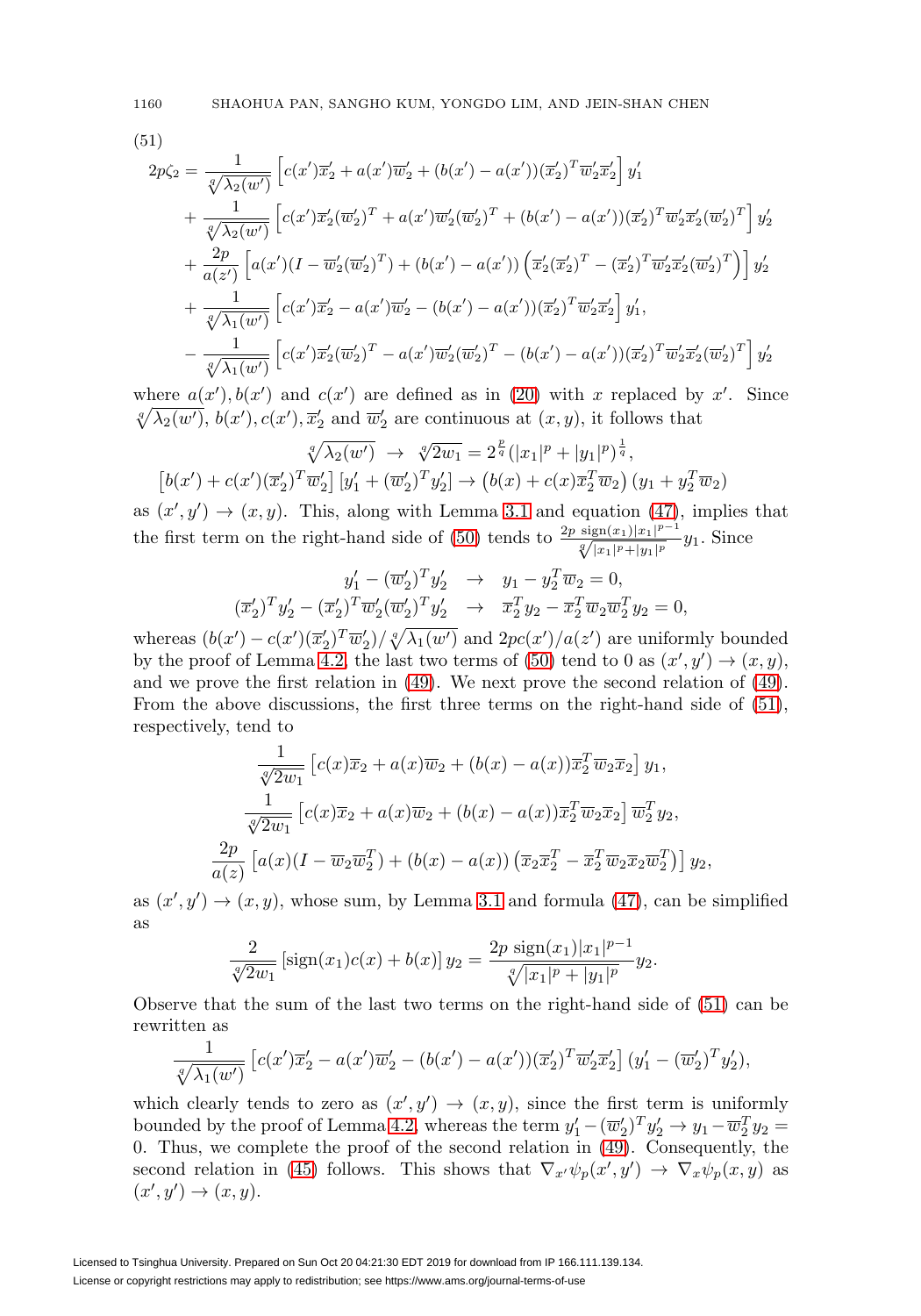Subcase (2.2).  $x_2 = 0$ . Now we have  $x = 0$  from  $|x|^p \in \mathbf{bd}\mathcal{K}^n$ , and  $\nabla g^{\rm soc}(x) = 0$ . Hence,

<span id="page-18-0"></span>(52) 
$$
\nabla_x \psi_p(x, y) = \frac{\text{sign}(x_1)|x_1|^{p-1}}{\sqrt[q]{|x_1|^p + |y_1|^p}} \phi_p(x, y) - \phi_p(x, y) = -\phi_p(0, y).
$$

On the other hand, since  $\nabla g^{\rm soc}(x) = 0$ , it follows from [\(48\)](#page-16-0) that

$$
\nabla g^{\rm soc}(x') \nabla g^{\rm soc}(z')^{-1} z' \to 0 \quad \text{as} \ \ (x', y') \to (x, y);
$$

while using Lemma [4.3](#page-13-4) and  $x = 0$ , we have

$$
\nabla g^{\rm soc}(x') \nabla g^{\rm soc}(z')^{-1} x' \to 0 \quad \text{as} \ \ (x', y') \to (x, y);
$$

and from the continuity of  $\phi_p$  and  $x = 0$ , it follows that

<span id="page-18-1"></span> $\phi_p(x', y) \to \phi_p(0, y)$  as  $(x', y') \to (x, y)$ .

Using the last three equations and comparing  $(44)$  with  $(52)$ , we see, in order to prove that  $\nabla_x \psi_p(x', y') \to \nabla_x \psi_p(x, y)$  as  $(x', y') \to (x, y)$ , it suffices to show that

(53) 
$$
\nabla g^{\rm soc}(x') \nabla g^{\rm soc}(z')^{-1} y' \to 0 \text{ as } (x', y') \to (x, y).
$$

Next, for any  $(x', y')$  sufficiently close to  $(x, y)$ , we write

$$
(\zeta_1, \zeta_2) := \nabla g^{\rm soc}(x') \nabla g^{\rm soc}(z')^{-1} y'.
$$

If  $x_2' \neq 0$ , then  $2p\zeta_1$  and  $2p\zeta_2$  are given by [\(50\)](#page-16-1) and [\(51\)](#page-17-0), respectively. Using the same arguments as Subcase 2.1, we have that the second term of [\(50\)](#page-16-1) and the sum of the last two terms of [\(51\)](#page-17-0) tend to 0 as  $(x', y') \rightarrow (x, y)$ . Since  $\sqrt[q]{\lambda_2(w')}$ ,  $a(z'), b(x'), c(x')$ , and  $\overline{w}'_2$  are continuous at  $(x, y)$ ,  $\|\overline{x}'_2\|=1$ , and  $b(x)=$  $c(x) = 0$  from [\(47\)](#page-15-2) and  $x = 0$ , the first term and the third term of [\(50\)](#page-16-1) also tend to 0. This proves that  $2p\zeta_1 \rightarrow 0$  as  $(x', y') \rightarrow (x, y)$ . We next prove that the first three terms of [\(51\)](#page-17-0) also tend to 0. From the mean-value theorem,  $|a(x')| = p |t_1 \lambda_2(x') + (1-t_1) \lambda_1(x')|^{p-1}$  for some  $t_1 \in (0,1)$ . Note that the function  $|t|^{p-1}$   $(p > 1)$  is continuous on R, whereas  $\lambda_2(x') \to 0$  and  $\lambda_1(x') \to 0$ as  $(x', y') \rightarrow (x, y)$ . So,  $|a(x')| \rightarrow 0$  when  $(x', y') \rightarrow (x, y)$ . In addition, as  $(x', y') \rightarrow (x, y),$ 

$$
b(x') \to 0, \quad c(x') \to 0, \quad \sqrt[q]{\lambda_2(w')} \to \sqrt[q]{2w_1} > 0, \quad \text{and} \quad a(z') \to a(z) > 0.
$$

This implies that the first three terms of [\(51\)](#page-17-0) also tend to 0. Consequently,  $2p\zeta_2 \to 0$ as  $(x', y') \rightarrow (x, y)$ . Thus, [\(53\)](#page-18-1) holds for this case.

If  $x_2' = 0$ , then using [\(19\)](#page-6-0) and the expression of  $\nabla g^{\text{soc}}(z')^{-1}$  in Lemma [3.2,](#page-5-2) we have

$$
\zeta_1 = \frac{p \text{sign}(x_1')|x_1'|^{p-1}}{\sqrt[q]{\lambda_2(w')}} \left[ y_1' + (\overline{w}_2')^T y_2' \right] + \frac{p \text{sign}(x_1')|x_1'|^{p-1}}{\sqrt[q]{\lambda_1(w')}} \left[ y_1' - (\overline{w}_2')^T y_2' \right],
$$
\n
$$
\zeta_2 = \frac{p \text{sign}(x_1')|x_1'|^{p-1}}{\sqrt[q]{\lambda_2(w')}} \left[ y_1' + (\overline{w}_2')^T y_2' \right] \overline{w}_2' - \frac{p \text{sign}(x_1')|x_1'|^{p-1}}{\sqrt[q]{\lambda_1(w')}} \left[ y_1' - (\overline{w}_2')^T y_2' \right] \overline{w}_2' + \frac{2p^2 \text{ sign}(x_1')|x_1'|^{p-1}}{a(z')} \left[ y_2' - \overline{w}_2'(\overline{w}_2')^T y_2' \right].
$$

Since  $\operatorname{sign}(x_1')|x_1'|^{p-1}$  is continuous and  $\sqrt[q]{\lambda_2(w)} > 0$ , we have, as  $(x', y') \to (x, y)$ ,

$$
\frac{p \text{sign}(x_1')|x_1'|^{p-1}}{\sqrt[q]{\lambda_2(w')}}[y_1' + (\overline{w}_2')^T y_2'] \rightarrow \frac{p \text{sign}(x_1)|x_1|^{p-1}}{\sqrt[q]{\lambda_2(w)}}(y_1 + \overline{w}_2^T y_2) = 0.
$$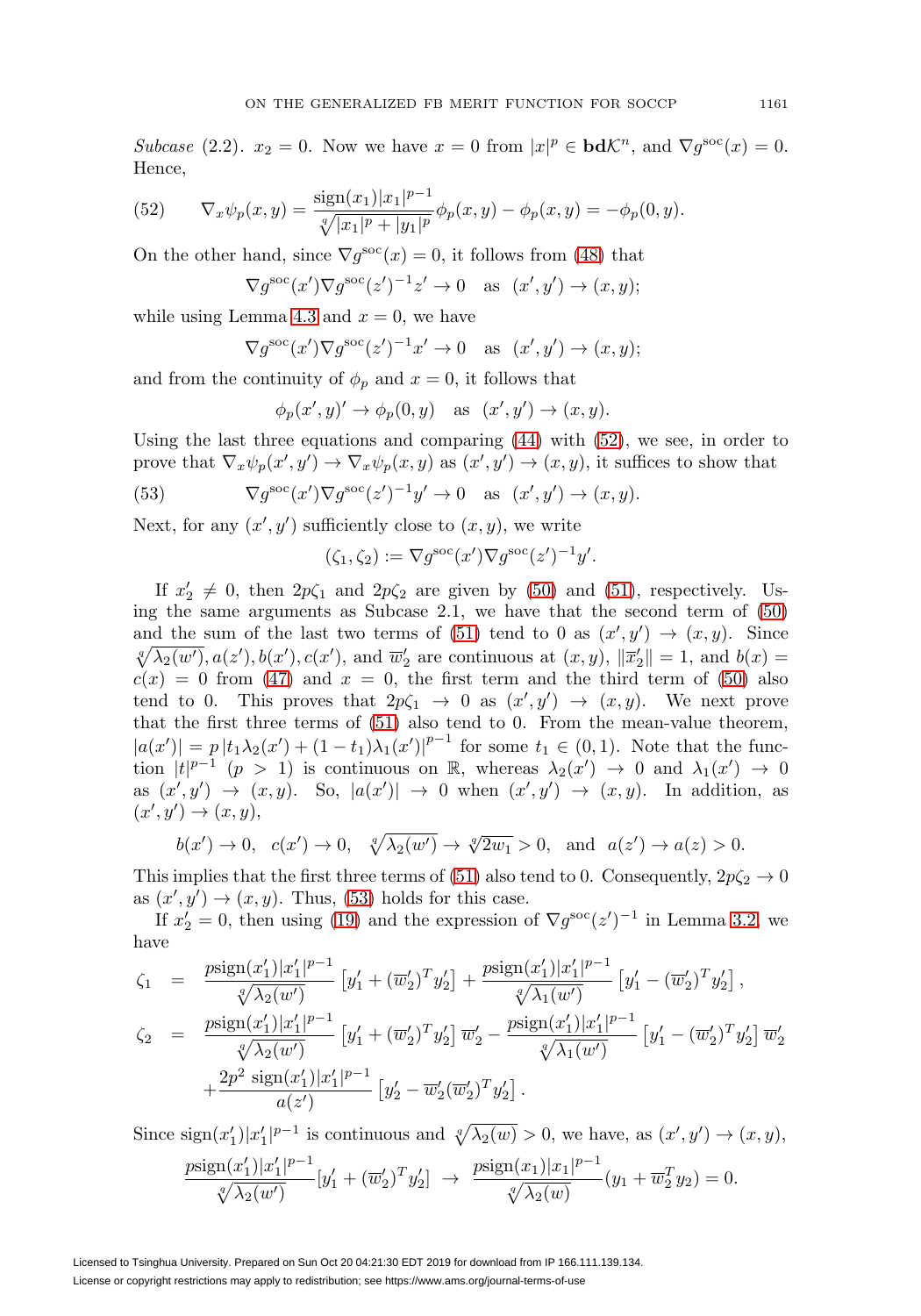In addition,  $|x'_1|^{p-1}/\sqrt[q]{\lambda_1(w')}$  is bounded with the bound independent of  $x'$  and  $y'$ because  $\lambda_1(w') = w_1' - ||w_2'|| \ge |x_1'|^p$  by [\(15\)](#page-4-3) when  $x_2' = 0$ . Besides,  $y_1' - (\overline{w}_2')^T y_2' \to$  $y_1 - \overline{w}_2^T y_2 = 0$  as  $(x', y') \rightarrow (x, y)$ , where the equality is due to Lemma [3.1.](#page-5-3) Hence we have

$$
\frac{p \text{sign}(x_1')|x_1'|^{p-1}}{\sqrt[q]{\lambda_1(w')}}(y_1' - (\overline{w}_2')^T y_2') \to 0 \quad \text{as} \ \ (x', y') \to (x, y).
$$

Thus, we prove that  $\zeta_1 \to 0$  and the first two terms of  $\zeta_2$  tend to 0 as  $(x', y') \to$  $(x, y)$ . Since  $a(z') = \frac{\lambda_2(w') - \lambda_1(w')}{\sqrt[p]{\lambda_2(w') - \sqrt[p]{\lambda_1(w')}}$  and  $(y'_2 - \overline{w}'_2(\overline{w}'_2)^T y'_2)$  are continuous, we have

$$
a(z') \to \frac{\lambda_2(w) - \lambda_1(w)}{\sqrt[p]{\lambda_2(w)} - \sqrt[p]{\lambda_1(w)}} = \sqrt[q]{\lambda_2(w)}
$$

and

$$
\left[y_2' - \overline{w}_2'(\overline{w}_2')^T y_2'\right] \rightarrow y_2 - \overline{w}_2 \overline{w}_2^T y_2 = 0
$$

as  $(x', y') \rightarrow (x, y)$ , where the last equality is due to Lemma [3.1.](#page-5-3) This, together with  $\operatorname{sign}(x_1')|x_1'|^{p-1} \to \operatorname{sign}(x_1)|x_1|^{p-1} = 0$ , means that the last term of  $\zeta_2$  also tends to 0. Thus, we show that  $\zeta_2$  tends to 0 as  $(x', y') \to (x, y)$ . Consequently,  $(53)$  holds in this case.  $\Box$ 

Remark 4.2. Note that the proof of Proposition [4.1](#page-14-2) is also suitable for  $p \geq 4$ . Hence, if  $\psi_p$  with  $p \geq 4$  is differentiable, then it must be continuously differentiable.

To close this section, we present a property of the partial gradients  $\nabla_x \psi_p$  and  $\nabla_y \psi_p$ . Since the proof is easy by a direct calculation and Lemma [3.1,](#page-5-3) we omit it.

**Lemma 4.4.** For any  $x, y \in \mathbb{R}^n$ , it always holds that

$$
\langle x, \nabla_x \psi_p(x, y) \rangle + \langle y, \nabla_y \psi_p(x, y) \rangle = ||\phi_p(x, y)||^2.
$$

5. COERCIVENESS OF THE FUNCTION  $\Psi_p$ 

In this section, we study under what conditions the merit function  $\Psi_p$  is coercive, i.e.,  $\limsup_{\|x\|\to\infty} \Psi_p(x) = \infty$ , which plays a crucial role in analyzing the global convergence of merit function methods and equation-based methods based on  $\phi_p$ . The following two technical lemmas are needed.

<span id="page-19-0"></span>**Lemma 5.1.** Let  $\phi_p$  and  $\psi_p$  be given by [\(7\)](#page-1-1) and [\(6\)](#page-1-2), respectively. Then,

$$
4\psi_p(x,y) \ge 2\left\|[\phi_p(x,y)]_+\right\|^2 \ge \max\left(\|(-x)_+\|^2, \|(-y)_+\|^2\right) \quad \forall x, y \in \mathbb{R}^n,
$$

where  $(\cdot)_+$  means the minimum Euclidean distance projection onto  $\mathcal{K}^n$ .

*Proof.* The first inequality is direct, and the second one is due to [\[12,](#page-27-10) Lemma  $7(c)$ ] and the fact that  $\sqrt[p]{|x|^p + |y|^p} - x \in \mathcal{K}^n$  and  $\sqrt[p]{|x|^p + |y|^p} - y \in \mathcal{K}^n$ .

<span id="page-19-1"></span>**Lemma 5.2.** Assume that  $\{(x^k, y^k)\}\subseteq \mathbb{R}^n \times \mathbb{R}^n$  satisfies either of the conditions

(a):  $\lambda_1(x^k) \rightarrow -\infty$  or  $\lambda_1(y^k) \rightarrow -\infty$ ; **(b):**  $\{\lambda_1(x^k)\}\$ and  $\{\lambda_1(y^k)\}\$ are bounded below,  $\lambda_2(x^k), \lambda_2(y^k) \to +\infty$ , and  $\langle \frac{x^k}{\|x^k\|}, \frac{y^k}{\|y^k\|} \rangle \nrightarrow 0.$ 

Then, when p is a rational number, it holds that  $\limsup_{k\to\infty}\psi_p(x^k, y^k)=+\infty$ .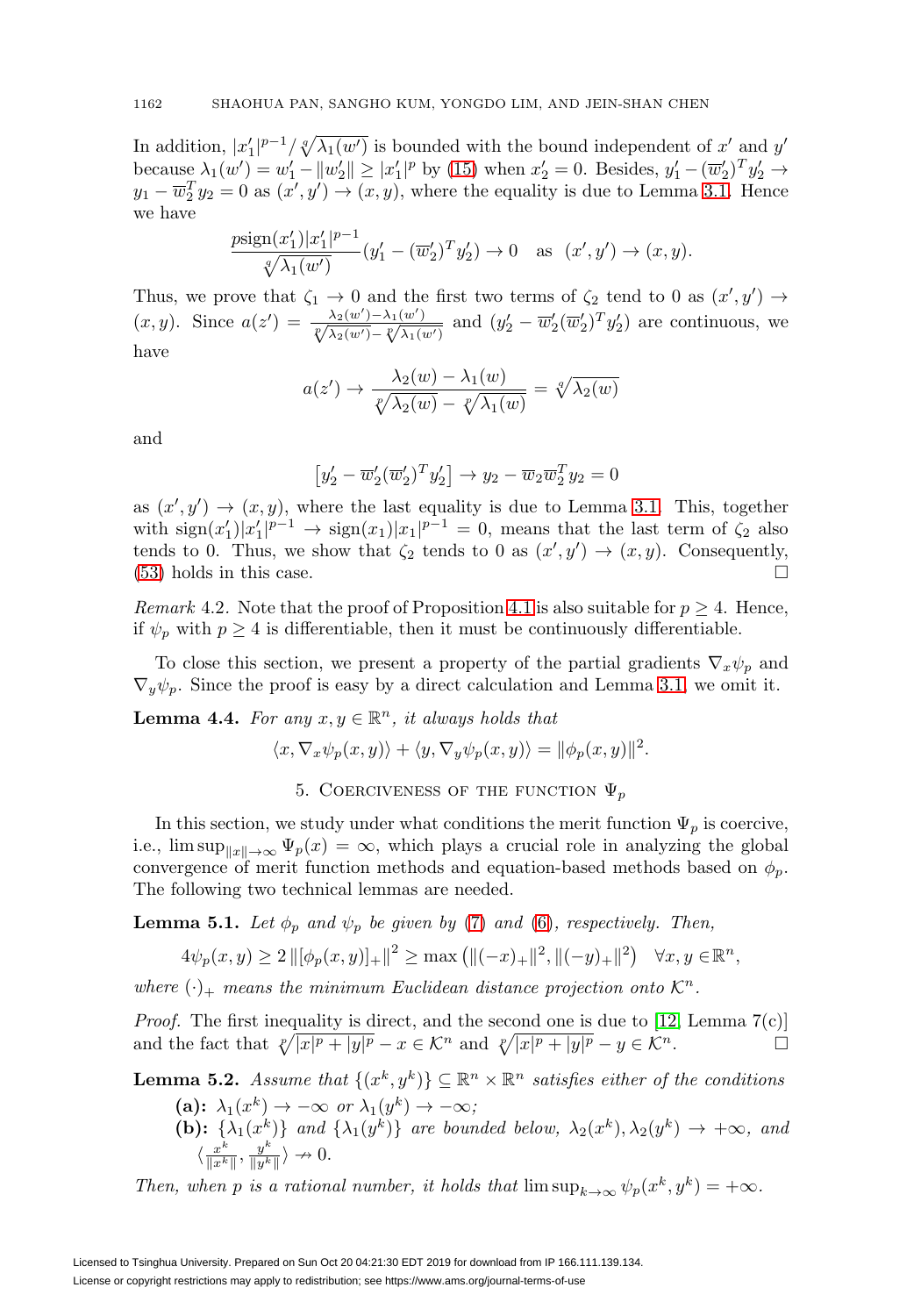*Proof.* If  $\{(x^k, y^k)\}$  satisfies (a), the result follows from Lemma [5.1](#page-19-0) and the fact

$$
2\|(-x^{k})_{+}\|^{2} = \min (0, \lambda_{1}(x^{k}))^{2} + \min (0, \lambda_{2}(x^{k}))^{2}.
$$

It remains to consider the case where  $\{(x^k, y^k)\}$  satisfies (b). Now from the given assumptions we have (taking a subsequence if necessary),  $x_1^k \to +\infty$  and  $y_1^k \to +\infty$ . Without loss of generality, we assume (subsequencing if necessary) that

<span id="page-20-1"></span>(54) 
$$
\lim_{k \to \infty} x^k / \|x^k\| = x^* \text{ and } \lim_{k \to \infty} y^k / \|y^k\| = y^*.
$$

Since  $\{\lambda_1(x^k)\}\$  and  $\{\lambda_1(y^k)\}\$  are bounded below, there exists a fixed element  $d \in \mathbb{R}^n$ such that  $x^k - d \in \text{int} \mathcal{K}^n$  and  $y^k - d \in \text{int} \mathcal{K}^n$  for each k. (Indeed, letting  $\gamma$  be the lower bound of  $\{\lambda_1(x^k)\}\$  and  $\{\lambda_1(y^k)\}\$ , we have  $x^k - (\gamma - 1)e \in \text{int}\mathcal{K}^n$  and  $y^k - (\gamma - 1)e \in \textbf{int} \mathcal{K}^n \; \textit{since } \lambda_1 (z^k - (\gamma - 1)e) \geq \lambda_1 (z^k) + \lambda_1 ((1 - \gamma) e) \geq \gamma + 1 - \gamma = 1$ for  $z^k = x^k$  or  $y^k$ .) So,  $\frac{x^k - d}{\|x^k\|} \in \text{int} \mathcal{K}^n$  and  $\frac{y^k - d}{\|y^k\|} \in \text{int} \mathcal{K}^n$  for each k. This implies that  $\frac{x^k}{\|x^k\|} \in \mathcal{K}^n$  and  $\frac{y^k}{\|y^k\|} \in \mathcal{K}^n$ , and consequently  $x^k \in \mathcal{K}^n$  and  $y^k \in \mathcal{K}^n$ , for all sufficiently large  $k$ . We will continue the arguments using three cases as shown below, where all  $k$  are assumed to be sufficiently large.

Case 1. The sequence  $\{\Vert x^k \Vert / \Vert y^k \Vert\}$  is unbounded. Since p is a rational number, we may write  $p = n/m$  with n, m being natural numbers and  $n > m$ . Suppose that the conclusion does not hold, i.e.,  $\{\phi_p(x^k, y^k)\}\$ is bounded. From the definition of  $\phi_p$  and  $x^k, y^k \in \mathcal{K}^n$ , we have  $(x^k)^{\frac{n}{m}} + (y^k)^{\frac{n}{m}} = [x^k + y^k + \phi_p(x^k, y^k)]^{\frac{n}{m}}$ , which is equivalent to

<span id="page-20-0"></span>(55) 
$$
\left[ (x^k)^{\frac{n}{m}} + (y^k)^{\frac{n}{m}} \right]^m = \left[ x^k + y^k + \phi_p(x^k, y^k) \right]^n.
$$

Since  $\{\Vert x^k \Vert / \Vert y^k \Vert\}$  is unbounded,  $\Vert x^k \Vert \to +\infty$ ,  $\Vert y^k \Vert \to +\infty$ , and  $n > m$ , by expanding  $\left[ (x^k)^{\frac{n}{m}} + (y^k)^{\frac{n}{m}} \right]^m = \left[ (x^k)^{\frac{n'}{m}} + (y^k)^{\frac{n}{m}} \right] \circ \cdots \circ \left[ (x^k)^{\frac{n}{m}} + (y^k)^{\frac{n}{m}} \right]$  $\overbrace{m}$ , we ob-

tain that the left-hand side of [\(55\)](#page-20-0) is  $(x^k)^n + (y^k)^n + o(||x^k||^{n-1}||y^k||)$ , whereas by expanding  $\left[x^k + y^k + \phi_p(x^k, y^k)\right]^n$  and noting that  $\{\phi_p(x^k, y^k)\}\$ is bounded and  $\{|x^k||/||y^k||\}$  is unbounded, the right-hand side of [\(55\)](#page-20-0) is  $(x^k+y^k)^n+o(||x^k||^{n-1}||y^k||)$ , which can be further written as

$$
(x^{k})^{n} + (y^{k})^{n} + (x^{k})^{n-1} \circ y^{k} + (x^{k}) \circ ((x^{k})^{n-2} \circ y^{k})
$$
  
 
$$
+ \cdots + x^{k} \circ (x^{k} \circ (\cdots ((x^{k})^{2} \circ y^{k}) \cdots))) + 2x^{k} \circ (x^{k} \circ (x^{k} \circ (\cdots (x^{k} \circ y^{k}) \cdots)))
$$
  
 
$$
+ o(||x^{k}||^{n-1}||y^{k}||).
$$

Here,  $o(||x^k||^{n-1}||y^k||)$  denotes the term  $e_k$  satisfying  $\lim_{k\to\infty} \frac{||e_k||}{||x^k||^{n-1}||y^k||} = 0.$ Therefore,

$$
(x^k)^{n-1} \circ y^k + (x^k) \circ ((x^k)^{n-2} \circ y^k) + \dots + x^k \circ (x^k \circ (\dots((x^k)^2 \circ y^k \dots)))
$$

$$
+2x^k \circ (x^k \circ (x^k \circ (\dots(x^k \circ y^k \dots))) = o(||x^k||^{n-1}||y^k||).
$$

Making the inner product with the unit element  $e$  for the both sides then gives

$$
n\langle (x^k)^{n-1}, y^k \rangle = o(\|x^k\|^{n-1} \|y^k\|).
$$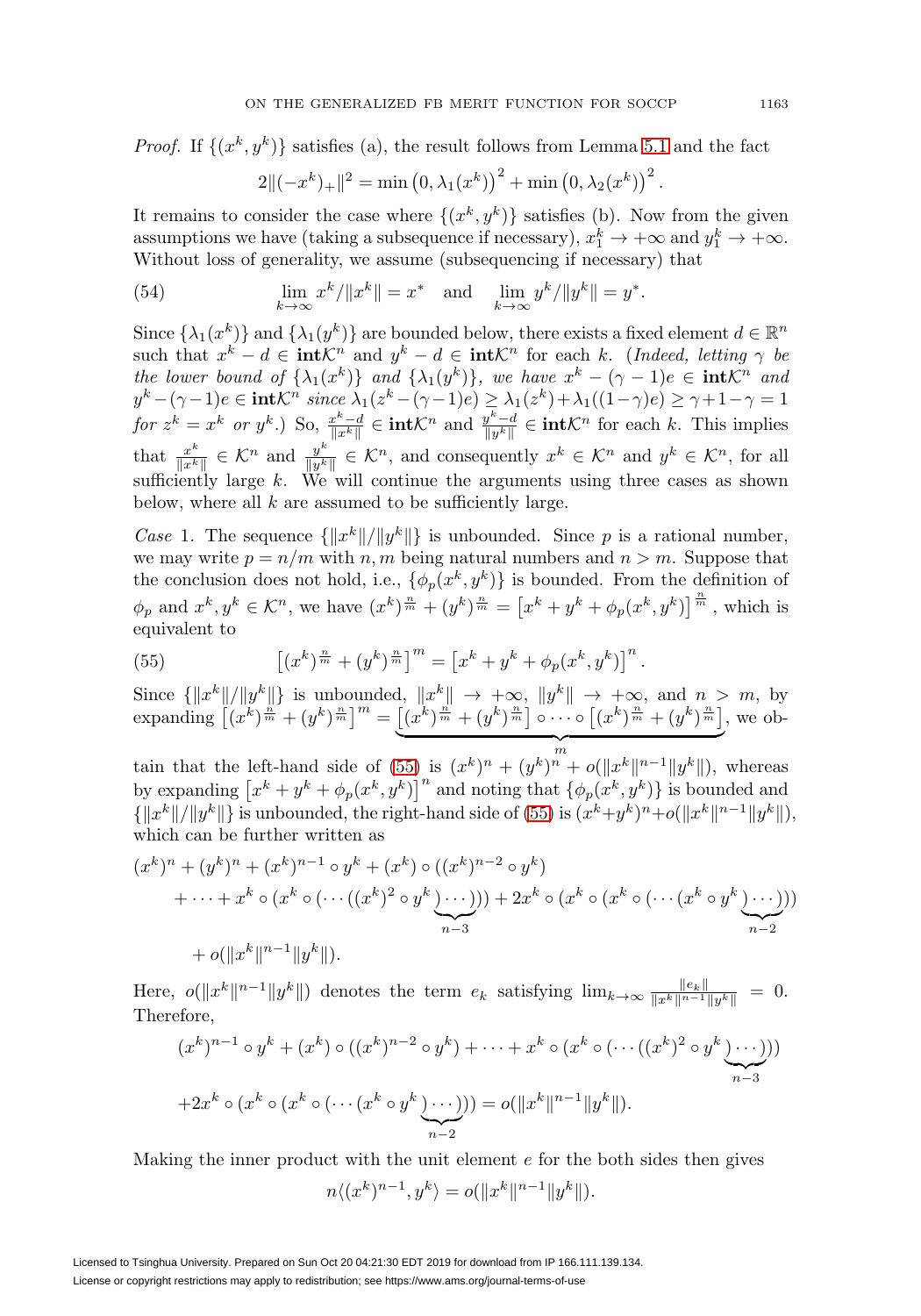Dividing the both sides by  $||x^k||^{n-1}||y^k||$  and taking the limit  $k \to \infty$ , we get  $\langle (x^*)^{n-1}, y^* \rangle = 0$ . Noting that  $x^*, y^* \in \mathcal{K}^n$  and  $||x^*|| = ||y^*|| = 1$ , from  $\langle (x^*)^{n-1}, y^* \rangle = 0$  we deduce that

$$
y_1^* = ||y_2^*||
$$
 and  $(x^*)^{n-1} = \alpha(y_1^*, -y_2^*)$  for some  $\alpha > 0$ .

From this, it is easy to get  $\langle x^*, y^* \rangle = 0$ , which by [\(54\)](#page-20-1) contradicts the given condition that  $\langle \frac{x^k}{\|x^k\|}, \frac{y^k}{\|y^k\|} \rangle \rightarrow 0$ . Thus, we prove that the conclusion  $\limsup_{k\to\infty}\psi_p(x^k, y^k)=+\infty$  holds.

Case 2. The sequence  $\{\Vert y^k \Vert / \Vert x^k \Vert \}$  is unbounded. By the symmetry of x and y in  $\phi_p(x, y)$ , using the same arguments as in Case 1 leads to the desired result.

Case 3. The sequences  $\{\Vert y^k \Vert / \Vert x^k \Vert\}$  and  $\{\Vert x^k \Vert / \Vert y^k \Vert\}$  are bounded. In this case, taking subsequences of  $\{x^k\}$  and  $\{y^k\}$  if necessary, we may assume that  $\lim_{k\to\infty} \frac{\|y^k\|}{\|x^k\|} = c$  for some  $0 < c < +\infty$ . By the definition of  $\phi_p$  and  $x^k, y^k \in \mathcal{K}^n$ , we have

$$
(x^{k})^{p} + (y^{k})^{p} = [x^{k} + y^{k} + \phi_{p}(x^{k}, y^{k})]^{p}.
$$

Suppose that the conclusion does not hold. Then, dividing the both sides of the last equality by  $||x^k||$  and taking the limit  $k \to \infty$ , it is not hard to obtain

$$
(x^*)^p + (cy^*)^p = (x^* + cy^*)^p,
$$

which is equivalent to saying that  $\phi_p(x^*, cy^*) = 0$  since  $x^*, y^* \in \mathcal{K}^n$ . Therefore,  $x^* \circ cy^* = 0$ . This clearly contradicts the given condition  $\langle \frac{x^k}{\|x^k\|}, \frac{y^k}{\|y^k\|} \rangle \to 0$ , and the result follows.  $\Box$ 

Remark 5.1. So far, we cannot prove the result of Lemma [5.2](#page-19-1) for an irrational number p by using the dense of rational numbers in  $\mathbb{R}$ , although numerical test shows that it is correct.

In the following, assume that  $\mathcal K$  has the Cartesian structure in [\(2\)](#page-0-1). Recall that  $F: \mathbb{R}^n \to \mathbb{R}^n$  is said to have the *uniform Jordan P-property* if there exists a constant  $\varrho > 0$  such that, for any  $\zeta, \xi \in \mathbb{R}^n$ , there is a  $\nu \in \{1, \ldots, m\}$  such that

$$
\lambda_2[(\zeta_\nu-\xi_\nu)\circ(F_\nu(\zeta)-F_\nu(\xi))]\geq \varrho \|\zeta-\xi\|^2,
$$

where  $\lambda_2[(\zeta_\nu-\zeta_\nu)\circ(F_\nu(\zeta)-F_\nu(\zeta))]$  means the second spectral value of  $(\zeta_\nu-\zeta_\nu)\circ(F_\nu(\zeta)-F_\nu(\zeta))]$  $(F_{\nu}(\zeta) - F_{\nu}(\zeta))$ ; and F is said to have the *linear growth* if there is a constant  $c > 0$ such that  $||F(\zeta)|| \leq ||F(0)|| + c||\zeta||$ .

**Proposition 5.1.** Suppose that G is an identity mapping and F has the uniform Jordan P-property and satisfies the linear growth. Then,  $\Psi_p(\zeta)$  is coercive for a rational p.

*Proof.* Suppose on the contrary that there is a constant  $\gamma > 0$  and a sequence  $\{\zeta^k\} \subset \mathbb{R}^n$  with  $\|\zeta^k\| \to \infty$  such that  $\Psi_p(\zeta^k) \leq \gamma$  for all k. Let  $\zeta^k = (\zeta_1^k, \ldots, \zeta_m^k)$ with  $\zeta_i^k \in \mathbb{R}^{n_i}$  for  $i = 1, ..., m$ . Let  $\mathcal{I} := \{i \in \{1, ..., m\} \mid \{\zeta_i^k\} \text{ is unbounded}\}\.$ Clearly,  $\mathcal{I} \neq \emptyset$ . Define

$$
\xi_i^k = \begin{cases} 0 & \text{if } i \in \mathcal{I}, \\ \zeta_i^k & \text{otherwise}, \end{cases} \quad i = 1, 2, \dots, m.
$$

Then, the sequence  $\{\xi^k\}$  is bounded. Since F has the uniform Jordan P-property,

$$
\lambda_2 \left[ \left( \zeta^k - \xi^k \right) \circ \left( F(\zeta^k) - F(\xi^k) \right) \right] \ge \varrho \| \zeta^k - \xi^k \|^2
$$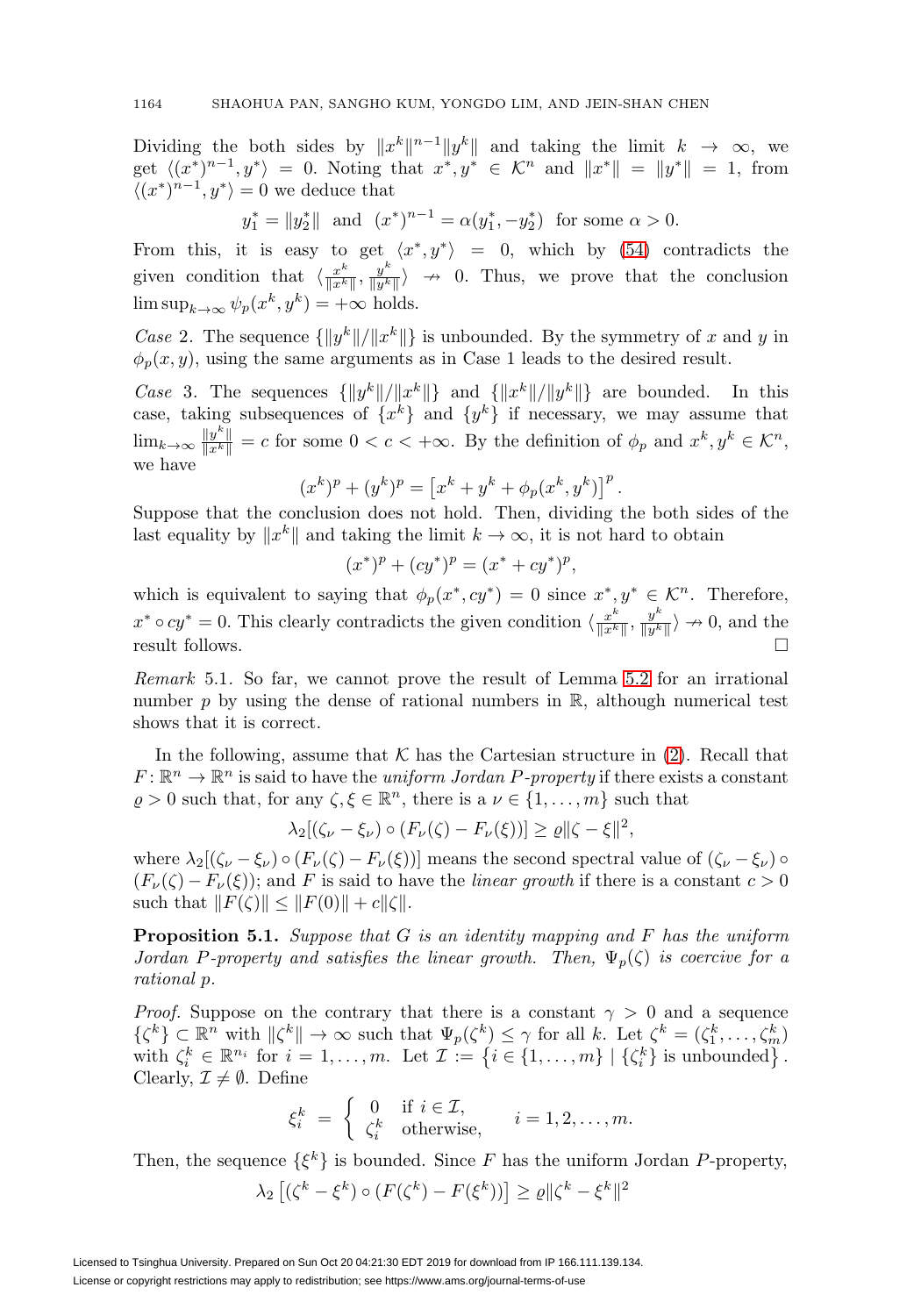for some  $\rho > 0$ . Let  $z^k = (\zeta^k - \xi^k) \circ (F(\zeta^k) - F(\xi^k))$  for each k. Suppose that each  $z^k$  has the spectral decomposition  $\lambda_1(z^k)u_1^k + \lambda_2(z^k)u_2^k$ . Then, we obtain that

<span id="page-22-0"></span>(56) 
$$
\varrho \|\zeta^k - \xi^k\|^2 \le 2\langle z^k, u_2^k \rangle = 2 \langle (\zeta^k - \xi^k) \circ (F(\zeta^k) - F(\xi^k)), u_2^k \rangle
$$

$$
\le 2 \|\zeta^k - \xi^k\| \|F(\zeta^k) - F(\xi^k)\|.
$$

This implies that  $||F(\zeta^k)|| \to \infty$ . Since  $\Psi_p(\zeta^k) \leq \gamma$  for each k, from Lemma [5.2\(](#page-19-1)a) it follows that  $\{\lambda_1(\zeta^k)\}\$ and  $\{\lambda_1(F(\zeta^k))\}\$ are bounded below. Together with  $\|\zeta^k\| \to$  $\infty$  and  $||F(\zeta^k)|| \to \infty$ , we obtain  $\lambda_2(\zeta^k), \lambda_2(F(\zeta^k)) \to +\infty$ . In addition, from [\(56\)](#page-22-0) and the linear growth of F, we necessarily have  $\lim_{k\to\infty} \frac{\zeta^k}{\|\zeta^k\|} \circ \frac{F(\zeta^k)}{\|F(\zeta^k)\|} \neq 0$ . If not, on one hand, from the boundedness of  $\{\xi^k\}$  we have  $\lim_{k\to\infty} \frac{(\zeta^k-\xi^k)\circ (F(\zeta^k)-F(\xi^k))}{\|\zeta^k\| \|F(\zeta^k)\|} = 0;$ and on the other hand,

$$
\lim_{k \to \infty} \frac{\varrho \| \zeta^k - \xi^k \|^2}{\|\zeta^k\| \|F(\zeta^k)\|} \ge \lim_{k \to \infty} \frac{\varrho \| \zeta^k - \xi^k \|^2}{\|\zeta^k\| (\|F(0)\| + c\|\zeta^k\|)} = \frac{\varrho}{c} > 0,
$$

which is impossible by [\(56\)](#page-22-0). By Lemma [5.2\(](#page-19-1)b),  $\limsup_{k\to\infty} ||\psi_p(\zeta^k, F(\zeta^k))|| = \infty$ . This gives a contradiction to  $\Psi_p(\zeta^k) \leq \gamma$  for all k. Hence,  $\Psi_p$  is coercive.  $\Box$ 

## 6. Numerical results

In this section, we check the numerical performance of the merit function  $\Psi_p$ corresponding to different  $p \in (1, 4]$ <sup>[†](#page-22-1)</sup> by solving the unconstrained minimization reformulation  $\min_{\zeta \in \mathbb{R}^n} \Psi_p(\zeta)$  for convex SOCPs in the form of [\(3\)](#page-1-3), whose KKT conditions can be rewritten as [\(1\)](#page-0-0) with

<span id="page-22-2"></span>(57) 
$$
F(\zeta) := \hat{x} + (I - A^T (A A^T)^{-1} A) \zeta
$$
 and  $G(\zeta) := \nabla f(F(\zeta)) - A^T (A A^T)^{-1} A \zeta$ ,

where  $\hat{x} \in \mathbb{R}^n$  satisfies  $A\hat{x} = b$ . All tests were done on a PC using a Pentium 4 with 2.8GHz CPU and 512MB memory, and the codes were all written in Matlab 6.5.

During the testing, we used the Cholesky factorization of  $AA<sup>T</sup>$  to evaluate F and G in [\(57\)](#page-22-2), which was completed via Matlab routine chol. For the vector  $\hat{x}$ satisfying  $A\hat{x} = b$ , we computed it with Matlab's solver "\", i.e.,  $\hat{x} = A\backslash b$ . We employed the L-BFGS method, a limited-memory quasi-Newton method, with five limited-memory vector-updates to solve the minimization problem  $\min_{\zeta \in \mathbb{R}^n} \Psi_p(\zeta)$ . For the scaling matrix  $H^0 = \gamma I$  in the L-BFGS, we adopted  $\gamma = \overline{\zeta}^T \overline{\eta}/\overline{\eta}^T \overline{\eta}$  as recommended by [\[27,](#page-27-18) p. 226], where  $\overline{\zeta} := \zeta - \zeta^{\text{old}}$  and  $\overline{\eta} := \nabla \Psi_p(\zeta) - \nabla \Psi_p(\zeta^{\text{old}})$ . To ensure convergence, we reverted to the steepest descent direction  $-\nabla\Psi_p(\zeta)$ whenever  $\overline{\zeta}^T \overline{\eta} \leq 10^{-5} \|\overline{\zeta}\| \cdot \|\overline{\eta}\|$ . We adopted a nonmonotone line search in [\[17\]](#page-27-19) to seek a suitable step-length, i.e., we computed the smallest nonnegative integer  $l$ such that

$$
\Psi_p(\zeta^k + \rho^l d^k) \le \mathcal{W}_k + \sigma \rho^l \nabla \Psi_p(\zeta^k)^T d^k,
$$

where  $d^k$  means the direction in kth iteration generated by L-BFGS,  $\rho, \sigma \in (0, 1)$  are given parameters, and  $W_k = \max_{j=k-m_k,\dots,k} \Psi_p(\zeta^j)$  where, for given nonnegative integers  $\hat{m}$  and s,

$$
m_k = \begin{cases} 0 & \text{if } k \le s, \\ \min \{m_{k-1} + 1, \widehat{m}\} & \text{otherwise.} \end{cases}
$$

<span id="page-22-1"></span><sup>&</sup>lt;sup>†</sup>For  $p = 4$ , we use the gradient formula in Proposition [3.1,](#page-6-3) though its differentiability is not established.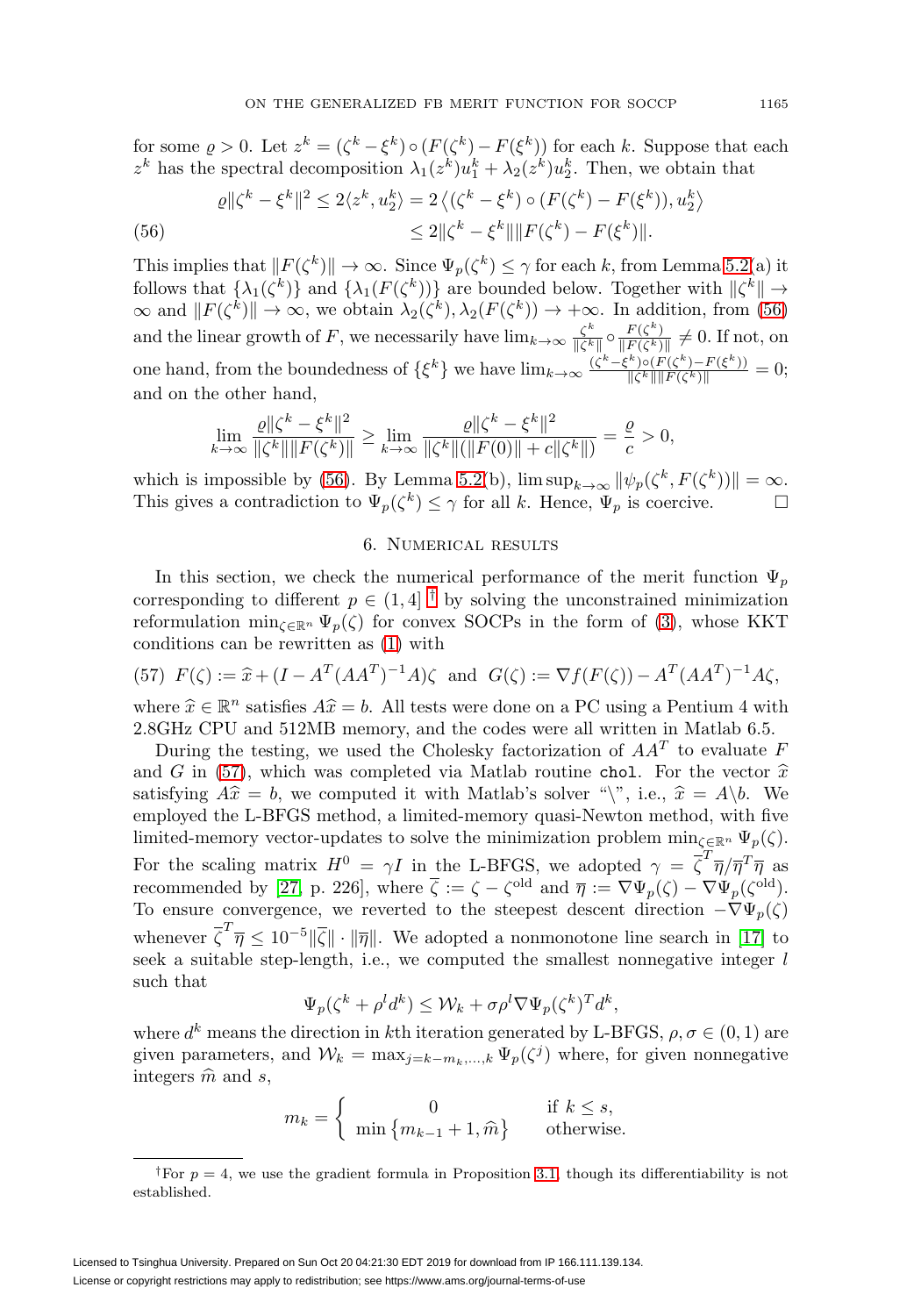Throughout the experiments, we chose the following parameters for the algorithm:

$$
\rho = 0.5
$$
,  $\sigma = 10^{-4}$ ,  $\hat{m} = 5$ , and  $s = 5$ .

The initial point was set to be  $\zeta^0 = 0$ , and the algorithm was terminated whenever  $\max{\Psi_p(\zeta^k)}, |\langle F(\zeta^k), G(\zeta^k) \rangle| \leq 10^{-6}$ , or the step-length is less than  $10^{-12}$ .

The first group of test instances is the linear SOCPs with sparse A from [\[29\]](#page-27-20). Numerical results are reported in Table 1, where the first row gives the name of problems and the dimension  $(m, n)$  of A, and in the second row,  $\Psi_p(\zeta)$  means the value of  $\Psi_p$  at the final iteration, **Gap** denotes the value of  $|\langle G(\zeta), F(\zeta) \rangle|$  at the final iteration, **NF** and **Cpu** records the number of function evaluations and the CPU time in seconds for solving each test problem, and "−" means that the method fails due to too small a step-length.

Table 1 shows that the merit function method based on  $\Psi_p$  with  $p \in [1.1, 4]$  can solve "nb-L2" and "nb-L2-bessel" successfully, but for problem "nb", it fails due to too small a step-length when  $p > 3.5$  or  $p < 1.1$ , and it cannot yield desirable decrease for  $\Psi_p$  even for  $p = 2$ . The convergence process plotted in Figure 1 for "nb-L2-bessel" shows that the method with a smaller p has a faster reduction of  $\Psi_p$ at the beginning of the iterations, and when the value of  $\Psi_p(\zeta)$  is less than 10<sup>-5</sup>, the method with a larger p has a faster reduction of  $\Psi_p$ . This implies that the method with a larger  $p$  seems to have a better convergence rate, which coincides with the numerical performance of generalized FB NCP functions; see [\[8\]](#page-26-6).

|                  | nb (123, 2383)     |  |                                                                   |  | nb-L2 (123, 4195)                                                |  |                                   |  | $nb-L2-bessel (123, 2641)$ |  |                                                                                                       |              |
|------------------|--------------------|--|-------------------------------------------------------------------|--|------------------------------------------------------------------|--|-----------------------------------|--|----------------------------|--|-------------------------------------------------------------------------------------------------------|--------------|
| $\boldsymbol{p}$ | $\Psi_p(\zeta)$ NF |  | Gap                                                               |  | $\mathbf{Cpu} \mid \Psi_p(\zeta)$ NF Gap Cpu  $\Psi_p(\zeta)$ NF |  |                                   |  |                            |  | Gap                                                                                                   | $C_{\rm Du}$ |
| 4.0              |                    |  |                                                                   |  |                                                                  |  |                                   |  |                            |  | $1.2e-8$ 742 $1.85e-7$ 329.2 $1.7e-8$ 359 $8.73e-7$ 147.5                                             |              |
| 3.5              |                    |  |                                                                   |  |                                                                  |  | $9.9e-13$ $502$ $1.49e-7$ $233.9$ |  | $2.6e-9$                   |  | 188 7.57e–7                                                                                           | 87.3         |
|                  |                    |  |                                                                   |  |                                                                  |  |                                   |  |                            |  | $3.0 3.8e-865512.04e-52622.4 4.3e-137639.54e-7305.2 2.0e-92481.79e-8106.1$                            |              |
|                  |                    |  |                                                                   |  |                                                                  |  |                                   |  |                            |  | $2.5 \mid 6.8$ e-7 2920 $9.47$ e-8 1148.1 $\mid 2.5$ e-13 505 7.97e-7 241.8 7.3e-10 268 8.85e-7 108.6 |              |
|                  |                    |  |                                                                   |  |                                                                  |  |                                   |  |                            |  | $2.0 5.7e-732972.52e-71211.9 2.8e-10657.97e-7245.9 1.2e-103169.40e-1012.8$                            |              |
|                  |                    |  |                                                                   |  |                                                                  |  |                                   |  |                            |  | $1.8 3.2e-8$ 5676 $2.86e-5$ $2459.9 2.9e-11$ 548 $3.97e-7$ $225.2 5.3e-10$ 174 $4.54e-7$ $80.68$      |              |
|                  |                    |  |                                                                   |  |                                                                  |  |                                   |  |                            |  | $1.5$  7.8e-7 1895 1.78e-7 712.7  9.7e-11 526 5.45e-7 224.3   3.1e-10 204 8.45e-7 88.10               |              |
|                  |                    |  | $1.3 2.5e-7$ 4807 7.39e-7 1869.9 4.8e-13 644 3.41e-7 301.5 1.2e-9 |  |                                                                  |  |                                   |  |                            |  | $339 \quad 3.15e-7 \quad 137.6$                                                                       |              |
| 1.1              |                    |  |                                                                   |  |                                                                  |  |                                   |  |                            |  | $3.5e-11$ 1471 7.42e-7 640.8 7.2e-13 956 9.67e-7 405.8                                                |              |

TABLE 1. Numerical results with different  $p$  for three DIMACS problems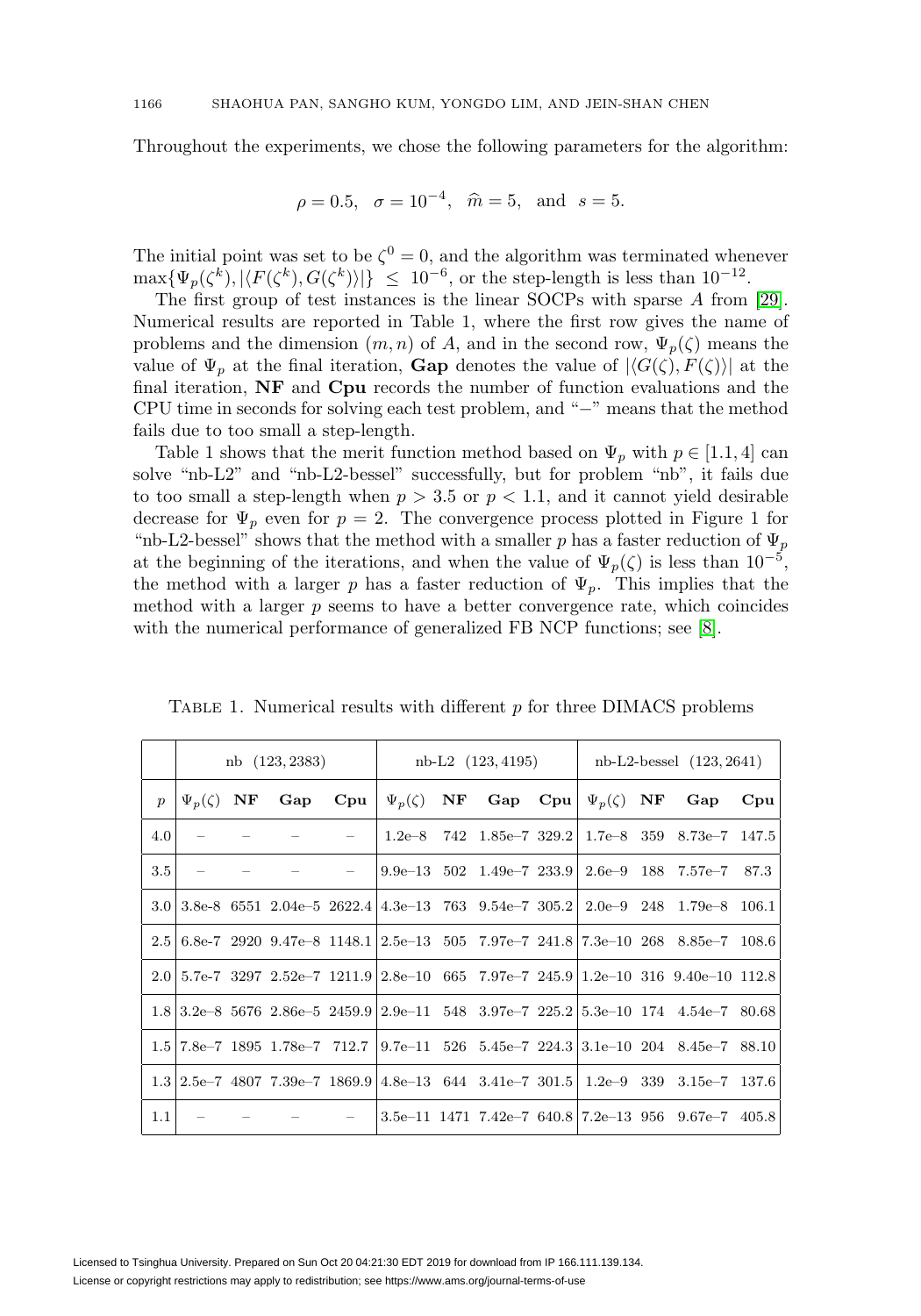

FIGURE 1. Numerical results with different  $p$  for the problem "nb-L2-bessel"

The second group of test problems is the convex SOCPs with dense A. To generate such test problems randomly, we considered the problem of minimizing a sum of the  $k$  largest Euclidean norms with a convex regularization term:  $\min_{u\geq 0} \sum_{i=1}^k ||s_{[i]}|| + h(u)$ , where  $||s_{[1]}||, \ldots, ||s_{[r]}||$  are the norms  $||s_1||, \ldots, ||s_r||$ sorted in nonincreasing order with  $r \geq k$  and  $s_i = b_i - A_i x$  for  $i = 1, \ldots, r$  with  $A_i \in \mathbb{R}^{m_i \times l}$  and  $b_i \in \mathbb{R}^{m_i}$ , and  $h : \mathbb{R}^l \to \mathbb{R}$  is a twice continuously differentiable convex function. The problem can be converted into

$$
\begin{aligned}\n\min \quad & (1 - k/r) \sum_{i=1}^{r} v_i + (k/r) \sum_{i=1}^{r} w_i + h(u) \\
\text{s.t.} \quad & A_i u + s_i = b_i, \quad i = 1, 2, \dots, r, \\
& (w_1 - v_1) - (w_2 - v_2) = 0, \\
& \vdots \\
& (w_1 - v_1) - (w_r - v_r) = 0, \\
& u \ge 0, \quad v_i \ge 0, \quad (w_i, s_i) \in \times \mathcal{K}^{m_i + 1}, \quad i = 1, 2, \dots, r.\n\end{aligned}
$$

In our tests, we set  $h(u) := \frac{1}{3} ||u||_3^3$  with  $|| \cdot ||_3$  being the 3-norm, and generated each  $m_i$  randomly from  $\{2, 3, ..., 10\}$ , and each entry of  $A_i$  and  $b_i$  randomly by a uniform distribution from the interval  $[-1, 1]$  and  $[-5, 5]$ , respectively. Thus, if  $d \geq m = m_1 + \cdots + m_r$ , the constraint matrix is dense. The problem parameters and the numerical results are reported in Table 2, in which the first row lists several groups of different  $(l, r, k)$ , and the second row gives the corresponding dimension  $(m, n)$  of A. From Table 2, we see that for the test problems with dense A,  $\Psi_p$ displays a similar performance to those with sparse A.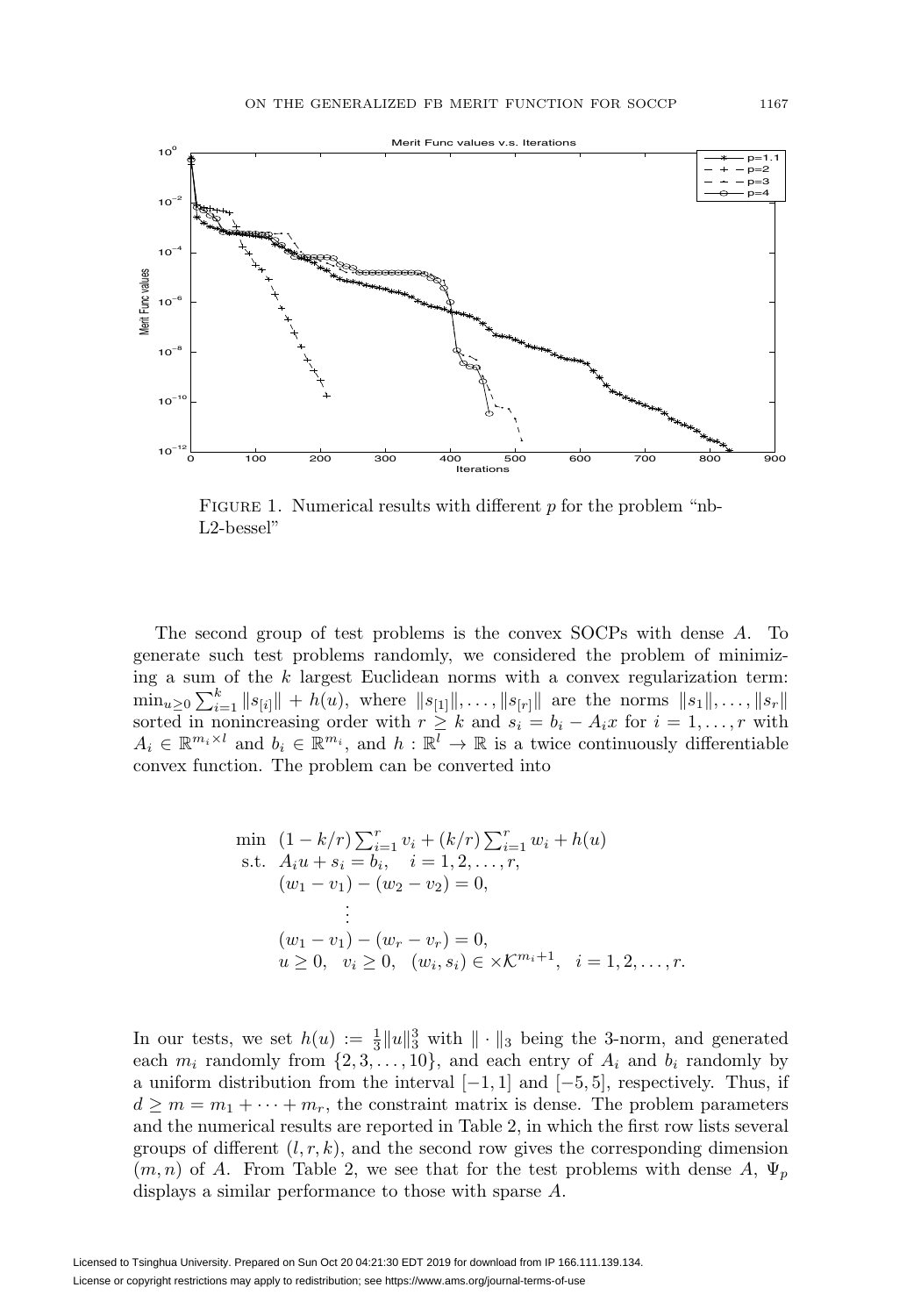|                  |    | (500, 50, 1)             |        | (1000, 50, 5) |                 |       | (1000, 100, 5) |                                            |          | (2000, 100, 5) |                                   |        |
|------------------|----|--------------------------|--------|---------------|-----------------|-------|----------------|--------------------------------------------|----------|----------------|-----------------------------------|--------|
|                  |    | (353, 904)               |        | (374, 1425)   |                 |       | (671, 1772)    |                                            |          | (727, 2828)    |                                   |        |
| $\boldsymbol{p}$ | NF | Gap                      | $C$ pu | NF            | Gap             | Cpu   | NF             | Gap                                        | $Cpu$ NF |                | Gap                               | $C$ pu |
| 4.0              |    | 4000 9.96e-7 287.5       |        | 268           | $7.80e-7$ 42.32 |       |                | 1237 3.23e-7 322.1                         |          |                |                                   |        |
| 3.5              |    | 2328 8.29e-7 203.0       |        | 327           | $7.67e-7$ 54.28 |       |                | $1407$ 6.13e-7 351.0                       |          |                |                                   |        |
| 3.0 <sub>z</sub> |    | $2215$ $2.52e-7$ $189.6$ |        | 319           |                 |       |                | $9.14e-7$ $51.61$ $1224$ $6.69e-7$ $311.7$ |          |                | $200$ $9.12e-7$ $101.8$           |        |
| 2.5              |    | 2292 8.76e-7 200.6       |        | 293           | $9.07e-7$ 48.31 |       |                | 1483 1.01e-7 381.4                         |          |                | 125 7.77e-7 60.57                 |        |
| 2.0              |    | 2258 6.28e-7 180.0       |        | 340           | $1.69e-7$ 49.53 |       |                | 1012 7.34e-7 225.9                         |          |                | 144 9.84e-7 67.55                 |        |
| 1.8              |    | 2482 4.88e-7 208.4       |        | 357           | $9.71e-7$ 51.56 |       |                | 1257 6.07e-7 305.2                         |          |                | 168 9.41e-7 81.87                 |        |
| 1.5              |    | 3180 5.09e-7 269.5       |        | 245           | $1.48e-7$ 39.37 |       |                | 1595 3.72e-7 376.7                         |          |                | $150 \quad 2.24 \in \infty$ 61.96 |        |
| 1.3              |    | 2309 8.19e-7 192.8       |        | 371           | $7.97e-7$ 55.20 |       |                | 1296 8.67e-7 316.9                         |          |                | 212 8.77e-7 95.42                 |        |
| 1.1              |    |                          |        | 2999          | $6.08e - 7$     | 189.9 | 3968           | $6.11e-7$ 963.9                            |          | 576            | $9.20e-7$ 245.2                   |        |

TABLE 2. Numerical results with different  $p$  for convex SOCPs with dense  $A$ 

### 7. Conclusions

We established the smoothness of the generalized FB merit function  $\Psi_p$  with  $p \in (1, 4)$ , and studied its coerciveness under some mild conditions, which partially generalized the results of the FB merit function for the SOCCP [\[12\]](#page-27-10) and the generalized FB merit functions for the NCPs [\[9\]](#page-26-5). There are some topics worthy of further study, for example, the stationary point conditions of  $\Psi_p$ , the strong semismoothness of  $\phi_p$ , the characterization of directional derivative of  $\phi_p$ , and the characterization of the B-subdifferential of  $\phi_p$ .

## **APPENDIX**

**Lemma 1.** Assume that  $p \geq 2$ . Let  $x, y \in \mathbb{R}^n$  satisfy  $w(x, y) \in \text{bd}^+\mathcal{K}^n$ . Then, we have

(58) 
$$
\nabla_{x'} w_1(x', y')|_{(x', y') = (x, y)} = \nabla_{x'} ||w_2(x', y')||_{(x', y') = (x, y)}
$$

$$
= \begin{pmatrix} 2p^{-2}\text{sign}(x_1)|x_1|^{p-1} \\ 2^{p-2}\text{psign}(x_1)|x_1|^{p-1}\overline{w}_2 \end{pmatrix}.
$$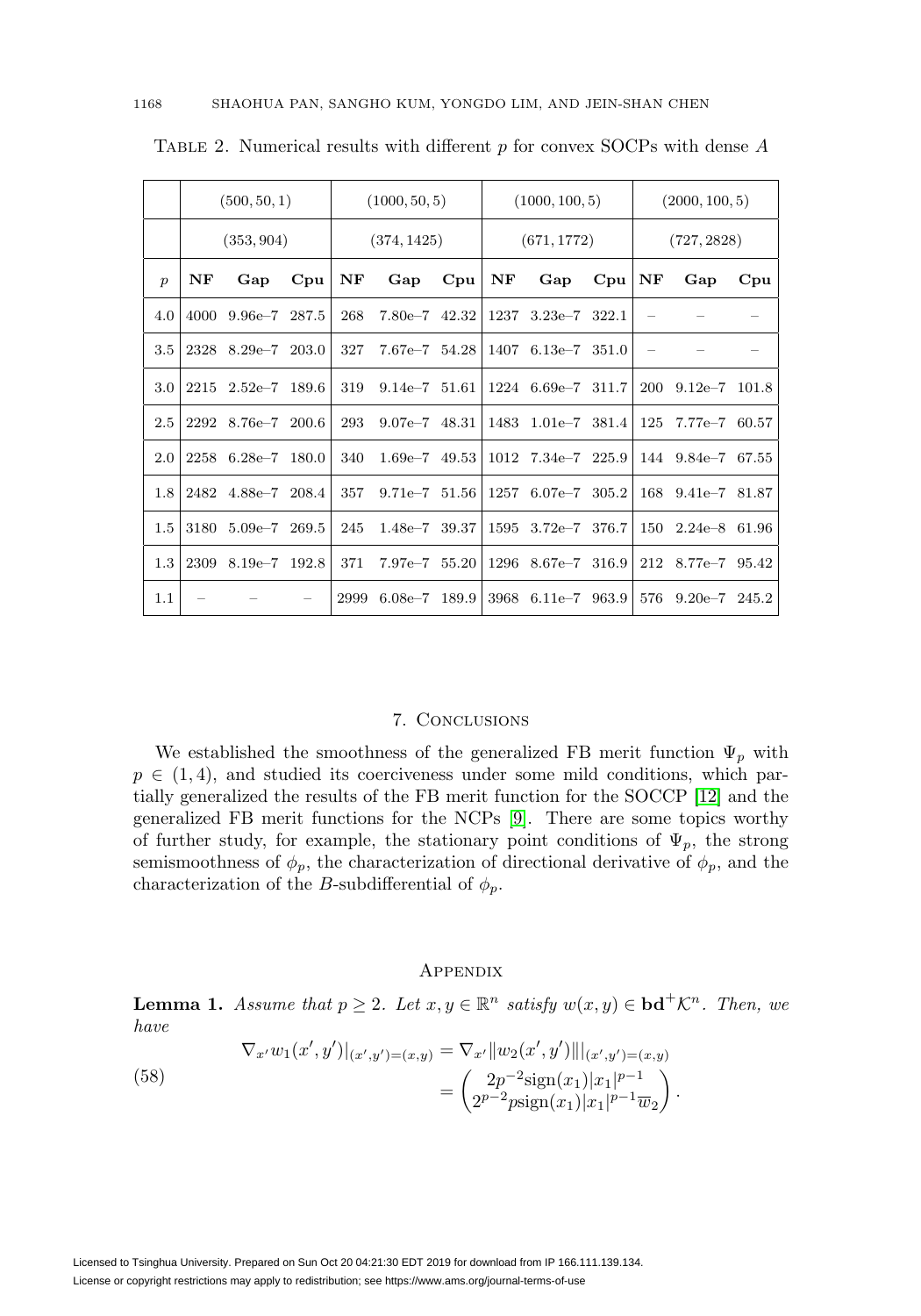*Proof.* Assume that  $x_2 \neq 0$ . By the exprssions of  $w_1(x', y')$  and  $w_2(x', u')$ , we calculate

$$
\nabla_{x'} w_1(x',y')|_{(x',y')=(x,y)} \n= \frac{p}{2} \left( \frac{\text{sign}(\lambda_2(x))|\lambda_2(x)|^{p-1} + \text{sign}(\lambda_1(x))|\lambda_1(x)|^{p-1}}{\text{sign}(\lambda_2(x))|\lambda_2(x)|^{p-1} - \text{sign}(\lambda_1(x))|\lambda_1(x)|^{p-1} \frac{x_2}{\|x_2\|}} \right), \n\nabla_{x'} \|w_2(x',y')\|_{(x',y')=(x,y)} \n= \frac{p}{2} \left( \frac{\text{sign}(\lambda_2(x))|\lambda_2(x)|^{p-1} - \text{sign}(\lambda_1(x))|\lambda_1(x)|^{p-1}}{\text{sign}(\lambda_1(x))|\lambda_1(x)|^{p-1} \frac{x_2}{\|x_2\|}} \right) \frac{x_2^T w_2}{\|x_2\| \|w_2\|} \n+ \frac{|\lambda_2(x)|^p - |\lambda_1(x)|^p}{2} \left( \frac{0}{\|x_2\| \|w_2\|} - \frac{x_2 x_2^T w_2}{\|x_2\| \|w_2\|} \right).
$$

Using the equalities in (18), the last two equalities can be simplified as

 $y = k$ ,  $k$ 

$$
\nabla_{x'} w_1(x',y')|_{(x',y')=(x,y)} = \nabla_{x'} ||w_2(x',y')||_{(x',y')=(x,y)} \n= \begin{pmatrix} 2p^{-2}\text{sign}(x_1)|x_1|^{p-1} \\ 2p^{-2}\text{sign}(x_1)|x_1|^{p-1}\overline{w_2} \end{pmatrix}.
$$

If  $x_2 = 0$ , using the result for  $x_2 \neq 0$  and the continuity of  $\nabla w_1(x', y')$  and  $\nabla \|w_2(x', y')\|$  at  $(x, y)$ , we easily obtain equation (58).

#### **REFERENCES**

- <span id="page-26-0"></span>1. F. ALIZADEH AND D. GOLDFARB, Second-order cone programming, Mathematical Programming, vol. 95, pp. 3-51, 2003. M[R1971381 \(2004j:90060\)](http://www.ams.org/mathscinet-getitem?mr=1971381)
- <span id="page-26-1"></span>2. E. D. ANDERSEN, C. ROOS, AND T. TERLAKY, On implementing a primal-dual interior-point method for conic quadratic optimization, Mathematical Programming, vol. 95, pp. 249-277, 2003. M[R1976481 \(2004d:90130\)](http://www.ams.org/mathscinet-getitem?mr=1976481)
- <span id="page-26-10"></span><span id="page-26-3"></span>3. R. Bhatia, Matrix Analysis, Springer-Verlag, New York, 1997. M[R1477662 \(98i:15003\)](http://www.ams.org/mathscinet-getitem?mr=1477662)
- 4. J.-S. Chen, Two classes of merit functions for the second-order cone complementarity problem, Mathematical Methods of Operations Research, vol. 64, pp. 495-519, 2006. M[R2264798](http://www.ams.org/mathscinet-getitem?mr=2264798) [\(2007j:90078\)](http://www.ams.org/mathscinet-getitem?mr=2264798)
- <span id="page-26-7"></span>5. J.-S. Chen, S.-H. Pan, and C.-Y. Yang, Numerical comparisons of two effective methods for complementarity problems, Journal of Computational and Applied Mathematics, vol. 234, pp. 667-683, 2010. M[R2606654 \(2011d:65159\)](http://www.ams.org/mathscinet-getitem?mr=2606654)
- <span id="page-26-8"></span>6. J.-S. Chen and S.-H. Pan, A one-parametric class of merit functions for the second-order cone complementarity problem, Computational Optimization and Applications, vol. 45, pp. 581-606, 2010. M[R2600897 \(2011c:90105\)](http://www.ams.org/mathscinet-getitem?mr=2600897)
- <span id="page-26-9"></span>7. J.-S. Chen, X. Chen, and P. Tseng, Analysis of nonsmooth vector-valued functions associated with second-order cone, Mathematical Programming, vol. 101, pp. 95-117, 2004. M[R2085260 \(2005e:49029\)](http://www.ams.org/mathscinet-getitem?mr=2085260)
- <span id="page-26-6"></span>8. J.-S. Chen, H.-T. Gao and S. Pan, A R-linearly convergent derivative-free algorithm for the NCPs based on the generalized Fischer-Burmeister merit function, Journal of Computational and Applied Mathematics, vol 232, pp. 455-471, 2009. M[R2555414 \(2010h:90137\)](http://www.ams.org/mathscinet-getitem?mr=2555414)
- <span id="page-26-5"></span>9. J.-S. CHEN AND S. PAN, A family of NCP-functions and a descent method for the nonlinear complementarity problem, Computational Optimization and Applications, vol. 40, pp. 389- 404, 2008. M[R2411201 \(2009b:90158\)](http://www.ams.org/mathscinet-getitem?mr=2411201)
- <span id="page-26-4"></span>10. J.-S. CHEN, D.-F. SUN, AND J. SUN, The  $SC<sup>1</sup>$  property of the squared norm of the SOC Fischer-Burmeister function, Operations Research Letters, vol. 36, pp. 385-392, 2008. M[R2424468 \(2009g:90123\)](http://www.ams.org/mathscinet-getitem?mr=2424468)
- <span id="page-26-2"></span>11. X.-D. Chen, D. Sun, and J. Sun, Complementarity functions and numerical experiments for second-order cone complementarity problems, Computational Optimization and Applications, vol. 25, pp. 39-56, 2003. M[R1996662 \(2004f:90142\)](http://www.ams.org/mathscinet-getitem?mr=1996662)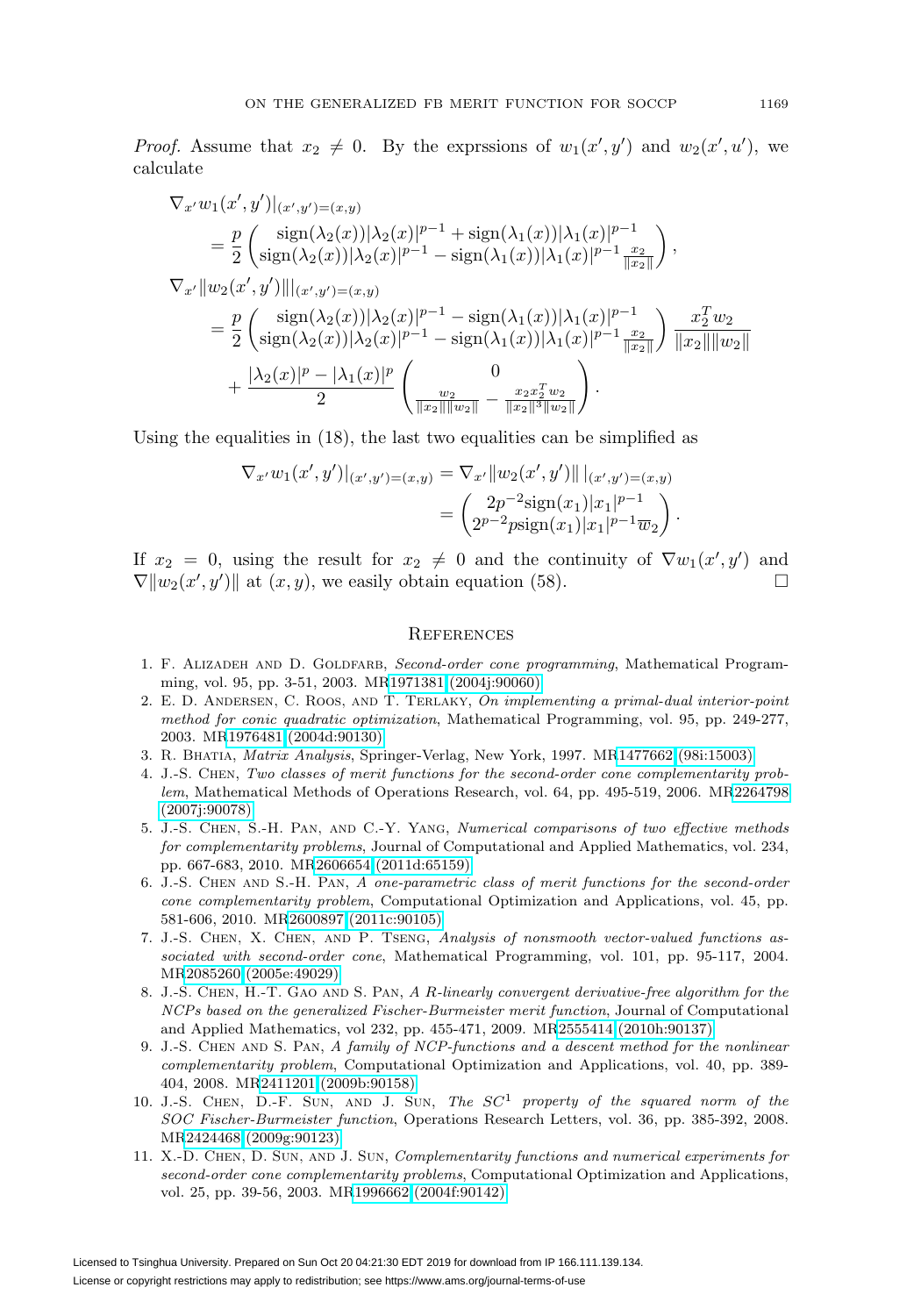#### 1170 SHAOHUA PAN, SANGHO KUM, YONGDO LIM, AND JEIN-SHAN CHEN

- <span id="page-27-10"></span>12. J.-S. Chen and P. Tseng, An unconstrained smooth minimization reformulation of the second-order cone complementarity problem, Mathematical Programming, vol. 104, pp. 293- 327, 2005. M[R2179239 \(2006g:90123\)](http://www.ams.org/mathscinet-getitem?mr=2179239)
- <span id="page-27-13"></span><span id="page-27-0"></span>13. F. FACCHINEI AND J.-S. PANG, Finite-Dimensional Variational Inequalities and Complementarity Problems, Volumes I and II, Springer-Verlag, New York, 2003.
- 14. J. FARAUT AND A. KORÁNYI, Analysis on Symmetric Cones, Oxford Mathematical Monographs, Oxford University Press, New York, 1994. M[R1446489 \(98g:17031\)](http://www.ams.org/mathscinet-getitem?mr=1446489)
- <span id="page-27-7"></span>15. M. Fukushima, Z.-Q. Luo, and P. Tseng, Smoothing functions for second-order cone complementarity problems, SIAM Journal on Optimization, vol. 12, pp. 436-460, 2002. M[R1885570 \(2002m:90084\)](http://www.ams.org/mathscinet-getitem?mr=1885570)
- <span id="page-27-16"></span>16. M. S. GOWDA, R. SZNAJDER, AND J. TAO, Some P-properties for linear transformations on Euclidean Jordan algebras, Linear Algebra and its Applications, vol. 393, pp. 203-232, 2004. M[R2098615 \(2005h:17059\)](http://www.ams.org/mathscinet-getitem?mr=2098615)
- <span id="page-27-19"></span>17. L. GRIPPO, F. LAMPARIELLO AND S. LUCIDI, A nonmonotone line search technique for Newton's method, SIAM Journal on Numerical Analysis, vol. 23, pp. 707–716, 1986. M[R849278](http://www.ams.org/mathscinet-getitem?mr=849278) [\(87g:90105\)](http://www.ams.org/mathscinet-getitem?mr=849278)
- <span id="page-27-8"></span>18. S. Hayashi, N. Yamashita, and M. Fukushima, A combined smoothing and regularization method for monotone second-order cone complementarity problems, SIAM Journal of Optimization, vol. 15, pp. 593–615, 2005. M[R2144183 \(2006f:90081\)](http://www.ams.org/mathscinet-getitem?mr=2144183)
- <span id="page-27-2"></span>19. S. Hayashi, N. Yamashita, and M. Fukushima, Robust Nash equilibria and second-order cone complementarity problems, Journal of Nonlinear and Convex Analysis, vol. 6, pp. 283– 296, 2005. M[R2159841](http://www.ams.org/mathscinet-getitem?mr=2159841)
- <span id="page-27-17"></span><span id="page-27-1"></span>20. R. A. Horn and C. R. Johnson, Matrix Analyis. Cambridge University Press, Cambridge, 1986.
- 21. Y. Kanno, J. A. C. Martins and A. Pinto da Costa, Three-dimensional quasi-static frictional contact by using second-order cone linear complementarity problem. International Journal for Numerical Methods in Engineering, vol. 65, pp. 62–83, 2006. M[R2185946 \(2006k:74078\)](http://www.ams.org/mathscinet-getitem?mr=2185946)
- <span id="page-27-9"></span>22. C. Kanzow, I. Ferenczi and M. Fukushima, On the local convergence of semismooth Newton methods for linear and nonlinear second-order cone programs without strict complementarity, SIAM Journal on Optimization, vol. 20, pp. 297–320, 2009. M[R2496902 \(2010e:90136\)](http://www.ams.org/mathscinet-getitem?mr=2496902)
- <span id="page-27-14"></span>23. A. KORÁNYI, Monotone functions on formally real Jordan algebras, Mathematische Annalen, vol. 269, pp. 73–76, 1984. M[R756776 \(85i:17028\)](http://www.ams.org/mathscinet-getitem?mr=756776)
- <span id="page-27-15"></span>24. Y.-D. Lim, Applications of geometric means on symmetric cones, Mathematische Annalen, vol. 319, pp. 457–468, 2001. M[R1819877 \(2002a:17023\)](http://www.ams.org/mathscinet-getitem?mr=1819877)
- <span id="page-27-3"></span>25. M. S. LOBO, L. VANDENBERGHE, S. BOYD, AND H. LEBRET, Application of second-order cone programming, Linear Algebra and its Applications, vol. 284, pp. 193–228, 1998. M[R1655138](http://www.ams.org/mathscinet-getitem?mr=1655138) [\(99k:90103\)](http://www.ams.org/mathscinet-getitem?mr=1655138)
- <span id="page-27-4"></span>26. R. D. C. MONTEIRO AND T. TSUCHIYA, Polynomial convergence of primal-dual algorithms for the second-order cone programs based on the MZ-family of directions, Mathematical Programming, vol. 88, pp. 61-83, 2000. M[R1765893 \(2001d:90128\)](http://www.ams.org/mathscinet-getitem?mr=1765893)
- <span id="page-27-18"></span>27. J. NOCEDAL AND S. J. WRIGHT, Numerical Optimization, Springer-Verlag, New York, 1999. M[R1713114 \(2001b:90002\)](http://www.ams.org/mathscinet-getitem?mr=1713114)
- <span id="page-27-5"></span>28. J. Peng, C. Roos and T. Terlaky, Primal-dual interior-point methods for second-order cone optimization based on self-regular proximities, SIAM Journal on Optimization, vol. 13, pp. 179-203, 2002. M[R1922760 \(2003h:90110\)](http://www.ams.org/mathscinet-getitem?mr=1922760)
- <span id="page-27-20"></span>29. G. PATAKI AND S. SCHMIETA, The DIMACS library of semidefinite-quadratic-linear programs, Computational Optimization Research Center, Columbia University, New York. http://dimacs.rutgers.edu/Challenges/
- <span id="page-27-11"></span>30. C. K. Sim, J. Sun and D. Ralph, A note on the Lipschitz continuity of the gradient of the squared norm of the matrix-valued Fischer-Burmeister function, Mathematical Programming, vol. 107, pp. 547-553, 2006. M[R2221830 \(2007b:90085\)](http://www.ams.org/mathscinet-getitem?mr=2221830)
- <span id="page-27-6"></span>31. T. Tsuchiya, A convergence analysis of the scaling-invariant primal-dual path-following algorithms for second-order cone programming, Optimization Methods and Software, vol. 11, pp. 141-182, 1999. M[R1777456 \(2001d:90134\)](http://www.ams.org/mathscinet-getitem?mr=1777456)
- <span id="page-27-12"></span>32. P. Tseng, Merit functions for semidefinite complementarity problems, Mathematical Programming, vol. 83, pp. 159-185, 1998. M[R1647837 \(99m:90147\)](http://www.ams.org/mathscinet-getitem?mr=1647837)